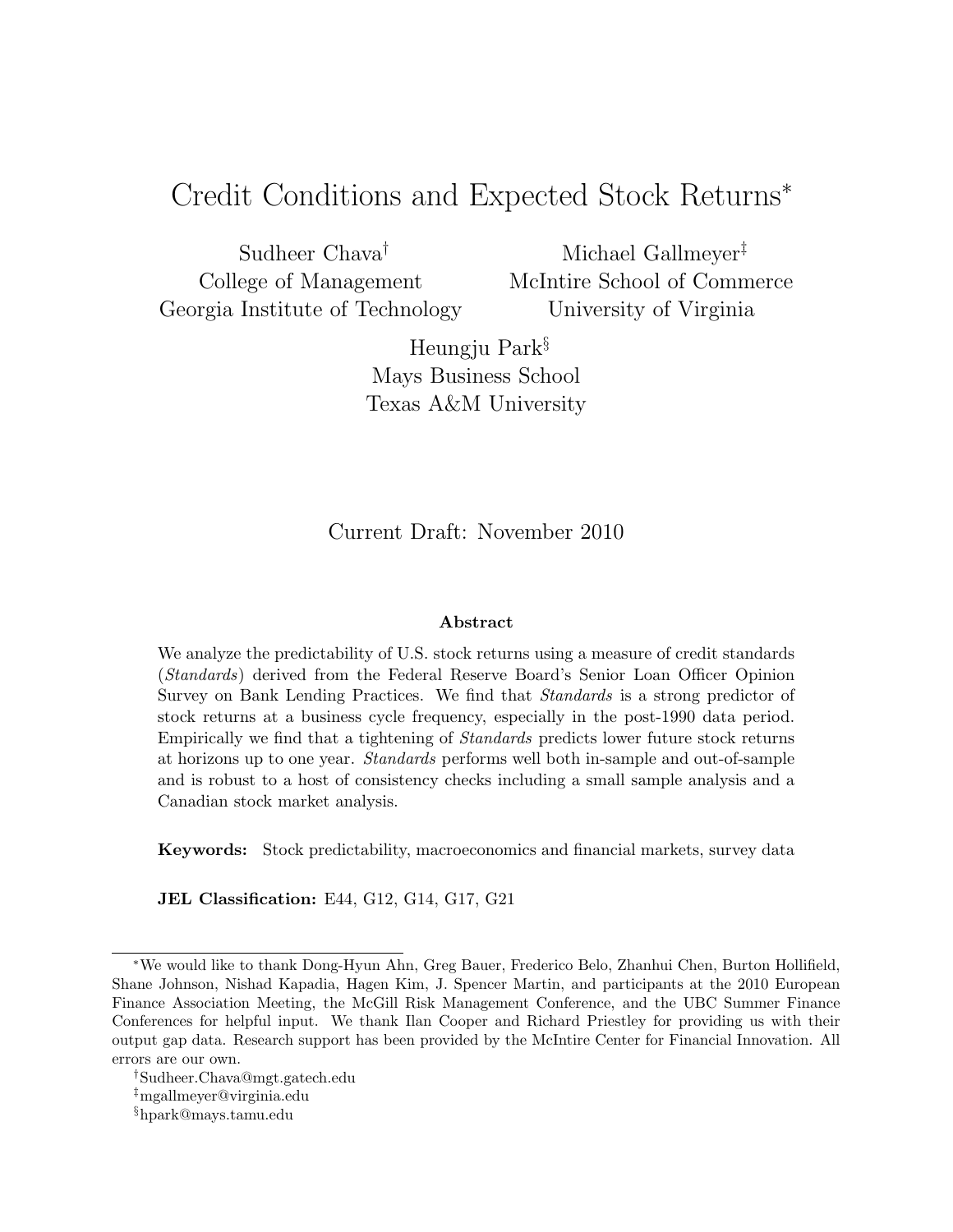## 1 Introduction

Recently, an active academic debate has arisen over whether any economic variables predict future excess stock returns better than historical average excess returns. Goyal and Welch (2008) argue that many predictive variables used in the literature perform poorly both insample and out-of-sample, especially over the last 30 years. In contrast, Campbell and Thompson (2008) show that many predictive regressions beat the historical average return, once weak restrictions are imposed on the signs of coefficients and return forecasts. We contribute to this literature by providing evidence that an economically-motivated predictive variable that measures credit conditions has robust in-sample and out-of-sample predictive power in forecasting future stock excess returns. Further, the predictive power is strongest in the post-1990 time period and is quantitatively significant.

Our work is motivated by several papers that study how supply-based measures of credit could impact the overall economy. Some of this work was prompted by papers that have studied the impact of the Federal Reserve's monetary policy on macroeconomic quantities such as real output (Romer and Romer (1989), Bernanke and Blinder (1992), Christiano, Eichenbaum, and Evans (1996, 1999)) as well as stock returns (Thorbecke (1997), Bernanke and Kuttner (2005), Patelis (1997), Jensen, Johnson, and Mercer (1996)). A possible explanation of the predictive power of monetary indicators relates to the credit channel of monetary policy transmission (Bernanke and Gertler (1995)). In particular, a tighter monetary policy can lead to a reduced and costlier bank loan supply that in turn impacts future stock returns. However, past work has not considered the direct influence of bank loan supply changes on stock returns. In particular, it is unclear whether the credit channel either through a monetary policy transmission mechanism or some other economic channel has predictive power for stock returns. In this paper, we address this issue and examine whether shocks to the aggregate supply of bank loans predicts future stock returns.

Besides the credit channel transmission mechanism, fluctuations in the supply of bank loans can be caused by frictions in the credit creation process through the bank's view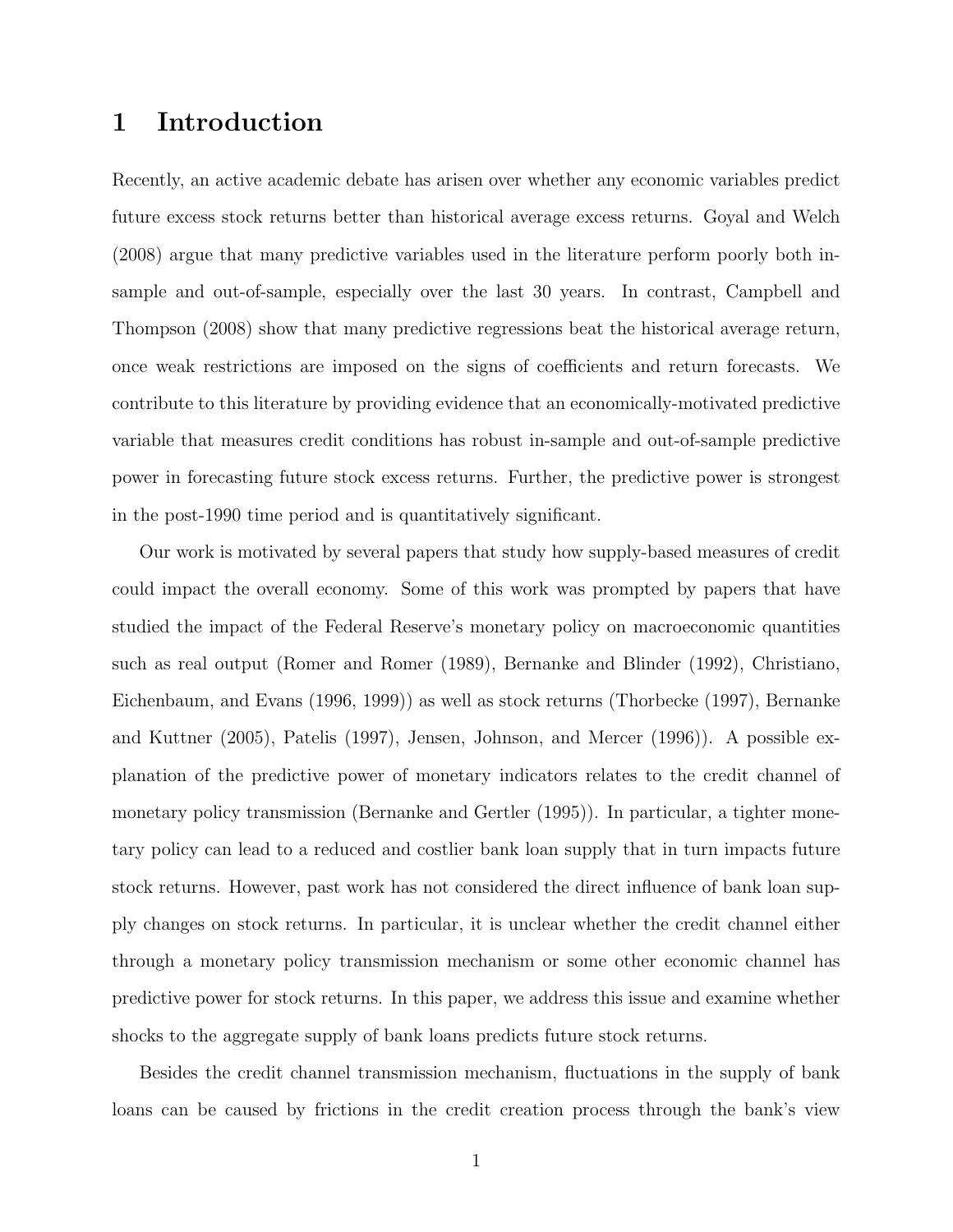of future market conditions.<sup>1</sup> In particular, if agency costs time-vary as in the financial propagation mechanism described in Fazzari, Hubbard, and Petersen (1988) and Bernanke and Gertler (1989), banks naturally can change their supply of credit based on their views of the balance sheets of borrowers. In a recent speech, Bernanke (2007) argues that this view of the role of bank loan supply is tightly linked to the credit channel of monetary policy.

Bank lending standards, or the terms in which loans are offered, have been used as a measure of bank loan supply in several papers to study whether banks change their loan supply systematically over the business cycle and if there is an important loan supply effect in macroeconomic fluctuations. Asea and Blomberg (1998) examine the relationship between the cyclical component of aggregate unemployment and bank lending standards using a banklevel panel data set constructed from the terms of individual loan contracts obtained from the Federal Reserve Survey of Terms of Bank Lending. They find that cycles in bank lending standards are important in explaining aggregate economic activity. Our work uses survey data on bank lending standards obtained from the Federal Reserve's Senior Loan Officer Opinion Survey. An earlier study using this data is Lown and Morgan (2006) who find that shocks to lending standards are significantly correlated with innovations in commercial loans at banks and in real output. In particular, they find that "bank lending standards are far more informative about future lending than are loan rates." Gorton and He (2008) show that the relative performance of commercial and industrial loans leads to endogenous credit cycles and is an autonomous source of macroeconomic fluctuations.

Despite this pro-cyclical feature of bank lending to macroeconomic variables, limited evidence exists whether changes in bank loan supply predict stock returns which is our contribution. Keim and Stambaugh (1986), Campbell (1987), Fama and French (1988), Fama and French (1989), and Schwert (1990) provide evidence that business condition proxies such as aggregate dividend yield, default spreads, term spreads, and the level of short-term interest rates explain significant variation in expected stock returns. Given these variables are all

<sup>&</sup>lt;sup>1</sup>See Berlin (2009) for a recent survey of models that explain bank lending cycles.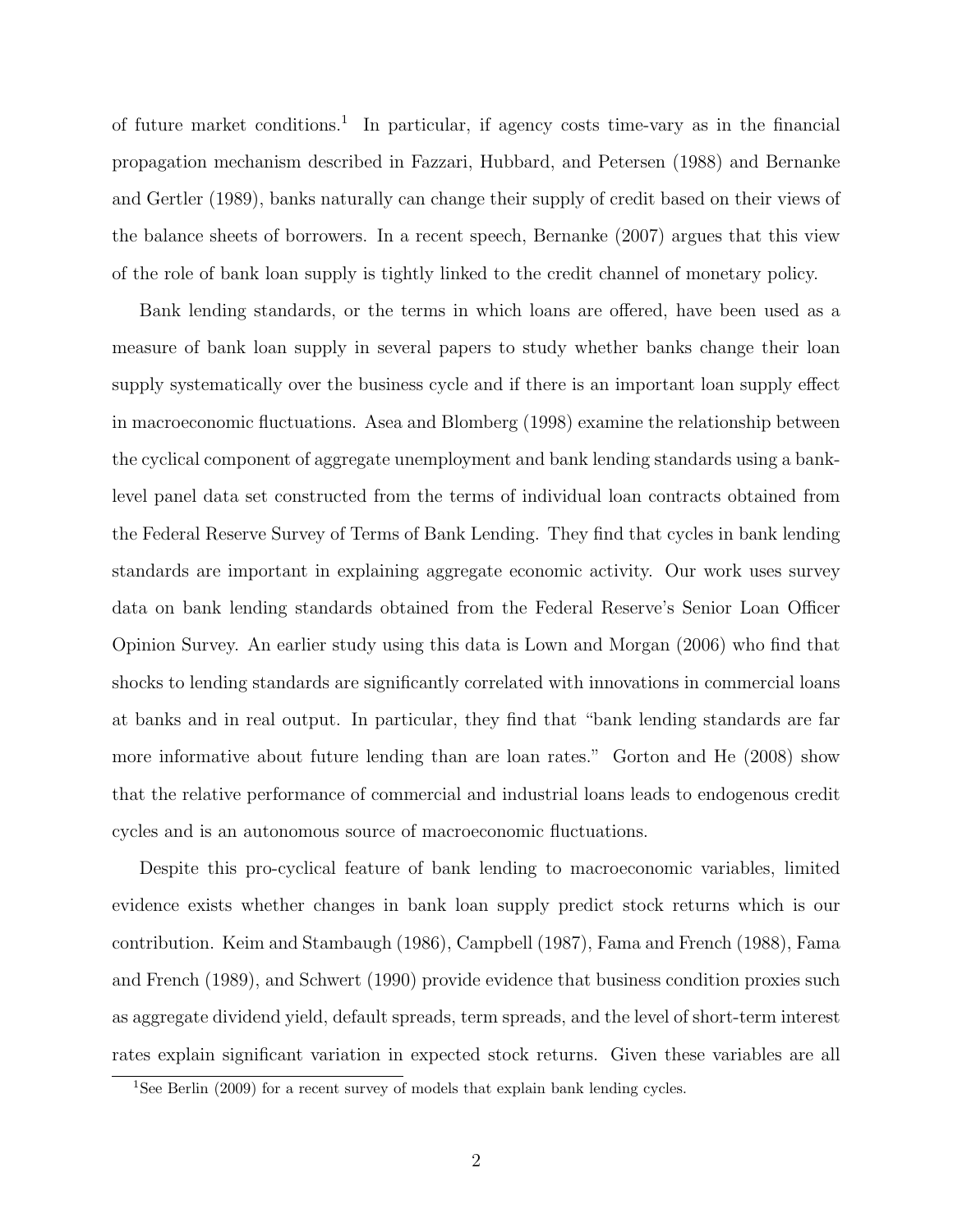functions of market bond and stock prices, it is difficult to discern if their predictive power is driven by rational time-varying opportunity sets or simply mispricing. We examine whether bank lending standards, a variable that captures aggregate supply-side credit conditions that is not a direct function of market prices, serves as a leading indicator of future stock returns. In particular, this links a quantity-based variable shown to predict macroeconomic variables to the stock predictability literature.

Our work joins a growing literature that uses survey data to explain stock returns and macroeconomic variables. Campbell and Diebold (2009) find that expected business cycle conditions obtained from the Livingston survey data has forecasting ability for stock returns. Ang, Bekaert, and Wei (2007) use the Livingston survey, the Survey of Professional Forecasters, and the Michigan survey to build inflation expectations. They show that the survey-based measures of inflation outperform other forecasting methods out-of-sample. For predictions of various macroeconomic variables, Engel, Mark, and West (2007), Engel and Rogers (2006), Engel and Rogers (2009), and Ghysels and Wright (2009) use the Consensus Forecasts survey data. Lown and Morgan (2006) document the predictive power of the Federal Reserve Board's Senior Loan Officer Opinion Survey on loan growth, GDP growth, and various other measures of business activity. We use the Senior Loan Officer Opinion Survey to provide direct evidence on the relationship between credit conditions through a bank loan supply measure and future excess stock returns.

Overall, we find that our measure of credit conditions derived from the Federal Reserve Board's Senior Loan Officer Opinion Survey on Bank Lending Practices is a strong predictor of U.S. stock returns at a frequencies up to and including a year. In particular, a tightening of credit standards predicts lower expected stock returns. This measure contains additional information beyond the variables shown to have predictive power from the past predictability literature. Given this measure has been shown to predict macroeconomic variables in Lown and Morgan (2006), we provide a direct link to the predictability of stock returns and an aggregate macroeconomic supply variable. This credit condition measure performs well both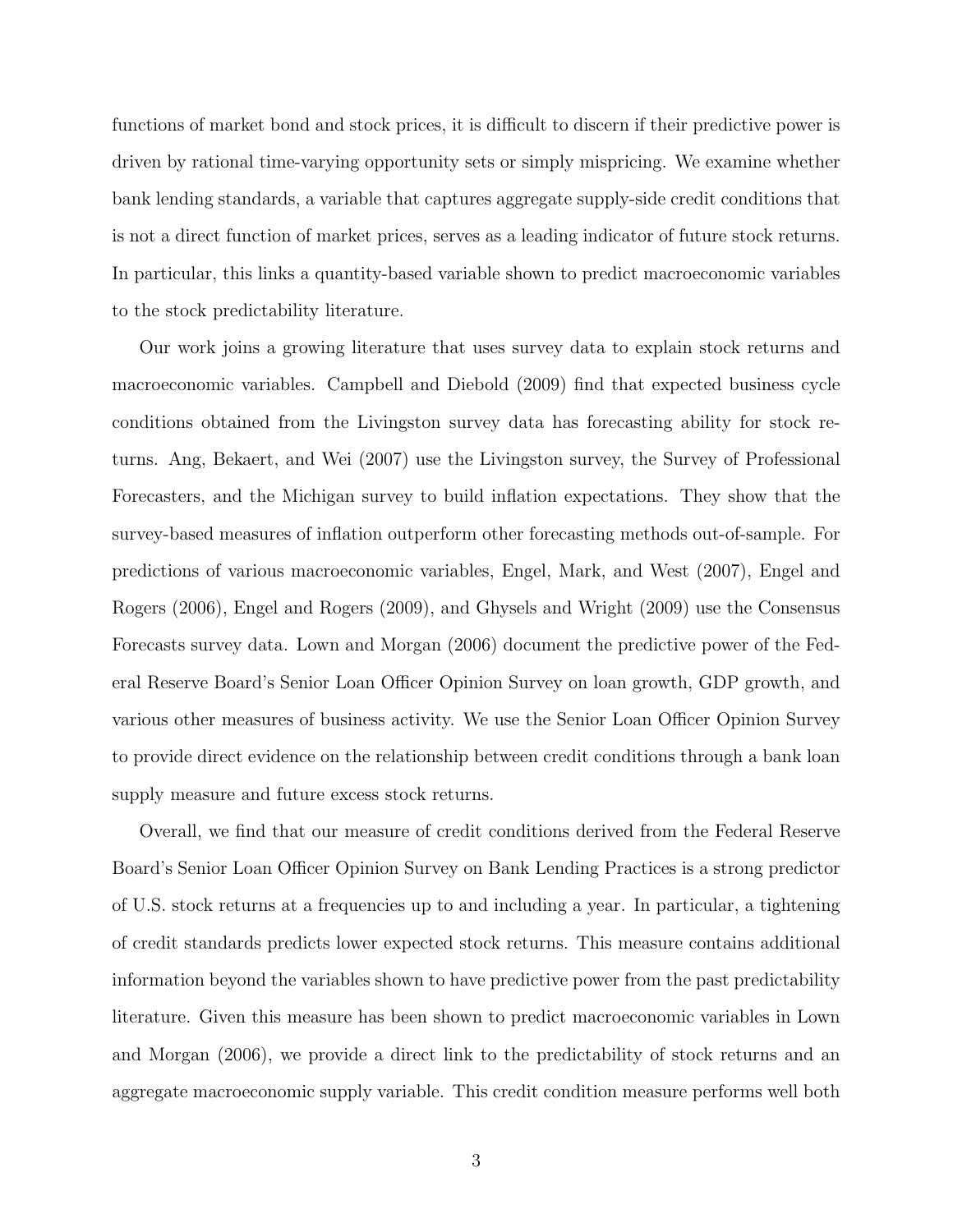in-sample and out-of-sample. It is also robust to a host of consistency checks that we consider including a small sample bias analysis as well as a Canadian stock return analysis.

The rest of the paper is organized as follows. Section 2 describes the data used in the paper and presents detailed information about the Senior Lending Officer Survey used in the paper. We describe the empirical methodology used in the paper in Section 3. Section 4 presents evidence on stock return predictability, while Section 5 concludes.

### 2 Data

### 2.1 Senior Loan Officer Survey Data

Our measure of aggregate supply-side credit conditions through bank lending standards is derived from a quarterly survey of bank senior loan officers published by the Federal Reserve Board. The survey, titled the Senior Loan Officer Opinion Survey on Bank Lending Practices, polls major U.S. banks around the country about credit conditions. The survey was first publicly available starting in the first quarter of 1967 with approximately 120 banks participating. As of the fourth quarter of 2008, 55 banks participated capturing the general trend of the number of U.S. banks shrinking over time. The participating banks capture a sizeable portion of lending by U.S. banks. From Lown and Morgan (2006), survey banks account for "about 60% of all loans by U.S. banks and about 70% of all U.S. bank business loans." Recent survey results are available at http://www.federalreserve.gov/boarddocs/surveys.

The survey's questions can be classified as measures of supply and demand for commercial and industrial loans, commercial real estate loans, residential mortgage loans, and consumer loans. Our focus is on the question that pertains to credit standards for approving commercial and industrial (C&I) loans. The question in the survey is currently (as of the fourth quarter 2008 survey) asked as follows:

For applications for C&I loans or credit lines – other than those to be used to finance mergers and acquisitions – from large and middle-market firms [annual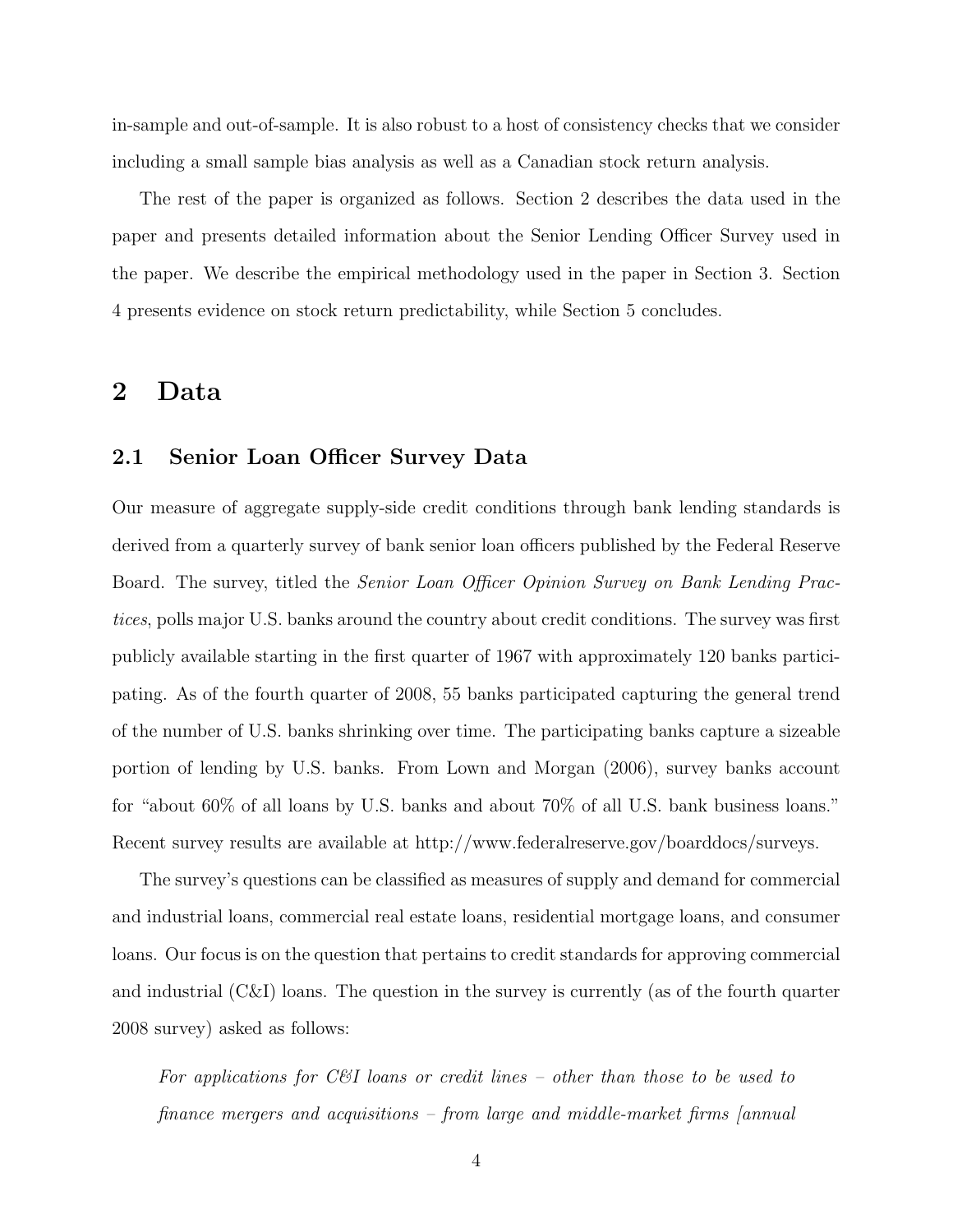sales of \$50 million or more that your bank currently is willing to approve, how have the terms of those loans changed over the past three months? 1) tightened considerably, 2) tightened somewhat, 3) remained basically unchanged, 4) eased somewhat, 5) eased considerably.

To convert the survey data into a quantifiable time-series variable, we follow Lown, Morgan, and Rohatgi (2000) and Lown and Morgan (2002, 2006) by creating a credit standards index (Standards) as a net percentage of banks tightening credit. Specifically, Standards is computed as the number of banks reporting tightening standards less the number of banks reporting easing standards divided by the total number reporting. The quarterly data is constructed by using the surveys conducted in January  $(Q1)$ , April  $(Q2)$ , July  $(Q3)$ , and October (Q4) of each year. The Federal Reserve makes the results of these surveys public in the month following when the survey was taken. For example in 2007, the Q1 through Q4 surveys were released on February 5, May 17, August 13, and November 5 respectively. Hence, the *Standards* number pertaining to a specific quarter is publicly known well before the end of that quarter.

Lown and Morgan (2006) find that changes in *Standards* are strongly correlated with real output and bank loan changes. In particular, they show that Standards strongly dominates loan interest rates in explaining variation in the supply of business loans and aggregate output. They also show that *Standards* remains significant when proxies for loan demand are included which suggests Standards can be used as a proxy for loan supply as we do in our work.

Other recent studies also employ Standards as a measure of bank loan supply. Gorton and He  $(2008)$  analyze the relationship between their Performance Difference Index  $(PDI)$ and Standards to explain the time-series behavior of the Credit Standard Survey responses. Leary (2009) uses Standards as an alternate proxy for changes in bank loan supply to show the role of credit supply in capital structure choice. Our work differs in that we use Standards as a measure of aggregate supply-based credit conditions to examine the link between stock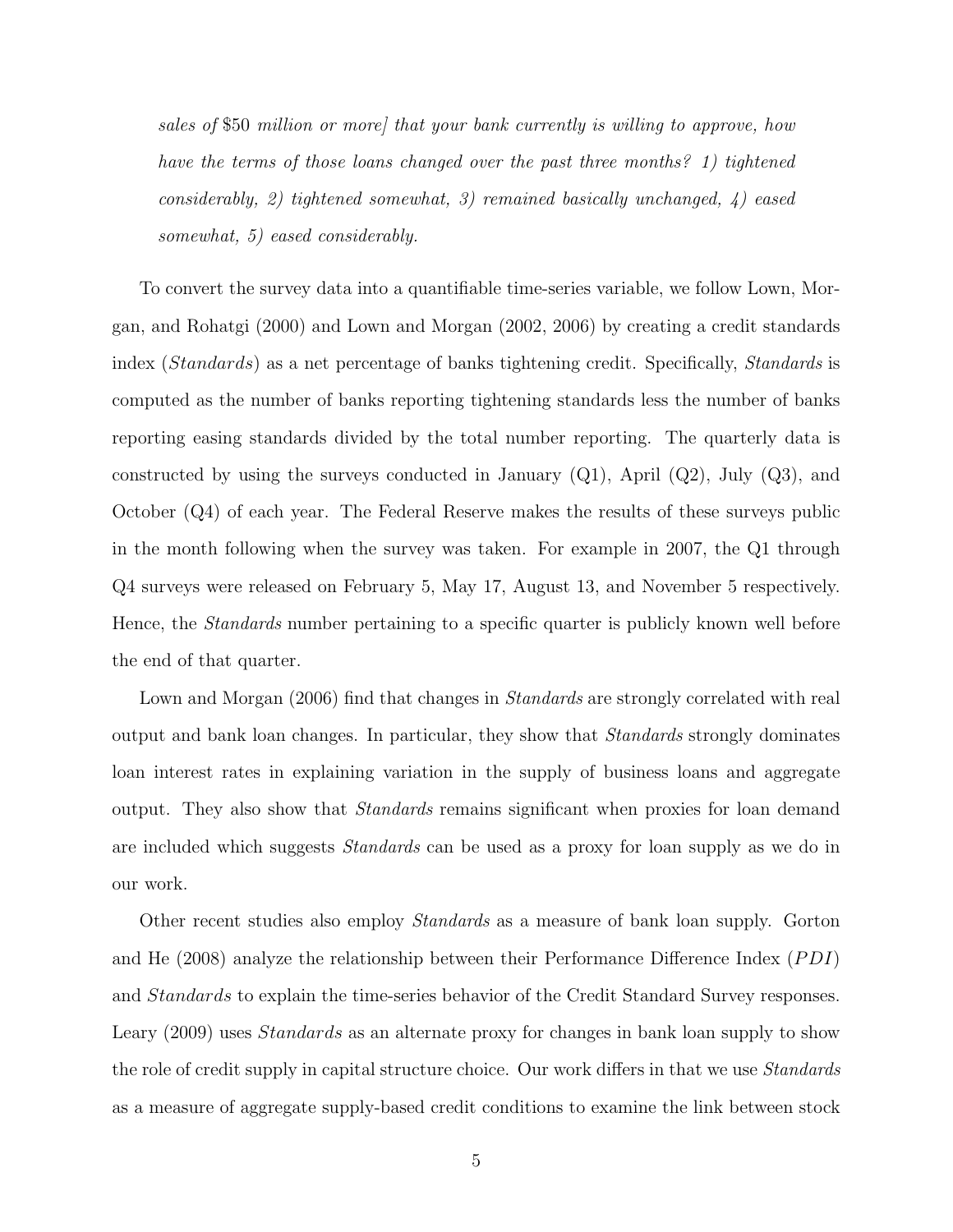return predictability and supply-side credit conditions.

We use the *Standards* series from Q2:1990 to Q4:2008. Though the Senior Loan Officer Opinion Survey was made public starting in 1967, the data from the commercial and industrial  $(C&I)$  loan standards question pre-1990 faces several issues.<sup>2</sup> First, the wording of the C&I loan standards question was not consistent across the pre-1990 time period. From 1978 through 1983, the C&I loan standards question was split into two separate questions. The first question asked how standards changed for prime rate loans, while the second question asked how standards changed for above prime rate loans. However, as documented in Brady (1985), the link between market loan rates and the prime rate weakened during this time. Banks largely began pricing loans to large borrowers at market rates. Prime-based rate loans were largely reserved for smaller and low credit quality borrowers. Hence, the C&I loans standards questions was no longer a reflection of changing credit supply for large borrowers. Second, the C&I loan standards question was even suspended for a time as it was not asked from Q1:1984 until Q2:1990. Finally, Schreft and Owens (1991) note that from 1967 through 1983 survey respondents almost never report a net easing of standards on business loans suggesting a possible bias in the early years of the survey. They hypothesize that the incentive to always report tightening standards might exist "if respondent banks perceive a risk of closer regulatory scrutiny if they admit to having eased standards."

Given these issues with the pre-1990 C&I loans standards question, the focus of our study is on the post-1990 data. However, as a robustness check, we do construct a Standards series from Q1:1967 to Q4:2008 by splicing together the Q1:1967 to Q4:1983 data with the Q2:1990 to Q4:2008 data.<sup>3</sup> To fill in the missing data from Q1:1984 to Q1:1990, we use one question that has remained relative constant through the entire lifetime of the Senior Loan Officer Opinion Survey — a question concerning a bank's willingness to make consumer installment loans. Using a similarly constructed variable for this consumer willingness question, we

<sup>2</sup>See Schreft and Owens (1991) for a discussion of how the Senior Loan Officer Opinion Survey evolved pre-1990.

<sup>&</sup>lt;sup>3</sup>The *Standards* series, including updates for the most recent survey, is available at Donald Morgan's web site: http://www.newyorkfed.org/research/economists/morgan/index.html.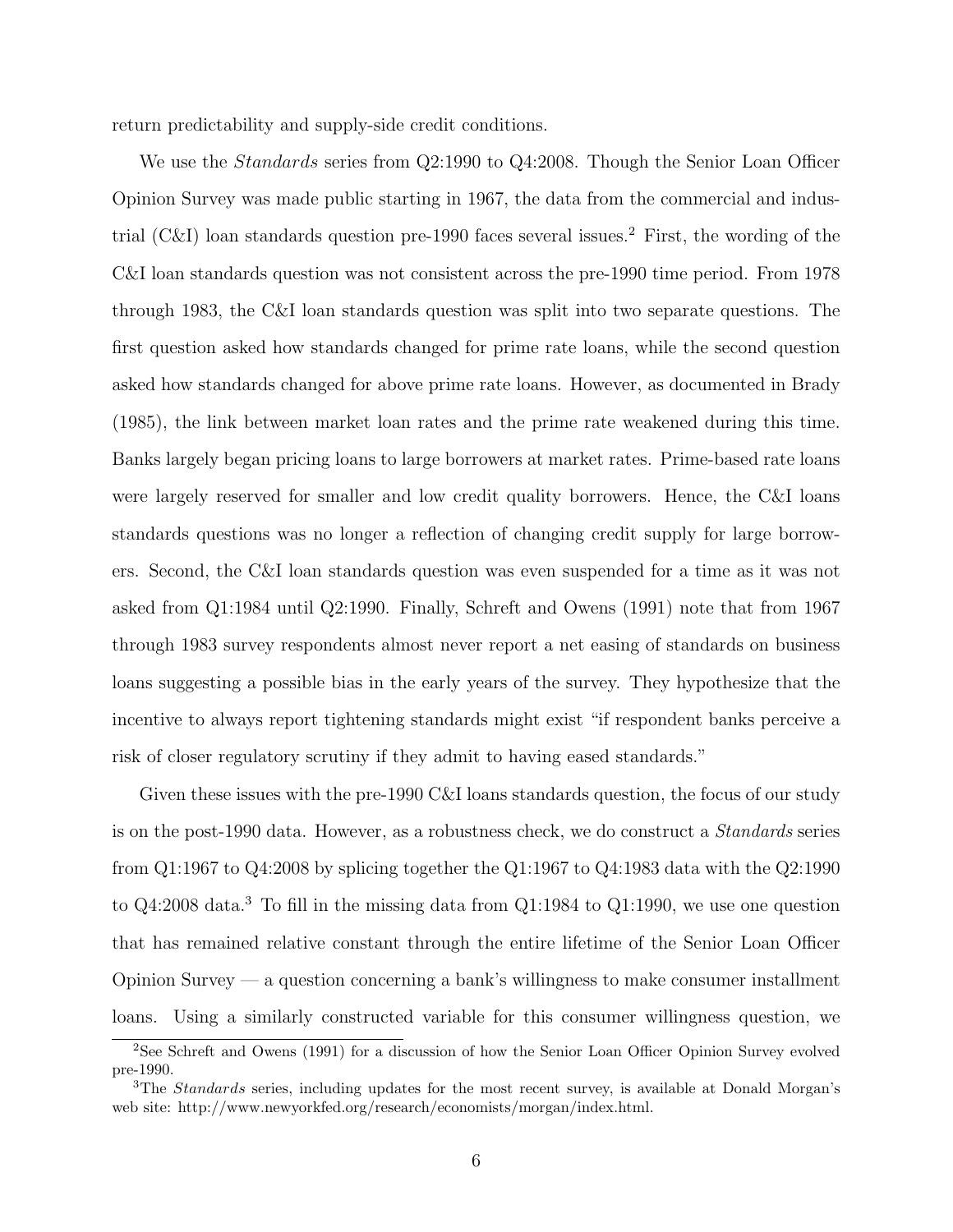regress the Standards variable from Q1:1967 to Q4:1983 on it. We then extrapolate from Q1:1984 to Q1:1990 using the consumer willingness variable with the regression model to construct the missing Standards data.

Figure 1 plots the *Standards* measure across time with the shaded regions representing the NBER recession periods. In our main analysis period, Q2:1990-Q4:2008, there are three NBER-dated recessions. In all cases, it appears that *Standards* has tightened entering a recession. Equally important, banks appear to relax lending standards exiting a recession. From the figure, it appears that *Standards* is a leading indicator of a business cycle. At least at a univariate level, it seems plausible that Standards is a contender for predicting stock returns.

#### 2.2 Stock Returns

To study stock return predictability, we analyze stock returns on the CRSP value-weighted index (CRSP-VW) and the S&P500 index. All stock returns are expressed as continuously compounded returns with dividends included. To calculate excess stock returns, we use the continuously-compounded 30 day T-bill rate as the risk-free rate.

#### 2.3 Other Stock Return Predictor Variables Used

To compare the forecasting power of Standards in the predictability regressions, we also consider some of the standard price-based predictor variables used in the literature: the dividend-price ratio (dp), the 30-day T-bill rate  $(RF)$ , the term spread  $(TERM)$ , and the default yield spread  $(DEF)$ . The dividend-price ratio,  $dp$ , is the difference between the log of dividends and the log of the CRSP-VW index price. The dividends are 12 month moving sums of dividends paid on the CRSP-VW index. TERM is computed as the difference between the yield on a 10-year and a 1-year government bond. DEF is computed as the difference between the BAA-rated and AAA-rated corporate bond yield. Data on bond yields are collected from the FRED database at the Federal Reserve Bank of St. Louis.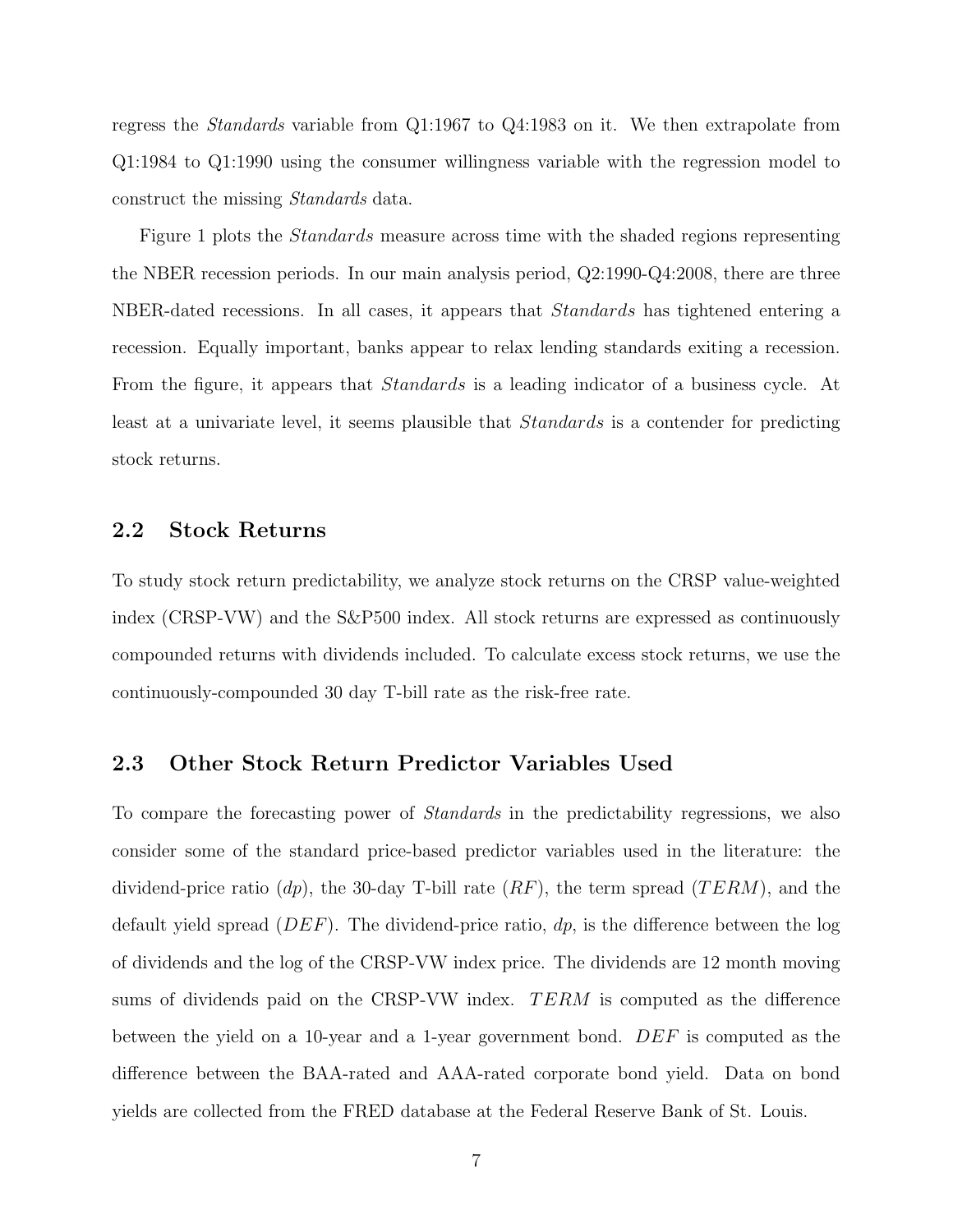We also compare the forecasting power of *Standards* to the aggregate consumption-wealth ratio measure cay from Lettau and Ludvigson (2001), a measure of corporate issuing activity ntis from Goyal and Welch (2008), and a measure of the output gap from Cooper and Priestley (2009). As a measure of the aggregate consumption-wealth ratio, Lettau and Ludvigson (2001) estimate:

$$
c_t = \alpha + \beta_a \cdot y_t + \sum_{i=-k}^k b_{a,i} \cdot \Delta a_{t-i} + \sum_{i=-k}^k b_{y,i} \cdot \Delta y_{t-i} + \epsilon_t,
$$
\n(1)

where  $t = k + 1, \ldots, T - k$ , c is aggregate consumption, a is aggregate wealth, y is aggregate income, and  $\epsilon$  is an error term. Using estimated coefficient from the above equation provides  $cay \equiv \widehat{cay_t} = c_t - \hat{\beta}_a \cdot a_t - \hat{\beta}_y \cdot y_t$ ,  $t = 1, ..., T$ . Goyal and Welch (2008) also estimate a cay measure that excludes advance information from the estimation equation. We use the Goyal-Welch measure of *cay* for our predictability test.<sup>4</sup>

Goyal and Welch (2008) use *Net Equity Expansion* (*ntis*) as a measure of corporate issuing activity. The variable *ntis* is computed as the ratio of the 12 month moving sum of net issues by NYSE listed stocks divided by their total end-of-year market capitalization. This dollar amount of net equity issuing activity (IPOs, SEOs, stock repurchases, less dividends) for NYSE listed stocks is computed from CRSP data as

$$
NetIssue_t = Mcap_t - Mcap_{t-1} \cdot (1 + vwret x_t), \tag{2}
$$

where  $\rho_{cap}$  is the total market capitalization and *vwret* is the value-weighted return (excluding dividends) on the NYSE index. Goyal and Welch document that ntis is closely related to a payout variable proposed in Boudoukh et al. (2007).

To predict stock returns, Cooper and Priestley (2009) construct a measure of the output gap, gap, which is measured as the deviation of the log of industrial production from a trend

<sup>&</sup>lt;sup>4</sup>The Goyal-Welch measure of *cay* is available at Amit Goyal's web site: http://www.bus.emory.edu/AGoyal.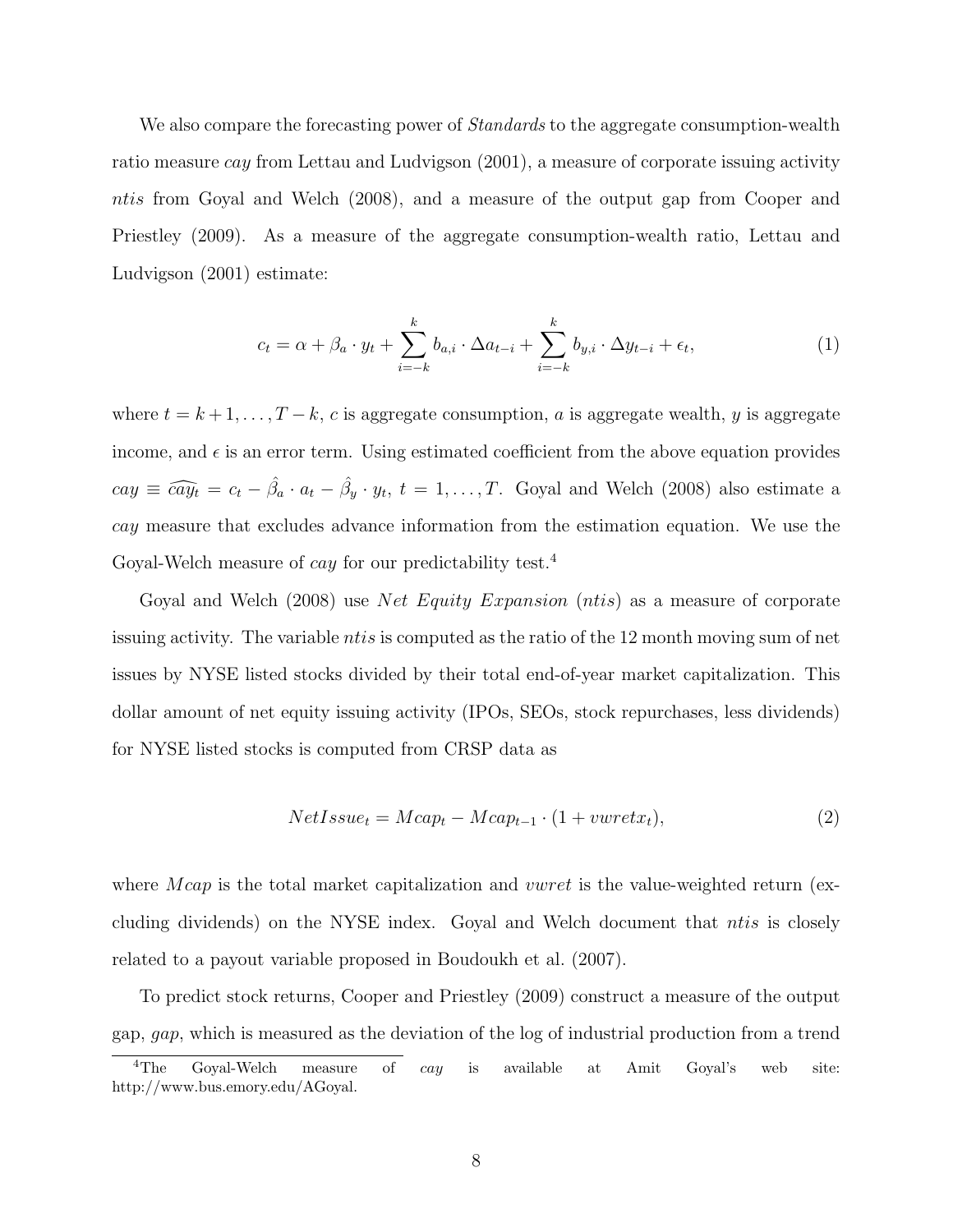that incorporates both a linear and a quadratic component:

$$
p_t = a + b \cdot t + c \cdot t^2 + \epsilon_t,\tag{3}
$$

where p is the log of industrial production, t is a time trend, and  $\epsilon$  is an error term. We estimate the gap variable using our sample period data.

#### 2.4 Descriptive Statistics

Descriptive statistics (number of observations, mean, min, max, standard deviation, and autocorrelation) of the various predictor variables and stock returns are presented in Panel A of Table 1. The descriptive statistics of the standard predictor variables as well as the stock returns are in line with the results reported in previous work (for example, Goyal and Welch (2008)), so we skip the discussion of these results in the interest of space. The key variable of interest in the analysis, *Standards*, has an autocorrelation of 0.81 at a quarterly frequency. This autocorrelation while high, is the second lowest of all the predictor variables considered in the analysis (only DEF has a lower autocorrelation coefficient than Standards).

Panel B and C in Table 1 present the correlations across various predictor variables. Standards is most positively correlated with the default spread DEF (65%) and next with the output gap, gap (24%). Not surprisingly, Standards is negatively correlated with net stock issuances ntis (-44%). The correlations across other predictor variables are consistent with the earlier literature.

## 3 Empirical Methods

Following much of the existing predictability literature, we first assess the in-sample predictive ability of Standards for stock excess returns. We estimate the following univariate regression:

$$
r_t = \alpha + \beta \cdot Standards_{t-1} + \epsilon_t,\tag{4}
$$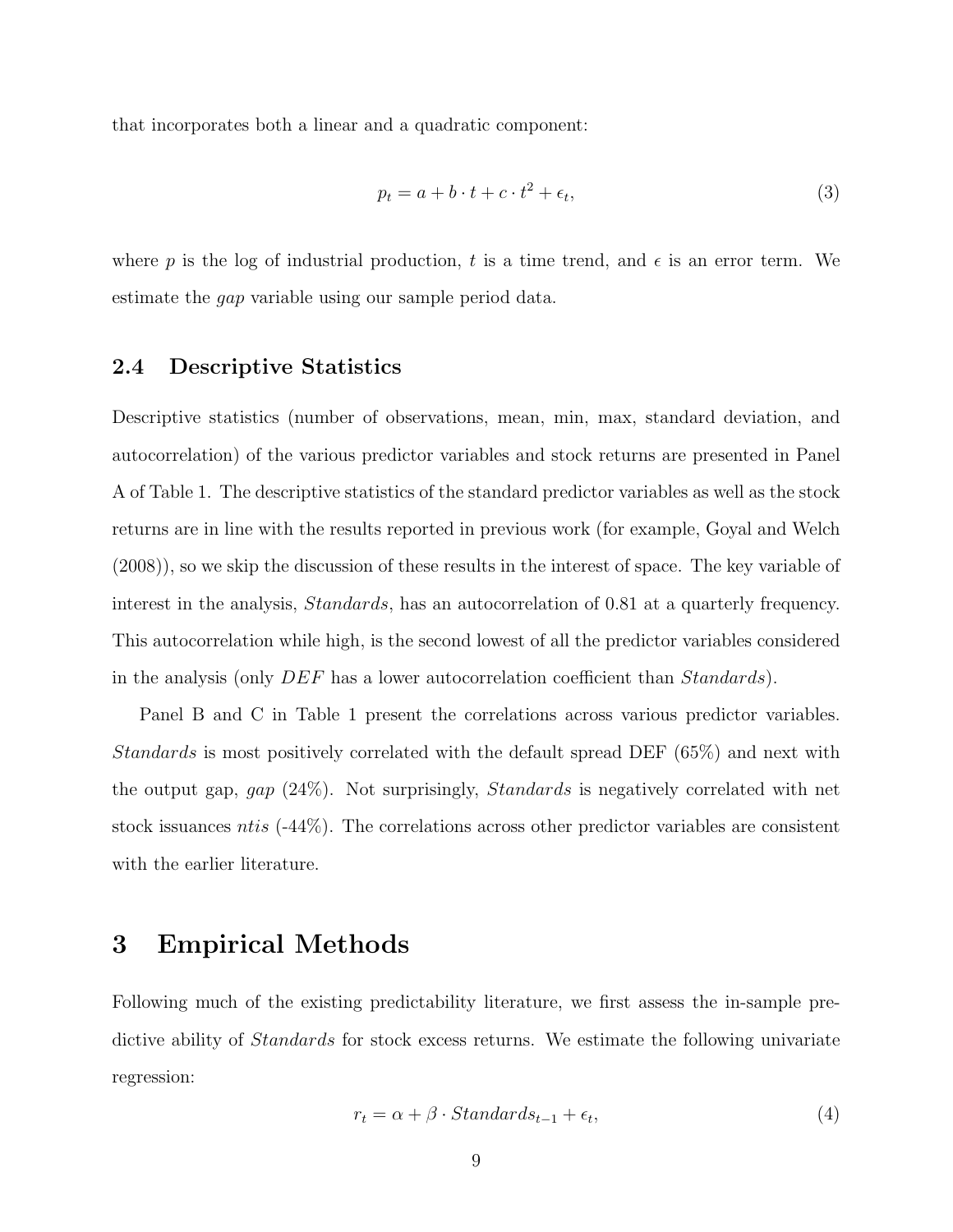where  $r_t$  is the excess stock return, *Standards* is the net percent tightening of the C&I loan supply, and  $\epsilon$  is an error term. The in-sample predictive ability of *Standards* is assessed via the t-statistic of the  $\beta$  estimate and the adjusted  $R^2$  from the excess return regression. Under the null hypothesis that *Standards* does not predict excess returns,  $\beta = 0$ . We report Newey and West (1987) standard errors that correct for serial correlation and heteroscedasticity.<sup>5</sup>

For robustness tests of the predictability of stock returns using *Standards*, we also consider the following predictor variables:  $DEF$ ,  $TERM$ ,  $RF$ ,  $dp$ ,  $cay$ ,  $ntis$ , and  $gap$ , defined by the vector  $Z$  added to the regression that includes  $Standards$  and estimate

$$
r_t = \alpha + \beta \cdot Standards_{t-1} + \gamma \cdot Z_{t-1} + \epsilon_t,
$$
\n
$$
\tag{5}
$$

where  $\gamma$  is a vector of coefficient estimates on the variables in  $Z_{t-1}$ , and  $\epsilon$  is an error term. After controlling for these predictor variables, we assess the in-sample predictive ability of Standards.

To generate out-of-sample predictions, we compute four test statistics designed to determine whether the *Standards* forecasting model has superior forecasting performance relative to a model of historical average returns. We first calculate the out-of-sample  $R^2$  ( $R^2_{oos}$ ), which following Fama and French (1989) is defined as

$$
R_{oos}^2 = 1 - \frac{MSE_A}{MSE_N},\tag{6}
$$

where  $MSE<sub>A</sub>$  is the mean-squared error from the forecasting model with *Standards*, and  $MSE_N$  is the mean-squared error from the historical mean model. If the  $R_{\text{cos}}^2$  is positive, then the predictive regression has a lower average mean-squared prediction error than the historical mean return model.

The second out-of-sample test statistic computed is the difference between the root-mean-

<sup>&</sup>lt;sup>5</sup>We have also computed our results using Hodrick (1992) standard errors with similar results. We later perform a small sample analysis of the significance of our results.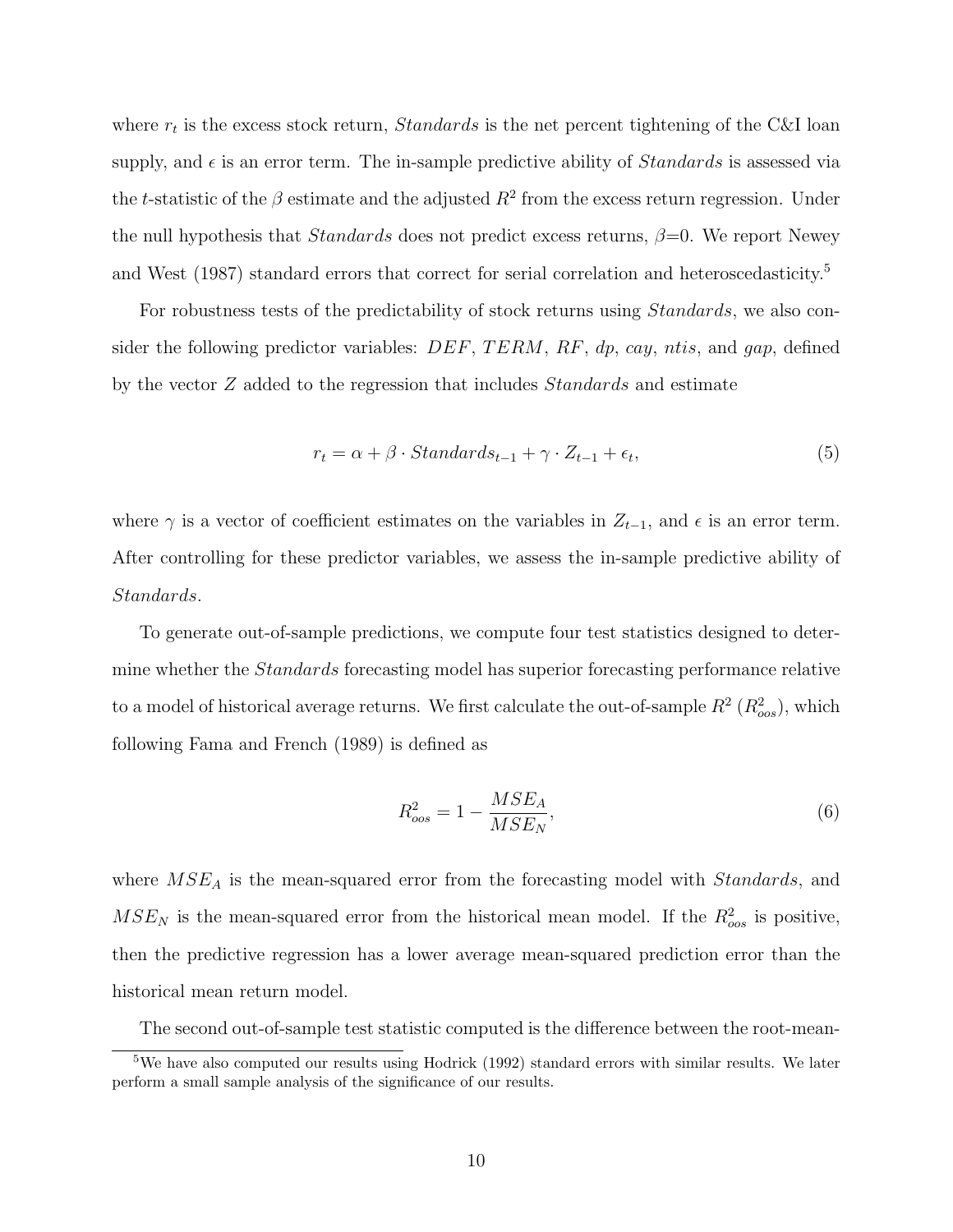squared prediction error using the historical average return model and the root-mean-squared prediction error using the predictive regression model, denoted ∆RMSE:

$$
\Delta RMSE = \sqrt{MSE_N} - \sqrt{MSE_A}.\tag{7}
$$

The third test statistic is an out-of-sample MSE-F test developed by McCracken (2007). It tests whether the historical mean model has a mean-squared forecasting error that is equal to that of the Standards forecasting model:

$$
MSE - F = (T - h + 1) \cdot \frac{MSE_N - MSE_A}{MSE_A},\tag{8}
$$

where T is the number of observations and h is the degree of overlap  $(h=1$  for no overlap).

The last out-of sample test is the ENC-NEW test proposed by Clark and McCracken (2001). We use the ENC-NEW test to examine whether the forecasts from the historical mean model encompass those from the Standards forecasting model:

$$
ENC - NEW = \frac{T - h + 1}{T} \cdot \frac{\sum_{t=1}^{T} (\epsilon_t^2 - \epsilon_t \cdot e_t)}{MSE_A},
$$
\n
$$
(9)
$$

where  $\epsilon_t$  is the vector of out-of-sample errors from the historical mean model and  $e_t$  is the vector of out-of-sample errors from the Standards forecasting model. For both the MSE-F and ENC-NEW tests, we follow the methodology in Clark and McCracken (2005), which provides bootstrapped critical values for these tests.

For the out-of-sample tests, we use 10 years (40 quarters) of data as an initial estimation window. We conduct the out-of-sample tests in two ways, as a recursive regression and a rolling regression. The recursive approach assumes the model is estimated with more data as the forecasting date moves forward in time. The rolling approach assumes the model is estimated with a moving window of the most recent 40 observations as the forecasting moves forward in time.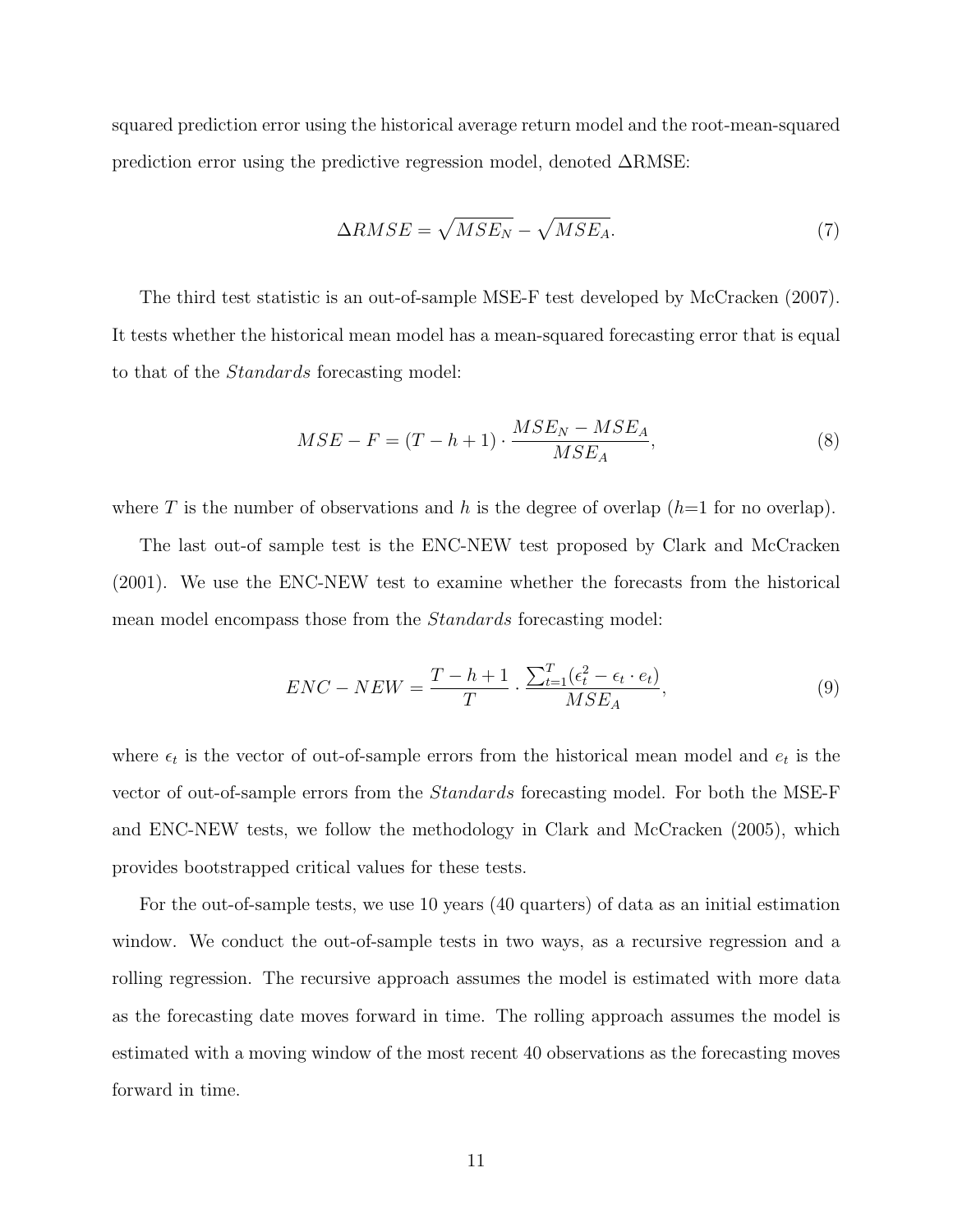## 4 Stock Return Predictability

We now explore the ability of *Standards* to predict stock returns. We start by exploring insample evidence, followed by out-of-sample evidence. Lastly, we consider several robustness checks of the stock return predictability regressions including a small-sample analysis.

### 4.1 In-Sample Evidence

Table 2 reports in-sample forecasting regressions with *Standards*, for the quarterly log excess returns on the CRSP-VW index and the S&P 500 index.<sup>6</sup> In all of the regressions in Table 2, the t-statistics are reported using a Newey and West (1987) correction to account for serial correlation in the residuals.

Panel A of Table 2 reports results from a univariate regression of the CRSP-VW and S&P500 quarterly excess returns on one lag of the Standards variable. Both the CRSP-VW and the S&P500 excess returns are strongly predictable with negative coefficients on the Standards variable at traditional significance levels. Also, the adjusted  $R^2$  coefficients are 13% and 14% respectively.

The negative sign implies that a tightening loan supply results in a subsequent drop in stock returns. Here our Standards measure leads stock market performance which itself tends to lead the business cycle. See for example Backus, Routledge, and Zin (2010) for an analysis of lead-lag relationships between asset returns and economic growth. This negative sign is also consistent with the results in Patelis (1997) where the impact of tightening monetary policy leads to short-term lower expected stock returns.

Panel B of Table 2 reports estimates from predictability regressions that include a variety of variables used in past predictability studies. Unreported results using the log excess returns on the S&P500 index are very similar to those on the CRSP-VW index. Shiller (1981), Campbell and Shiller (1988), and Fama and French (1988) find that the dividend-

<sup>6</sup>The results reported for the log excess returns are nearly identical to log actual returns, raw actual returns, and raw excess returns.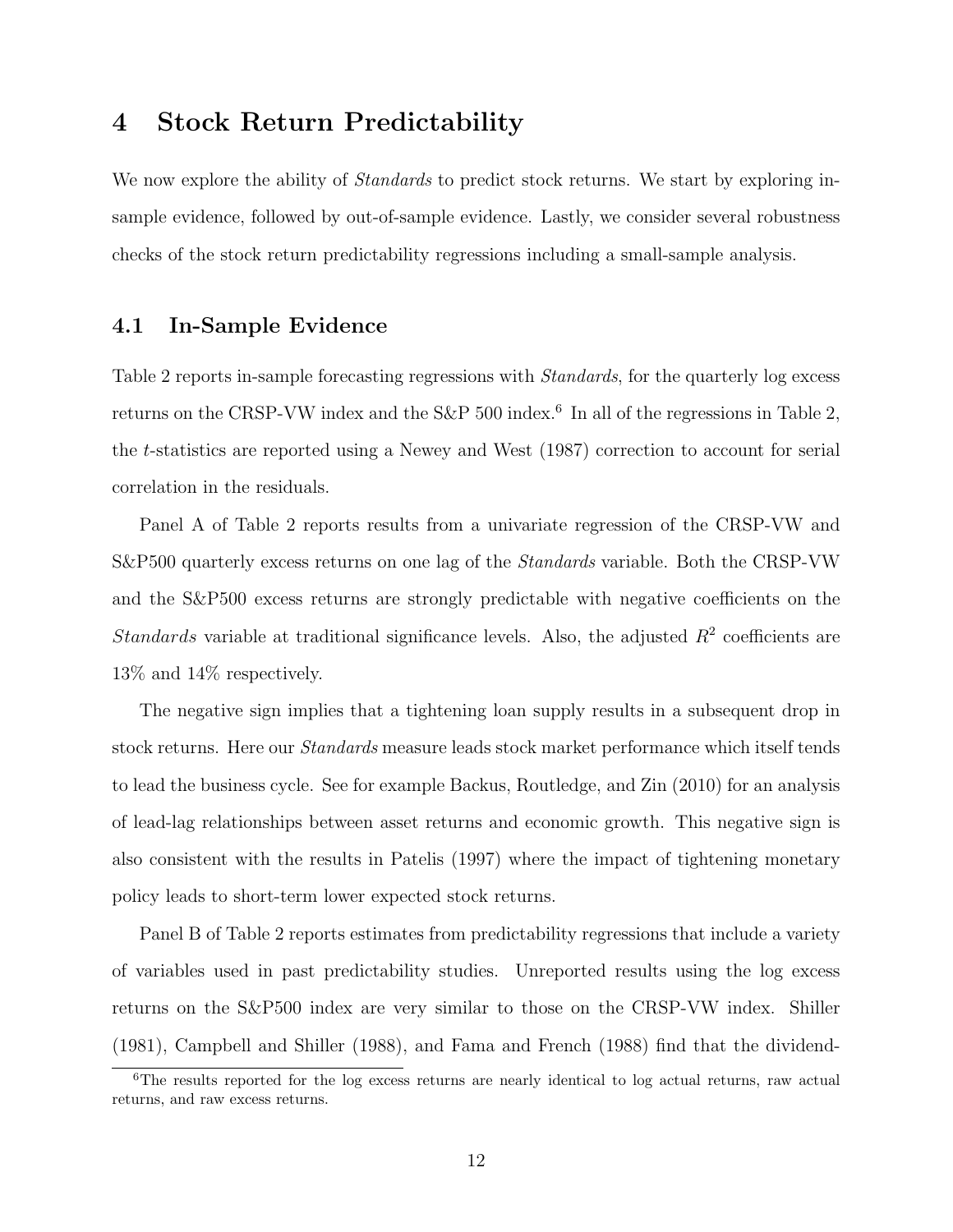price ratio has predictive power for excess returns. Bekaert and Hodrick (1992) find that the T-bill rate predicts returns, while Fama and French (1989) study the forecasting power of the term and the default spreads. Henkel, Martin, and Nardari (2010) present evidence that the dividend yield and term structure variables are effective predictors almost exclusively during recessions. We include these financial market variables,  $DEF$ , TRM, RF, and  $dp$ , in our predictive regressions on the CRSP-VW excess return.

The first column of Panel B in Table 2 shows that these financial variables together have less forecasting power at the quarterly frequency than Standards alone and are individually statistically insignificant. The default spread  $(DEF)$  is the only predictor that could be considered marginally significant with a t-statistic of  $-1.94$ . In the second column, *Standards* is included in the regression; this leads to DEF's coefficient flipping signs and becoming strongly insignificant.<sup>7</sup> Note that *Standards* still retains its forecasting power with roughly the same coefficient size and same level of statistical significance when compared to the financial market-based variables. Moreover, the addition of Standards approximately doubles the adjusted  $R^2$  in our forecasting regression.

Lettau and Ludvigson (2001) find that the ratio of consumption to wealth, cay, predicts stock returns at a quarterly frequency. We are able to replicate the findings of Lettau and Ludvigson (2001) for their sample period. During our sample period, including cay by itself in the predictability regression in the third column leads to a statistically insignificant positive coefficient with an adjusted  $R^2$  coefficient of roughly  $2\%$ . In the fourth column of Panel B, including both cay and *Standards* jointly leads to a significantly higher  $R^2$  of 16% as both coefficients are statistically significant. The incorporation of Standards into the regression provides additional information above and beyond *cay* generating the higher adjusted  $R^2$ coefficient.

Recent studies find evidence that corporate issuing activity meant to capture total firm payouts forecasts stock returns. Boudoukh, Michaely, Richardson, and Roberts (2007), Lar-

<sup>&</sup>lt;sup>7</sup>We also analyzed the predictive power of *Standards* on *DEF*. *DEF* is strongly predictable with a positive coefficient on Standards at traditional significance levels.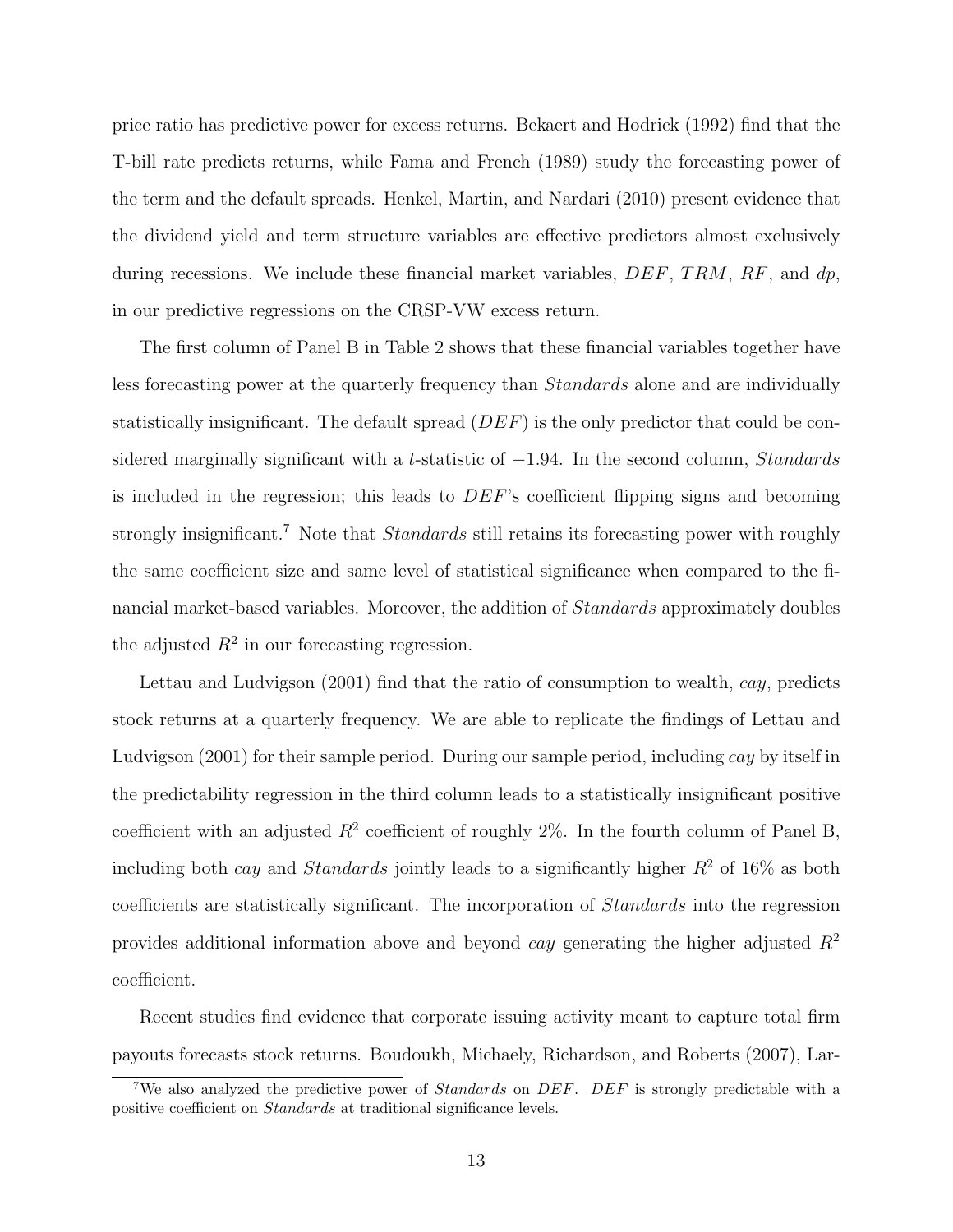rain and Yogo (2008), Robertson and Wright (2006), and Bansal and Yaron (2006) document that payout yields derived from dividends, repurchases, and issuances, as opposed to the simple dividend yields, are robust predictors of excess returns. Moreover, Goyal and Welch  $(2008)$  find that *ntis* which measures equity issuing and repurchasing (plus dividends) relative to the price level, has good in-sample performance, but a negative out-of-sample adjusted  $R<sup>2</sup>$ . We add ntis in our predictability regression to determine its in-sample performance relative to *Standards*. The fifth column of Panel B, shows that *ntis* is statistically significant with an adjusted  $R^2$  of 7%. However, the next column of Panel B reports a regression of returns on both ntis and Standards. It shows that ntis is not statistically significant, but Standards is. Also, the inclusion of Standards in the previous regression doubles the adjusted  $R^2$ .

More recently, Cooper and Priestley (2009) show that the output gap, gap, as measured by the deviation of the log of industrial production from a trend that incorporates both a linear and a quadratic component, predicts excess returns on stock indices and Treasury bonds. We are able to replicate the results of Cooper and Priestley (2009) for their sample period. However, during our sample period, gap does not seem to have forecasting power for excess stock returns. The difference can be attributed to the differences in the sample periods of the two studies. After controlling for gap in our regression, Standards still has a significant negative coefficient and a higher adjusted  $R<sup>2</sup>$  coefficient.

In the last column of Panel B, we present the in-sample forecasting regression with all the variables included. Interestingly, only Standards has a significant coefficient among all the predictor variables and the adjusted  $R^2$  is very similar to that in the univariate regression with *Standards*. This suggests that *Standards* is capturing future excess stock returns at a quarterly frequency, while other predictor variables have little predictive power of excess stock returns at this horizon. Goyal and Welch (2008) show that most predictor variables lose their in-sample forecasting power after the oil price crisis in the 1970s. Though our sample is limited to the period after the 1990s, the in-sample predictability of *Standards* is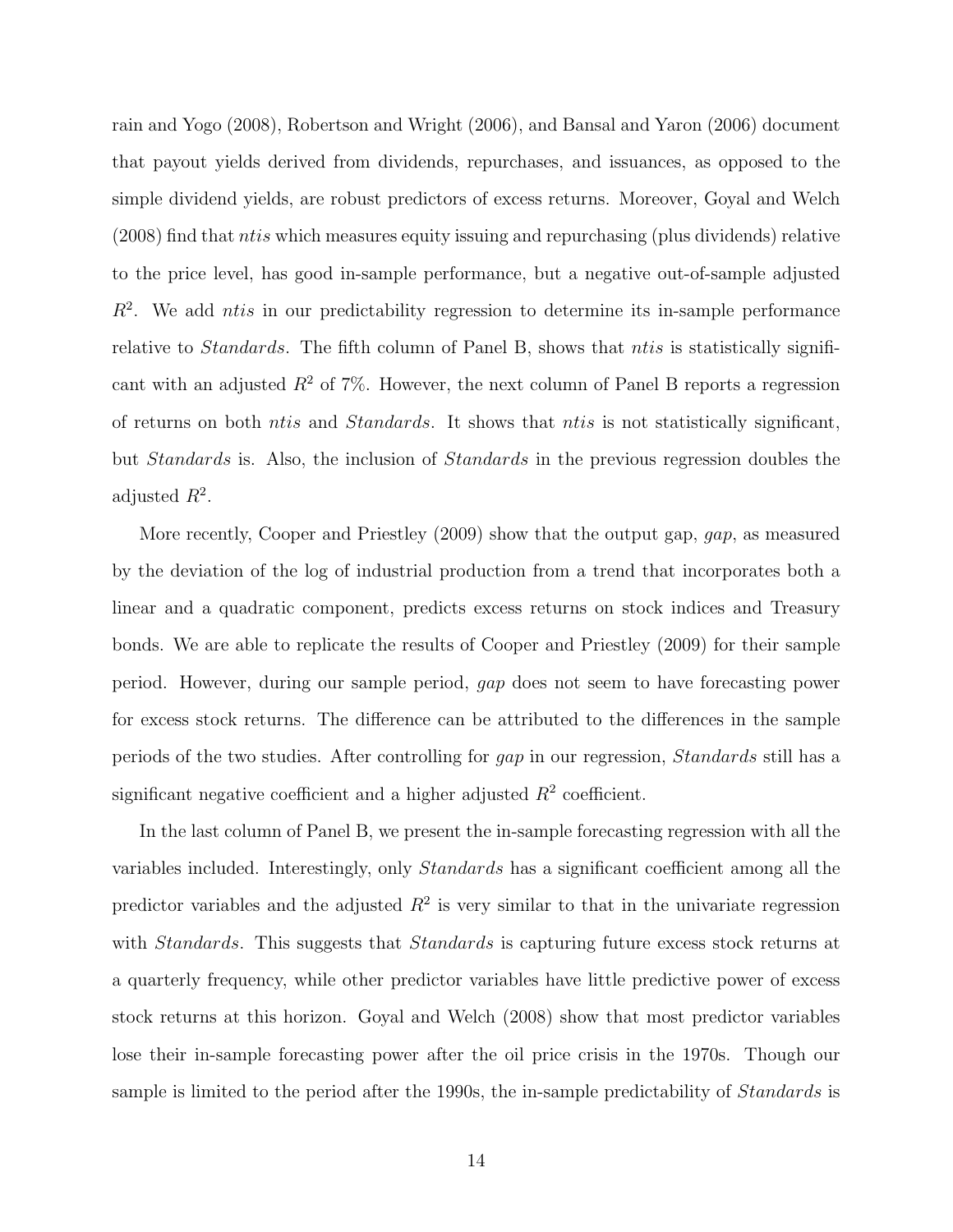noteworthy in view of the findings in Goyal and Welch (2008).

### 4.2 Out-of-Sample Evidence

Two recent papers, Goyal and Welch (2008) and Campbell and Thompson (2008), examine the out-of-sample forecasting ability of predictor variables that can predict in-sample. Goyal and Welch (2008) find little evidence that most predictor variables can predict out-of-sample better than a constant, while Campbell and Thompson (2008) find that the predictors have out-of-sample predictive power with sensible restrictions on the forecasting models. We now examine the forecasting ability of Standards in out-of-sample tests and compare it to other predictor variables.<sup>8</sup>

Table 3 compares forecasts based on the historic mean model to those based on each predictor variable, using the CRSP-VW excess returns. We conduct four out-of-sample tests — adjusted  $R^2$ ,  $\Delta$ RMSE, MSE-F, and ENC-NEW — in recursive and rolling regressions. For the tests, we consider the initial estimation period of Q2:1990 to Q1:2000.

The first row of Table 3 shows that the forecasting model with *Standards* has superior forecasting performance relative to the historic mean model in both the recursive and the rolling regressions. The out-of-sample  $R^2$  is 17% in the recursive regression and 9.3% in the rolling regression. The ∆RMSE is 0.009 in the recursive regression and 0.005 in the rolling regression, which implies that the forecast errors with Standards are lower than those with the historic average return. The MSE-F test rejects the null hypothesis that the MSEs from the forecasts that use *Standards* is equal to those based on the historical average return. The ENC-NEW test also rejects the null hypothesis that the forecasts from the historical mean model encompass those from the *Standards* forecasting model. These results suggest that Standards plays a strong role as a predictor of excess stock returns since the 1990s. These results contrast with Goyal and Welch (2008) who find that in general variables typically

<sup>8</sup>We analyze the out-of-sample forecasting tests with other predictor variables which we use in the insample regression, but we do not report the out-of-sample results of *cay* and *gap*. The reason is that the estimation periods of both variables in the out-of-sample test are relatively short. From our unreported results, cay shows better forecasting ability than the historical average return in the recursive regression.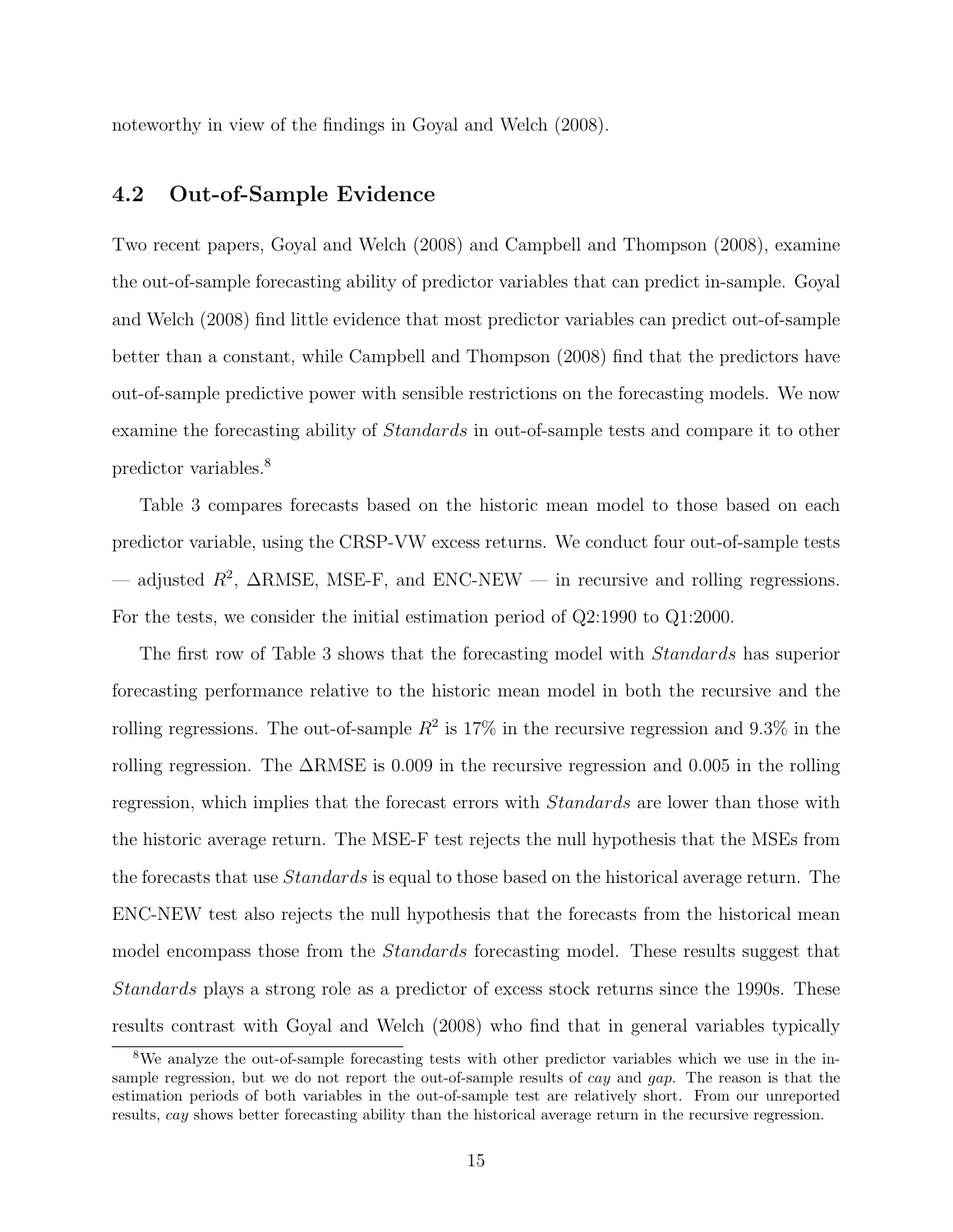used in predictability regressions have been unsuccessful out-of-sample over the last few decades. Interestingly, we do not impose any economic restrictions on the forecasting model as Campbell and Thompson (2008) employ.

The remaining rows of Table 3 report the out-of-sample test results with the other predictor variables. The variables  $DEF$  and ntis show better forecasting ability than the historical average return in both the recursive and the rolling regression. However, the adjusted  $R^2$ and  $\Delta$ RMSE for *Standards* are twice as large as that of  $DEF$ , implying *Standards* has a higher forecasting power than *DEF*.

#### 4.3 Long-Horizon Forecasts

Much of the existing predictability literature finds that some of the predictor variables, such as dp and cay, forecast excess stock returns in sample at longer horizons better than at shorter horizons. With the exception of gap, most of these variables seem to predict stock returns at horizons larger than for example the length of a typical recession.<sup>9</sup> In this section, we investigate whether *Standards* tracks longer-term tendencies in stock markets rather than providing shorter-term forecasts. Table 4 reports long-horizon forecasting regressions of quarterly excess returns on the CRSP-VW index. The dependent variable is the  $H$ -quarter log excess return on the CRSP-VW index, equal to  $r_{t+1} + \ldots + r_{t+H}$ . We use the horizons of  $H = 1, 2, 4, 8, \text{ and } 12 \text{ quarters}.$ 

From the top panel of Table 4, we document the forecasting power of *Standards* for future excess returns at horizons ranging from 1 to 12 quarters. The coefficient for *Standards* is hump-shaped and peaks around 8 quarters in the sample. At an 8 quarter horizon, the coefficient estimate for *Standards* is insignificant and the adjusted  $R^2$  is approximately 11%, so the predictive power decreases at a horizon greater than 4 quarters. Here, *Standards* seems to better forecast future excess returns at a business cycle frequency as the informational content of Standards decreases at longer horizons.

<sup>&</sup>lt;sup>9</sup>Cooper and Priestley (2009) document "the average length of NBER contractions in the 1945-2001 period is 10 months."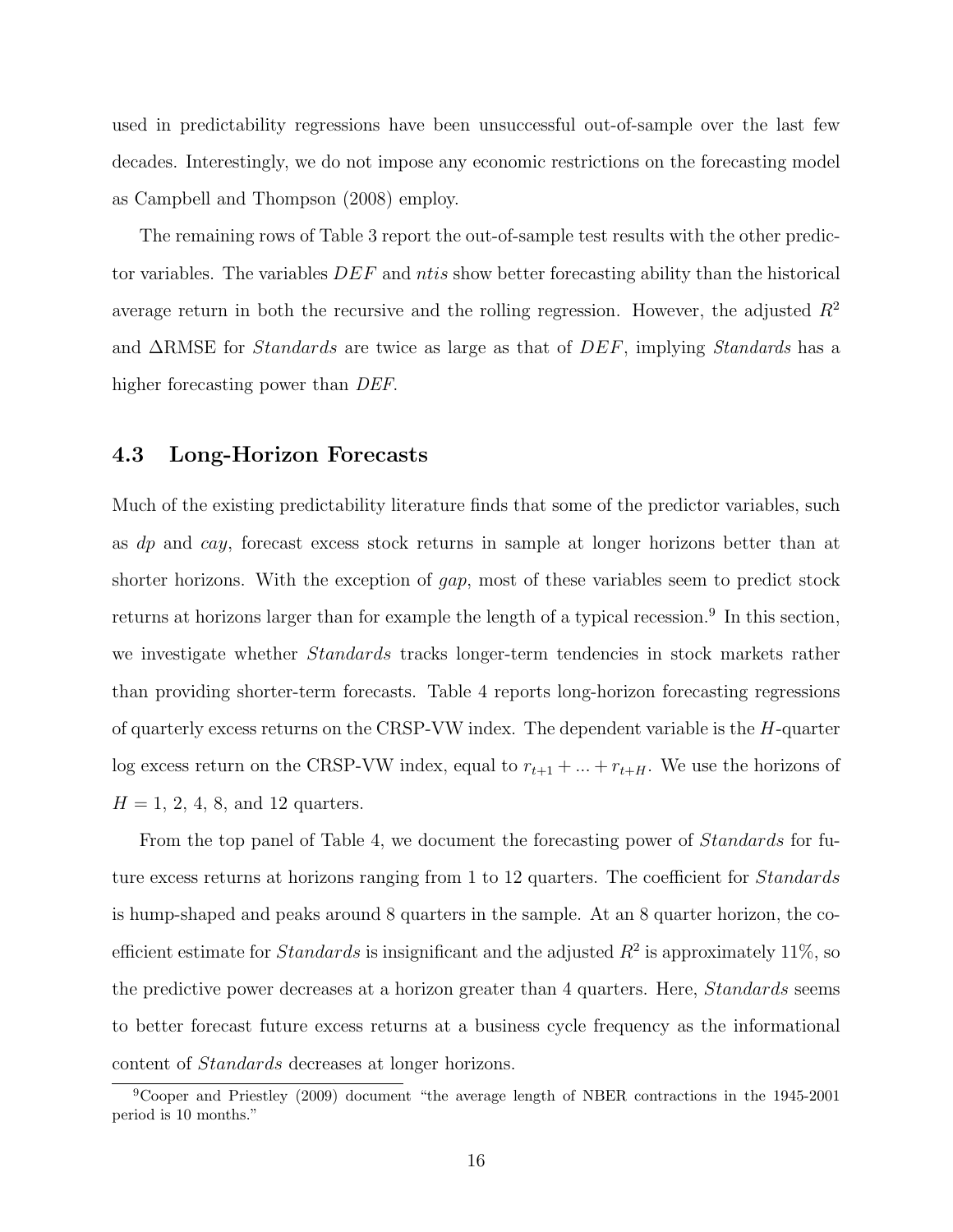After including the price-based variables  $DEF$ , TRM, RF, and dp, Standards still exhibits a hump-shaped forecasting pattern. The forecasting significance peaks at 4 quarters, declining at longer horizons. Regarding the adjusted  $R<sup>2</sup>$  coefficient, it increases with the horizon and is not hump-shaped. This is driven by the increased predictive power of the dividend-price rate  $dp$  with the horizon and is consistent with the findings in the predictability literature summarized for example in Campbell et al. (1997) and Cochrane (2001) for example.

In the last panel of Table 4, we add *cay*, *ntis*, and *gap* to the previous regression. The hump-shaped forecasting pattern of *Standards* is robust, and the predictive power of Standards is insignificant at a 12 quarter horizon. The predictive power of cay and the adjusted  $R^2$  increase with the horizon, which supports the findings of Lettau and Ludvigson (2001). Here Standards predictive power occurs at a shorter horizon than most of the predictive variables explored in the literature.

## 5 Robustness

To examine the robustness of loan supply as captured by Standards as a stock return predictor, we consider several robustness tests including performing a small sample analysis, using other Senior Loan Officer Opinion Survey variables as well as a measure of broker-dealer leverage growth considered by Adrian, Moench, and Shin (2010), extending the Standards data series to use earlier data, and studying stock return predictability in the Canadian stock market.<sup>10</sup>

### 5.1 Small Sample Robustness of Stock Return Predictability

Many predictability studies find that regression coefficients and standard errors, obtained from predictive regressions with a highly persistent predictor, exhibit small sample biases

 $10$ Several other robustness checks are available from the authors including using monthly returns. In these checks, we find that Standards still retains its predictive power.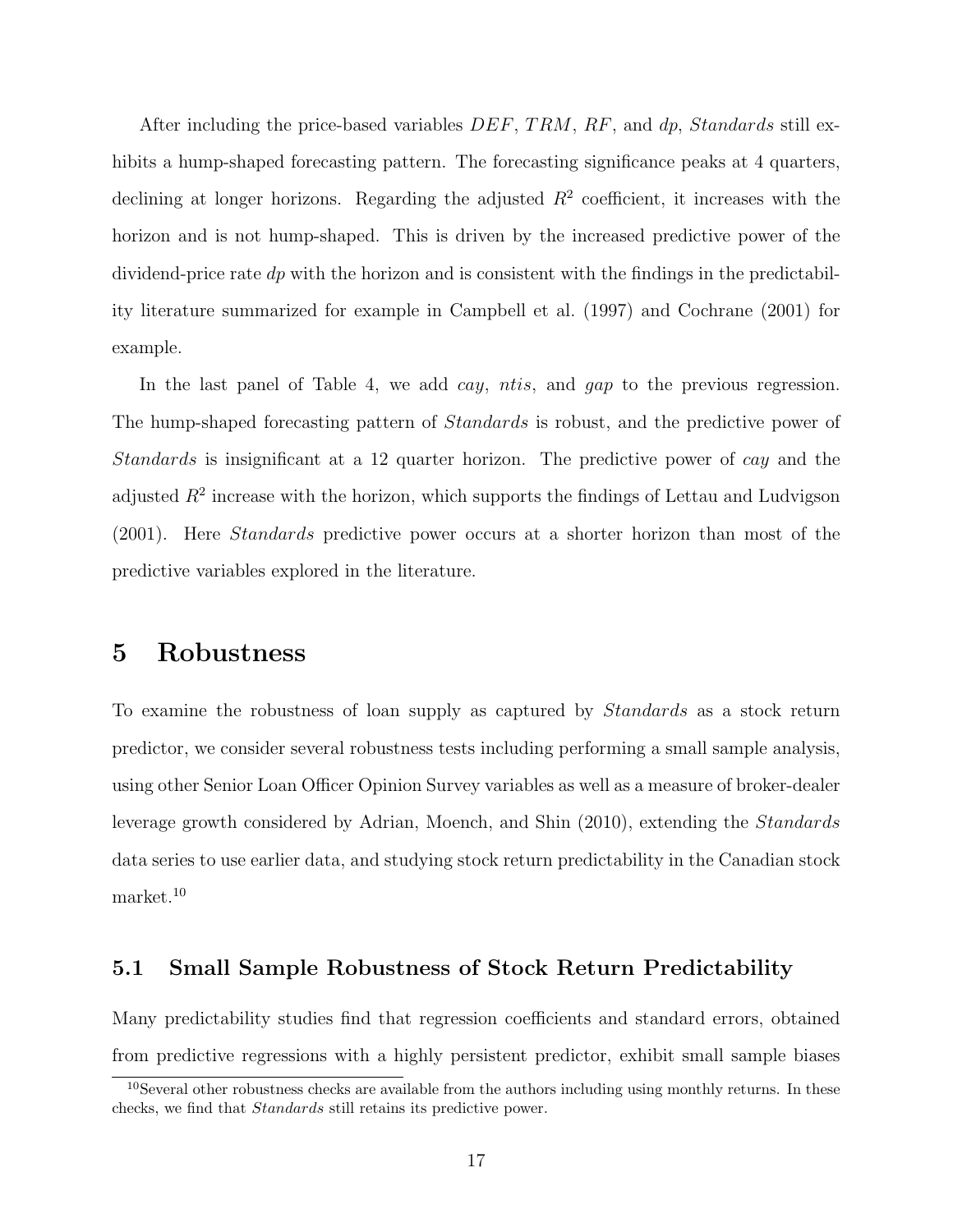(Mankiw and Shapiro (1986), Nelson and Kim (1993), Elliott and Stock (1994), and Stambaugh (1999)). These biases have the potential to be severe, especially when the predictor variables are scaled by price. Though Standards is a persistent variable, its degree of persistence is not as strong as measures such as the dividend price ratio (see Table 1). Additionally, it is not a priced-based variable. However, given the length of the Standards data series, we explore whether the in-sample results of *Standards* could be driven by small sample biases.

To address these small sample bias problems, we perform two robustness checks. First, we compute the small-sample tests of Campbell and Yogo (2006). Campbell and Yogo employ local-to-unity asymptotics to achieve a better approximation of the finite sample distribution when the predictor variable is persistent. Their construction of the confidence interval uses the Bonferroni method to combine a confidence interval for the largest autoregressive root of the predictor variable with confidence intervals for the predictive coefficient conditional on the largest autoregressive root. These results are presented in Panel A of Table 5. Following Campbell and Yogo, we report the confidence interval for  $\tilde{\beta} = (\sigma_e/\sigma_u)\beta$  instead of  $\beta$ .<sup>11</sup> In the fourth (fifth) column of the table, we report the 90% Bonferroni confidence intervals for  $\beta$ using the t-test ( $Q$ -test), whose the null hypothesis is  $\beta=0$ . Both the Bonferroni t-test and the Q-test reject the null of no predictability for Standards, DEF, and ntis. For example, the confidence intervals for the Standards coefficient using both the t-test and the Q-test do not include zero, which implies we reject the null of no predictability using both tests.

Our second method for addressing small sample bias problems is to use both a bootstrap and a Monte Carlo simulation of the predictive regression. The data for both simulations are generated under the null hypothesis of no predictability:

$$
r_t = \gamma + e_t,\tag{10}
$$

where  $\gamma$  is a constant. Also, we use an AR(1) specification for our predictive variable

<sup>&</sup>lt;sup>11</sup>The standard deviations  $\sigma_e$  and  $\sigma_u$  are computed from the residuals of the following regression model:  $r_t = \alpha + \beta x_{t-1} + u_t$ ,  $x_t = \gamma + \rho x_{t-1} + e_t$  where  $r_t$  denotes the excess stock return in period t and  $x_t$  denotes the predictor variable in period  $t$ .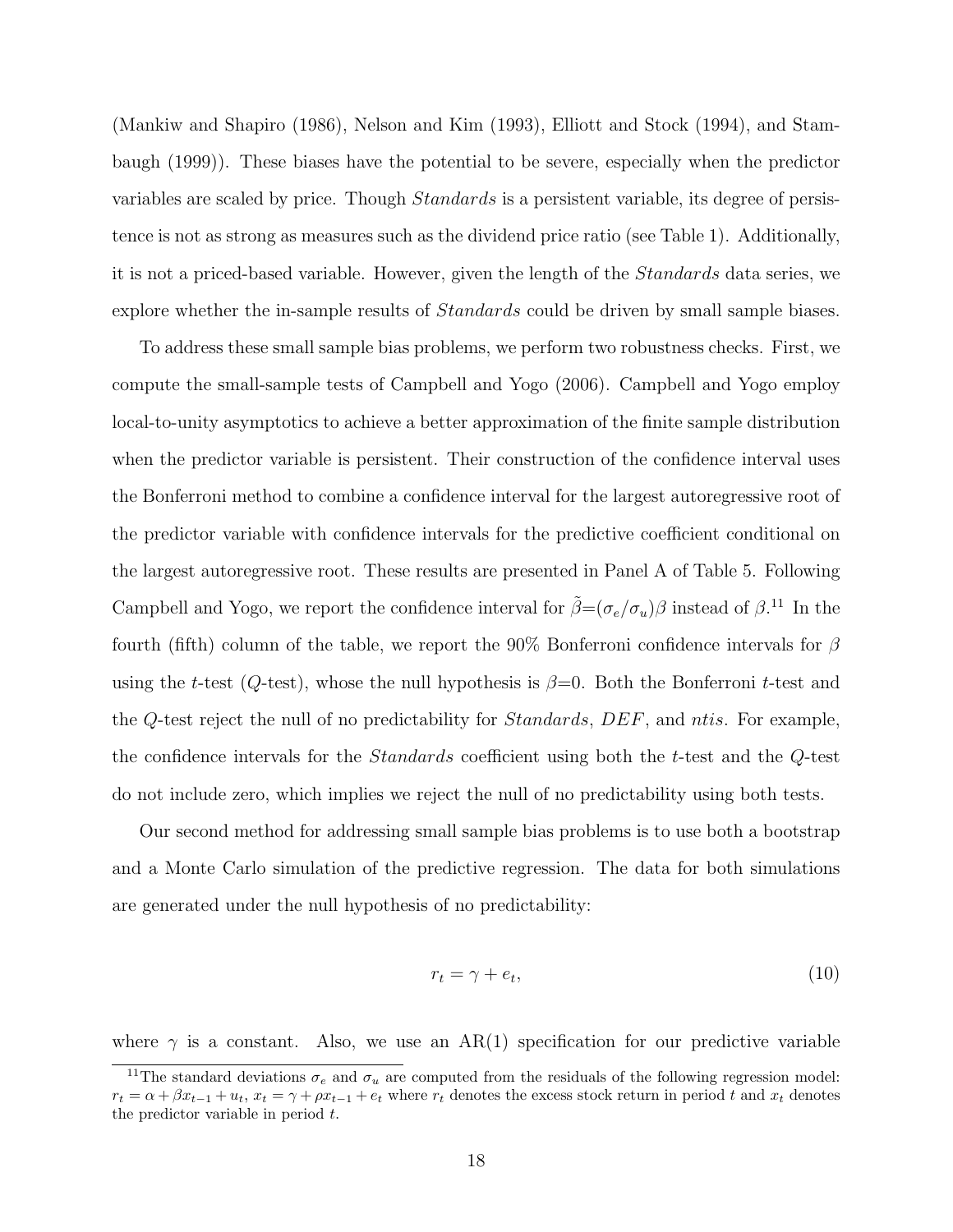#### Standards:

$$
Standards_t = \mu + \phi Standards_{t-1} + \nu_t,\tag{11}
$$

where the values of  $\mu$  and  $\phi$  are those estimated from the actual data for *Standards*. Then, we generate artificial sequences of excess returns and *Standards* by drawing randomly from the sample residuals for the bootstrap procedure or a normal distribution for the Monte Carlo simulation under the null of no predictability. We generate 100, 000 samples equal to the length of the Standards data series. Using these samples created under either a bootstrap or Monte Carlo simulation, we then estimate equation (4) which yields a distribution of our test statistics.

Panel B of Table 5 reports the results of the bootstrap procedure for the Newey-West t-statistics and adjusted  $R^2$  coefficients of the predictive regression with *Standards*.<sup>12</sup> For both the CRSP-VW and S&P500 excess returns, the estimated t-statistics of *Standards* lies outside of the 95% confidence interval based on the empirical distribution from the bootstrap procedure. This implies we can reject the hypothesis that Standards has no predictive power for excess stock returns. In addition, the results show that the estimated adjusted  $R^2$  coefficient is outside of the 99% confidence intervals for the bootstrap adjusted  $R<sup>2</sup>$  coefficients. Therefore, we conclude that the predictability of *Standards* is robust to correcting for small sample biases.

### 5.2 Other Survey Variables and Alternative Measures of Credit

In addition to the information used to construct Standards, the Senior Loan Officer Opinion Survey contains other questions relating to the supply and demand of commercial and industrial (C&I) loans, commercial real estate loans, residential mortgage loans, and consumer loans. To measure *Standards*, we use the question of supply for C&I loans and find that Standards has strong forecasting power for stock excess returns.

As a robustness test, we examine whether other variables in the Survey also have fore-

 $12$ The results of Monte Carlo simulation are nearly identical to those of the bootstrap procedure.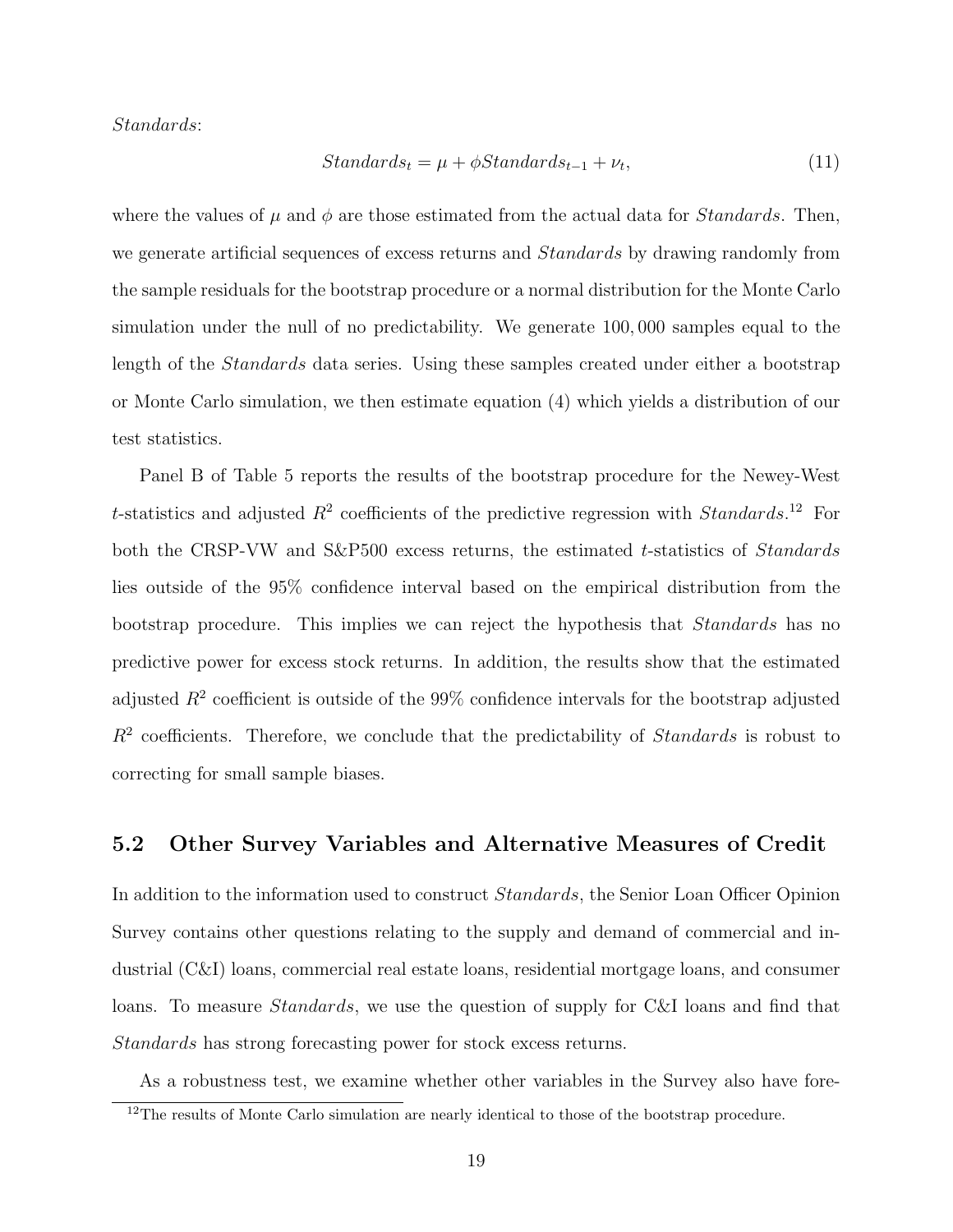casting power. We focus on two other questions in the survey to construct measures of the demand for C&I loans (*Demands*) and the supply of consumer loans (*Consumer*). Demands measures the net percentage of banks reporting stronger demand for C&I loans. Consumer measures the net percentage of banks reporting stronger willingness to grant consumer installment loans. The *Demands* series is from Q1:1991 to Q4:2008. The *Consumer* series is from Q3:1966 to Q4:2008. The variables Standards and Consumer represent information about the supply side of lending. Given Standards captures net tightening, while Consumer captures net willingness to lend, they should naturally be negatively correlated. Indeed, this is the case as the correlation between Standards and Consumer is −71%. Additionally, the correlation between Standards and Demands is −67%. Because of these high correlations between Standards and other survey variables, we orthogonalize Demands and Consumer by regressing them on Standards and use the orthogonalized components of Demands and Consumer.

Table 6 report results for the predictive regressions of excess returns of the CRSP-VW and S&P500 indices on the Survey variables: Standards, Demands, and Consumer. Standards is significant with a negative coefficient after controlling for Demands and Consumer. In addition, *Demands* is significant with a negative coefficient in the CRSP-VW index regression. The result is consistent with a substitution effect in the financial market. If the stock market is expected perform poorly in the future, firms intend to rely on bank loans for financing, so the demand for C&I loan increases. Thus, *Demands* should be negatively related to future stock returns. However, compared to Table 2, the increase in the adjusted  $R^2$  is relatively low by adding *Demands* and *Consumer*, providing evidence that *Standards* is the best predictor of future excess stock returns.

In contemporaneous work to our own, Adrian, Moench, and Shin (2010) argue that financial intermediary balance sheet aggregates, in particular a measure of security brokerdealer leverage growth  $ySBRDLR : levg$ , predicts excess stock returns. Table 7 reports in-sample predictive regressions of stock returns on one-quarter lagged predictive variables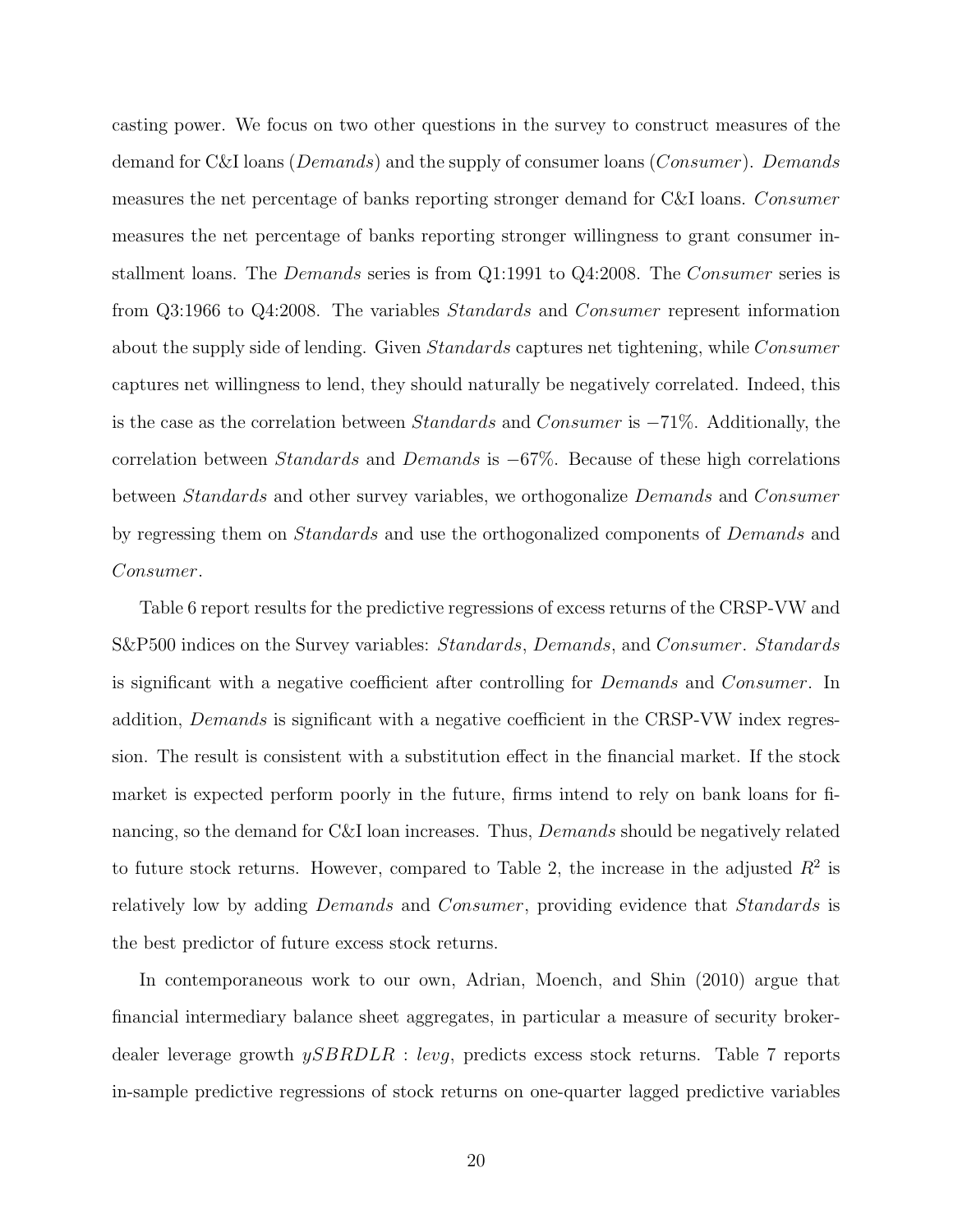where both *Standards* and  $ySBRDLR$ : levg are considered. The first regression in the table reports univariate results using Standards, while the second regression reports univariate results using  $ySBRDLR$  : levg. The final regression includes both predictive variables. From the regressions, neither credit measure subsumes the other and both measures are statistically significant at standard significance levels. In particular, when Standards is added to the  $ySBRDLR$ : levg regression, the adjusted  $R^2$  jumps from 0.08 to 0.19.

### 5.3 Extended Sample Period

Our main results use the Standards series from Q2:1990 to Q4:2008.<sup>13</sup> This is the longest time-series available after the C&I loan supply question was re-established in the Senior Loan Officer Opinion Survey. For robustness, we build a *Standards* measure from Q1:1967 to Q4:2008 by constructing an estimate of the missing Standards data. We accomplish this by using the Standards series before the question's suspension (Q1:1967-Q4:1983) to build an estimate of the missing Standards data from Q1:1984 to Q1:1990. This is possible by using the *Consumer* series, a measure of the supply of consumer loans, which is available over the entire history of the Senior Loan Officer Opinion Survey. Given *Standards* captures net tightening, while Consumer captures the net willingness to lend, they should naturally be negatively correlated. Indeed, this is the case as the correlation between Standards and Consumer is  $-71\%$ .

Given *Standards* and *Consumer* are highly correlated and both provide loan supply side information, we regress Standards on lagged Standards and current Consumer over Q1:1967 to Q4:1983:

$$
Standards_t = \alpha + \beta \, Standards_{t-1} + \gamma \, Constanter_t + \epsilon_t,\tag{12}
$$

Estimating this regression gives an adjusted  $R^2$  of 53% with significant coefficients. This

<sup>&</sup>lt;sup>13</sup>We also examined the in-sample predictability of *Standards* from  $Q2:1990$  to  $Q2:2007$  to eliminate the financial crisis from the data. Our results were still robust. Details are available from the authors.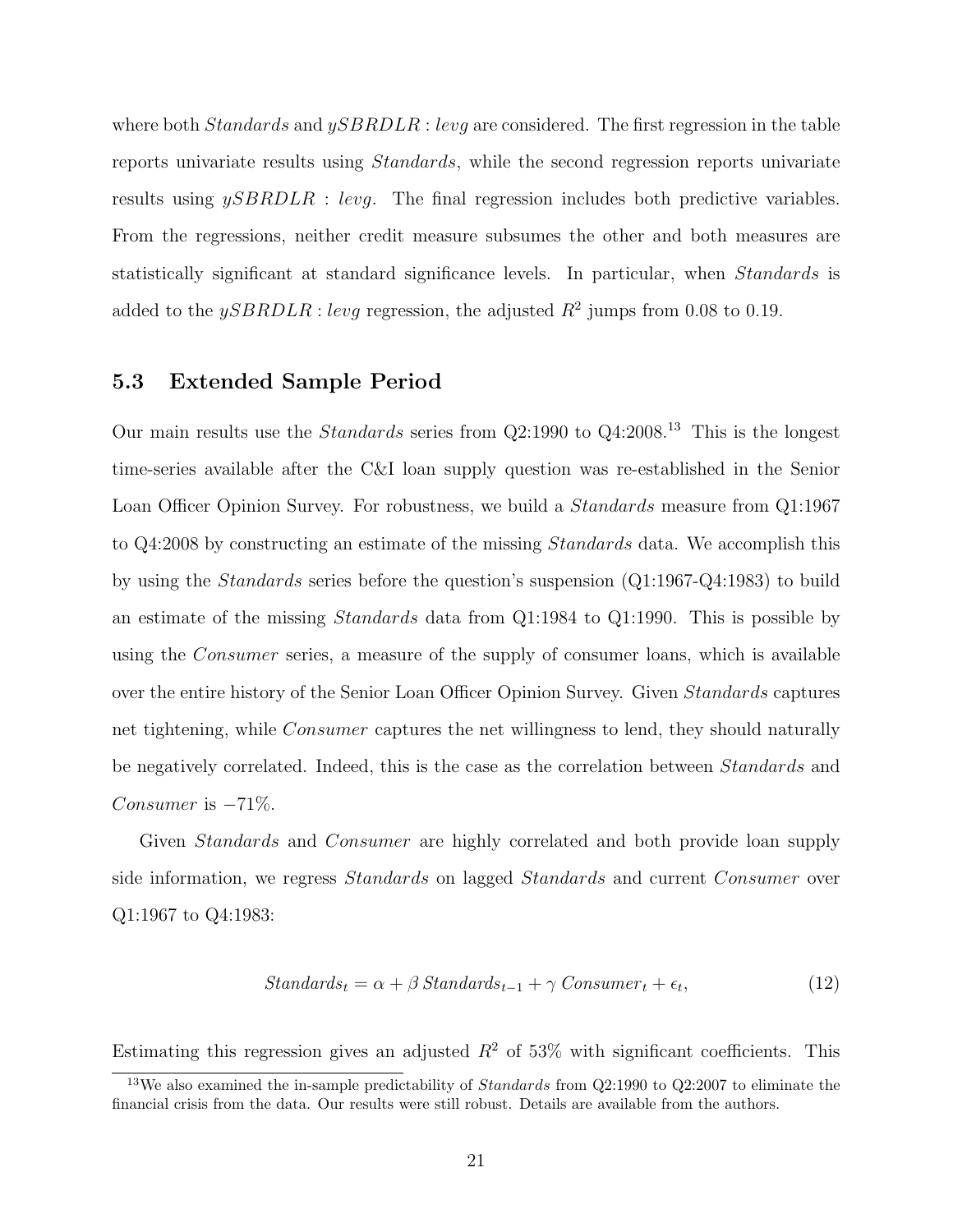regression model is then used to extrapolate an estimate of the Standards variable from Q1:1984 to Q1:1990. Splicing this estimated data into the earlier and later Standards data computed from the survey gives an unbroken Standards variable from Q1:1967 to Q4:2008. This new series has a mean of 0.09 and a standard deviation of 0.19.

Panel A and B of Table 8 show results for return predictability regressions using various predictor variables over Q1:1967 to Q4:1983. During this period, Standards is insignificant in both the univariate and the multivariate regressions. Additionally, the adjusted  $R^2$  with Standards included is close to zero. On the other hand, most predictor variables except ntis have strong predictive powers in multivariate regression of stock excess returns, which is consistent with the finding of Goyal and Welch (2008) that most predictability results from the periods before the oil crises. Based on problems with the C&I loan standards question before 1990, the insignificance of Standards is not necessarily surprising. As discussed earlier, the C&I loan question before 1990 was re-worded several times and from 1978 through 1983 was framed in terms of the prime rate. Additionally, Schreft and Owens (1991) document a reporting bias in the early years of the survey.

Panel C of Table 8 reports results from a univariate regression across the sample period from Q1:1967 to Q4:2008. The univariate regression shows a significant negative Standards coefficients with an adjusted  $R^2$  coefficient of roughly 4%. These results are weaker evidence of forecasting ability of Standards than the main sample period (Q2:1990-Q4:2008). In Panel D of Table 8, we find *Standards* is significant in most of the multivariate regressions. In addition, cay also has forecasting ability which is consistent with the findings in Lettau and Ludvigson (2001).

### 5.4 Canadian Stock Return Predictability

In order to control for possible data-snooping issues, we examine the in-sample predictability of Canadian stock returns using the Canadian equivalent of our Standards measure.<sup>14</sup>

<sup>&</sup>lt;sup>14</sup>The Bank of England, the European Central Bank, and the Bank of Japan also conduct credit condition surveys similar to the Senior Loan Officer Survey in the US. Unfortunately, these surveys have only been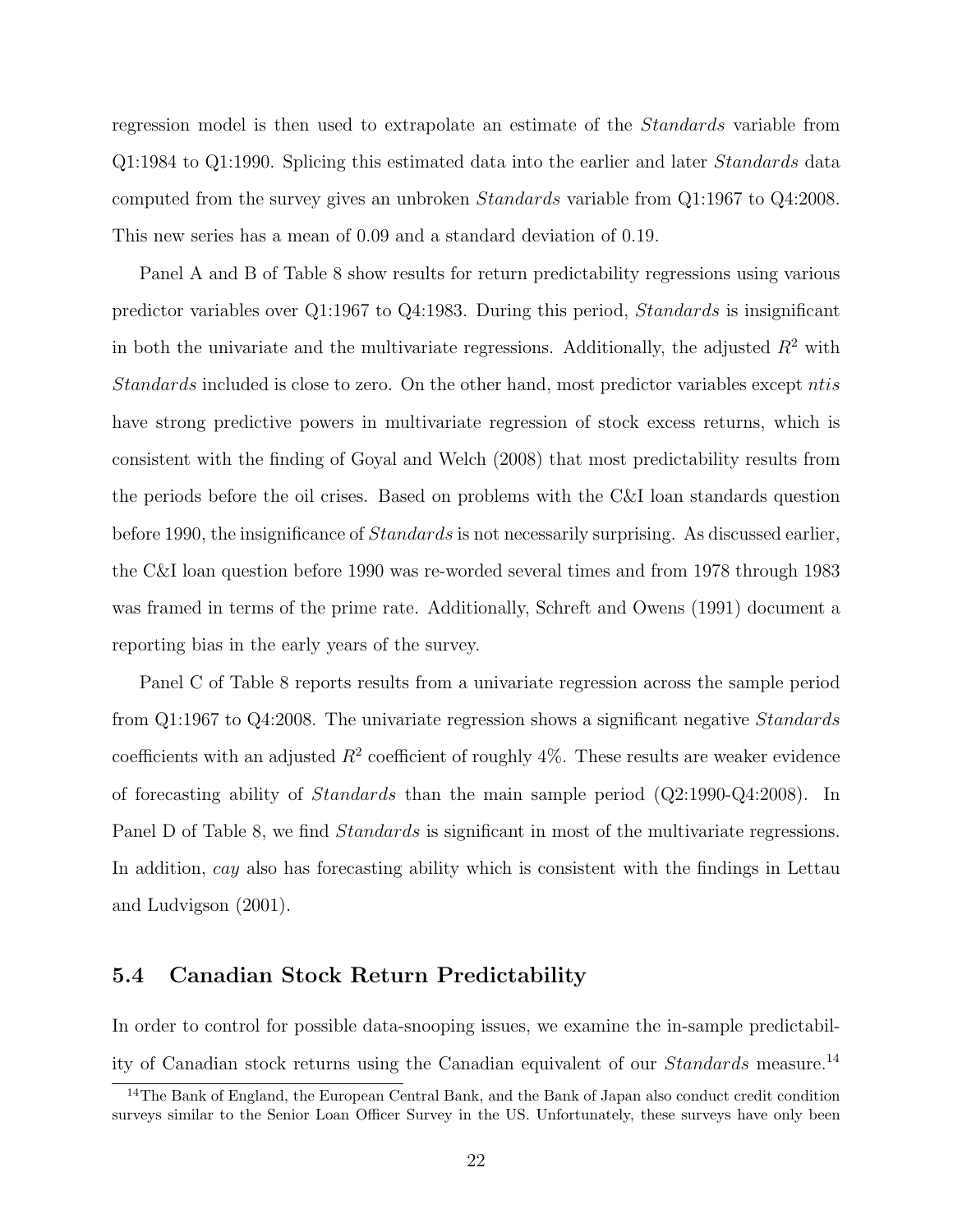Since 1999, the Bank of Canada has conducted a quarterly Senior Loan Officer Survey of the business-lending practices of major Canadian financial institutions.<sup>15</sup> The survey gathers information on changes to both the price and non-price terms of business lending over the current quarter and surveys the views of financial institutions on how changing economic or financial conditions are affecting business lending. Overall business-lending conditions are calculated as a simple average of the pricing and non-pricing dimensions. We use overall business-lending conditions as the measure of Standards and investigate whether these lending conditions help predict Canadian stock market returns.

Table 9 presents results of the in-sample predictive regression on log excess returns of the S&P/TSX Composite index. The sample period is from Q2:1999 to Q4:2008. The excess returns are strongly predictable with negative coefficients on the Standards variable and the adjusted  $R^2$  is 12% providing evidence that *Standards* has predictive power in the Canadian stock market. For a small sample robustness test of the Canadian stock market return predictability results, we construct confidence intervals of the Newey-West t-statistics and adjusted  $R<sup>2</sup>$  coefficients using the same bootstrap and Monte Carlo simulation procedure from before. In both the bootstrap and the Monte Carlo simulation procedures, the estimated t-statistics and adjusted  $R^2$  lies outside of the 95% confidence level implying that we can reject the hypothesis that Standards has no predictive power in the Canadian stock market.

## 6 Conclusion

We provide evidence that a measure of aggregate supply-based credit conditions *Standards* as derived from the Federal Reserve Board's Senior Loan Office Opinion Survey on Banking Lending Practices is a strong predictor of U.S. stock returns. Given that *Standards* has been shown to predict aggregate macroeconomic variables, our results provide a direct link between a macroeconomic supply variable and the predictability of asset returns. Addition-

recently adopted leading to too short of a sample period.

<sup>&</sup>lt;sup>15</sup>The survey data is available at http://www.bankofcanada.ca/en/slos/. We thank Greg Bauer for making us aware of the Canadian survey.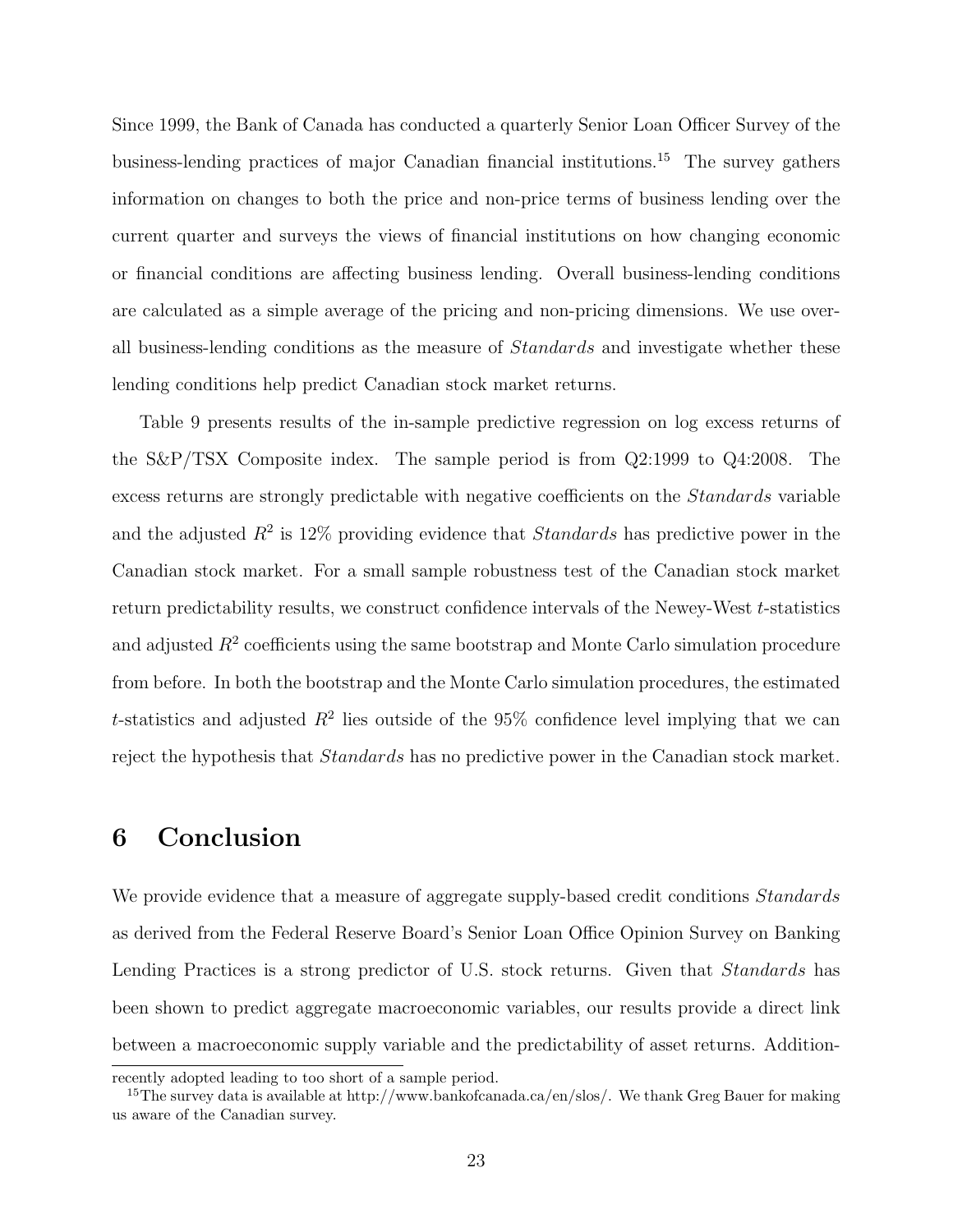ally, Standards is not derived from financial market prices making it is less likely that the source of its predictive power is from capturing mispricing in financial markets. Standards captures predictability at a business cycle frequency, indicating that its predictive power is more consistent with either capturing time-varying risk aversion or time-varying risk.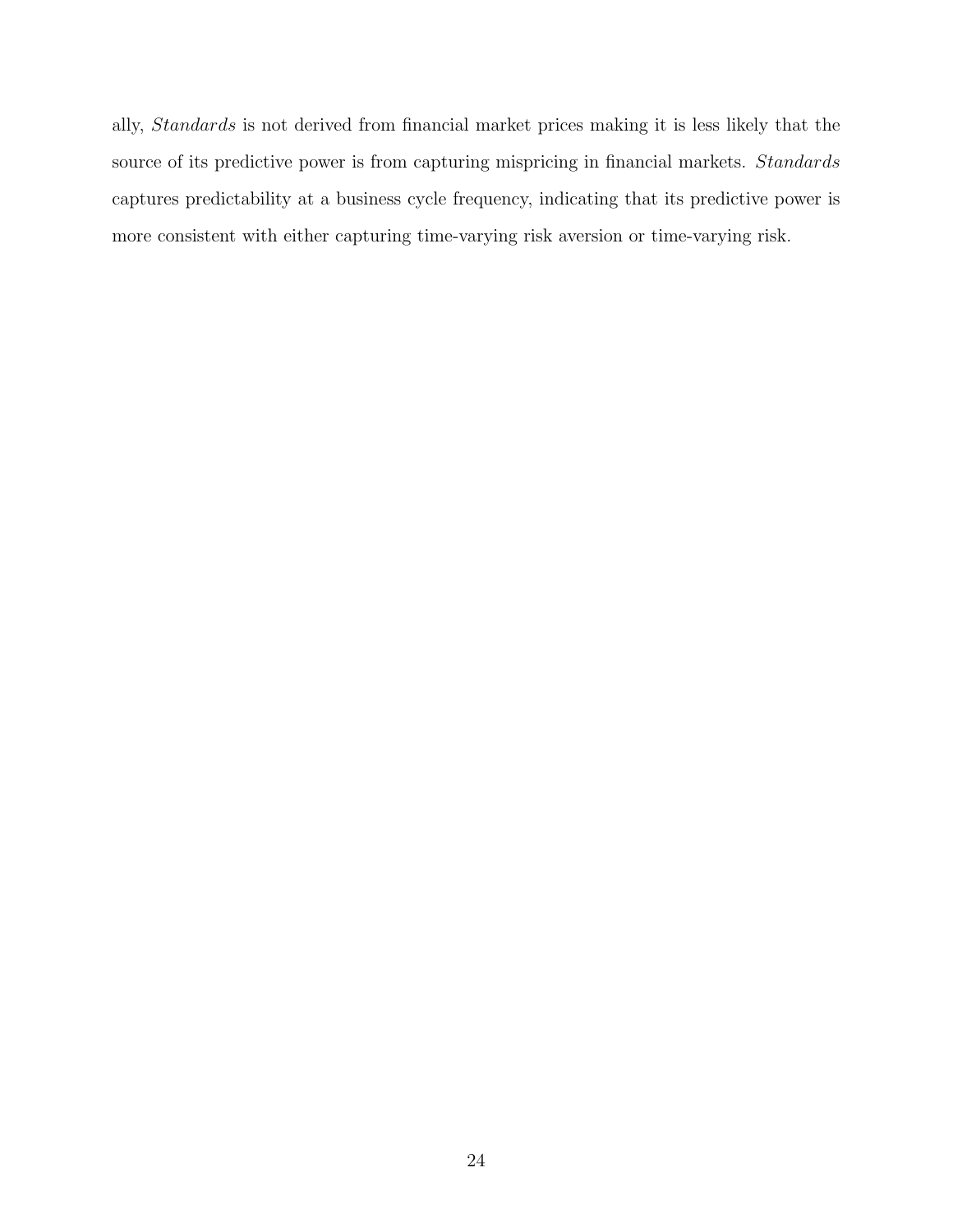

an Officer Survey. The sample pe-<br>The Standards variable is not availto the survey dropping the C&I loans standards question during this time period. The figure plots the changes in the Standards variable constructed from the Senior Loan Officer Survey. The sample period is Q1:1967 to Q4:2008. The shaded regions represent NBER-dated recessions. The Standards variable is not available from Q1:1983 to Q1:1990 due to the survey dropping the C&I loans standards question during this time period. figure plots the changes in the *Standards* variable constructed from the Senior Loan Officer Survey.<br>is  $Q1:1967$  to  $Q4:2008$ . The shaded regions represent NBER-dated recessions. The *Standards* va to  $Q1:1990$  due is  $Q1:1967$  to  $Q4:2008$ . from  $Q1:1983$ riod<br>able The

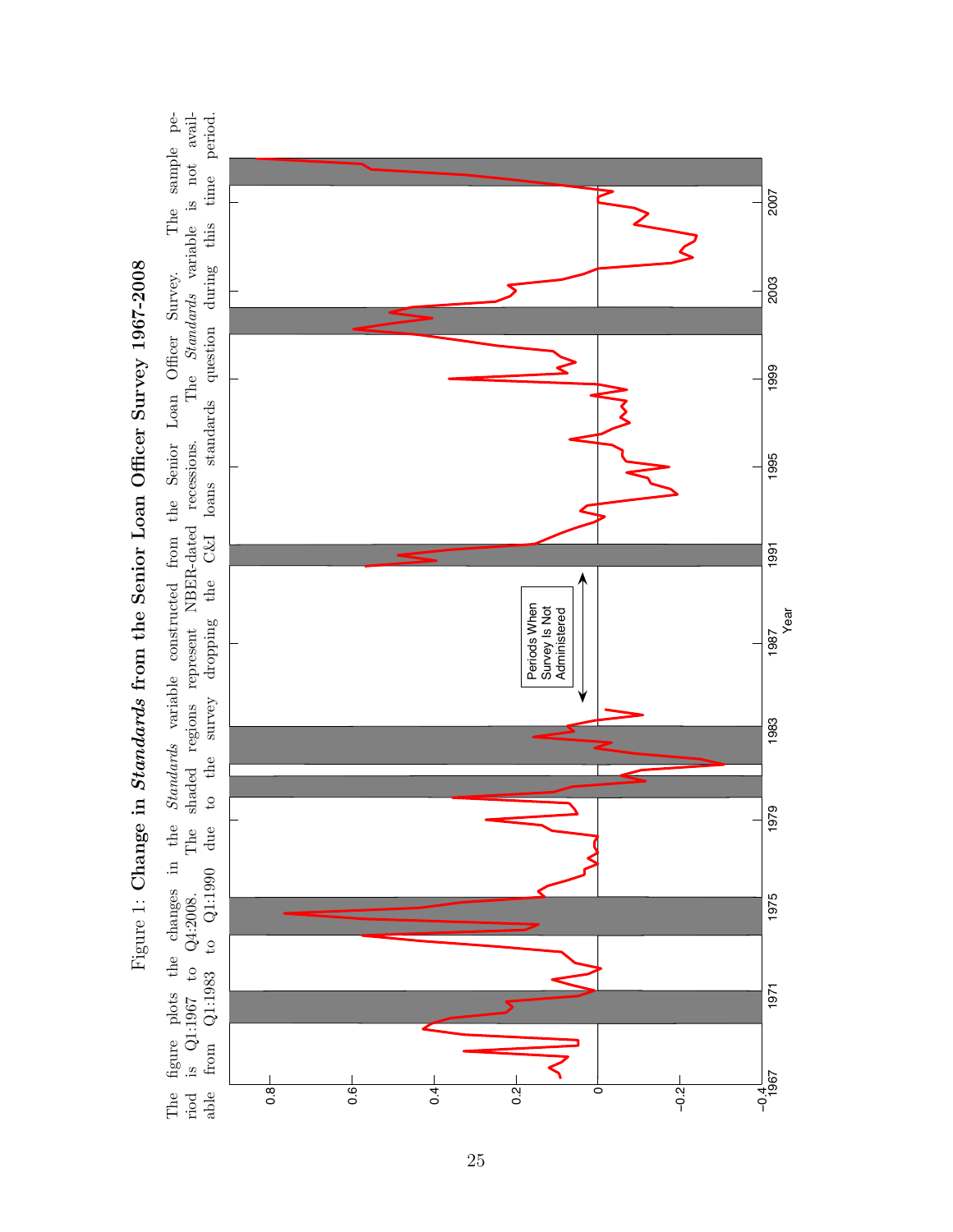#### Table 1: Descriptive Statistics

The table reports descriptive statistics and correlations for the stock return predictive variables. Ret is the log return and Excess Ret is the log excess return on the CRSP-VW index. Standards is the tightening standards measure. DEF is the BAA bond yield minus the AAA bond yield.  $TERM$  is the difference between the 10 year Treasury yield and the 1 year Treasury yield.  $RF$ is the 1 month T-bill rate. The log dividend-price ratio is denoted  $dp$ . The variable cay is the Lettau and Ludvigson (2001) consumption-wealth ratio variable. The variable *ntis* is the ratio of the 12 month moving sum of net issues by NYSE listed stocks divided by the total end-of-year market capitalization. The variable gap is the deviation of the log of industrial production from a trend that incorporates both a linear and a quadratic component. The sample period is Q2:1990 to Q4:2008.

|                  |           |          |          |          |          | Panel A: Descriptive Statistics of Stock Return Predictive Variables |          |       |
|------------------|-----------|----------|----------|----------|----------|----------------------------------------------------------------------|----------|-------|
| Variable         | Obs       | Mean     | StdDev   | Min      | Max      | Autocorr                                                             |          |       |
| Ret              | 75        | 0.018    | 0.086    | $-0.272$ | 0.193    | 0.021                                                                |          |       |
| Excess Ret       | 75        | 0.009    | 0.085    | $-0.273$ | 0.183    | 0.010                                                                |          |       |
| <i>Standards</i> | 75        | 0.089    | 0.242    | $-0.241$ | 0.836    | 0.815                                                                |          |       |
| DEF              | 75        | 0.009    | 0.004    | 0.006    | 0.034    | 0.507                                                                |          |       |
| <b>TERM</b>      | 75        | 0.013    | 0.011    | $-0.004$ | 0.032    | 0.922                                                                |          |       |
| RF               | 75        | 0.003    | 0.001    | 0.000    | 0.006    | 0.864                                                                |          |       |
| $\,dp$           | 75        | $-3.966$ | 0.308    | $-4.513$ | $-3.235$ | 0.922                                                                |          |       |
| cay              | 75        | 0.004    | 0.024    | $-0.037$ | 0.043    | 0.928                                                                |          |       |
| ntis             | 75        | 0.012    | 0.021    | $-0.053$ | 0.046    | 0.903                                                                |          |       |
| gap              | 75        | 0.000    | 0.032    | $-0.059$ | 0.086    | 0.847                                                                |          |       |
|                  |           |          |          |          |          | Panel B: Correlations of Stock Return Predictive Variables           |          |       |
|                  | Standards | DEF      | TERM     | RF       | dp       | cay                                                                  | n t i s  | gap   |
| <i>Standards</i> | 1.000     |          |          |          |          |                                                                      |          |       |
| DEF              | 0.655     | 1.000    |          |          |          |                                                                      |          |       |
| <b>TERM</b>      | 0.078     | 0.243    | 1.000    |          |          |                                                                      |          |       |
| RF               | $-0.007$  | $-0.433$ | $-0.677$ | 1.000    |          |                                                                      |          |       |
| $\,dp$           | 0.031     | 0.227    | 0.362    | 0.097    | 1.000    |                                                                      |          |       |
| cay              | 0.065     | $-0.145$ | 0.283    | 0.343    | 0.646    | 1.000                                                                |          |       |
| ntis             | $-0.441$  | $-0.470$ | 0.358    | 0.019    | 0.088    | 0.460                                                                | 1.000    |       |
| gap              | 0.238     | $-0.172$ | $-0.648$ | 0.630    | $-0.307$ | $-0.238$                                                             | $-0.300$ | 1.000 |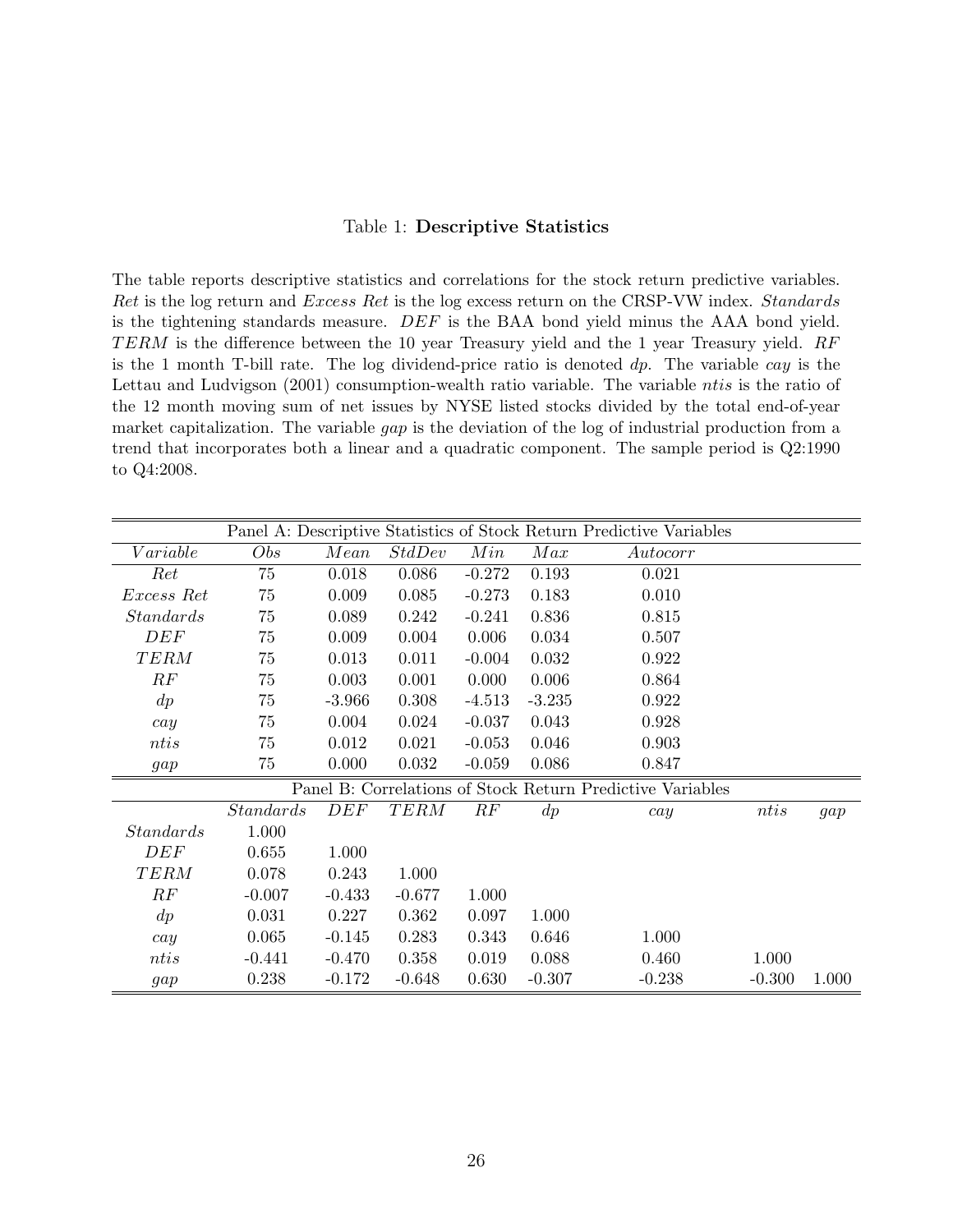| The table reports estimates of OLS regressions of stock returns on one-quarter lagged predictive                                                |
|-------------------------------------------------------------------------------------------------------------------------------------------------|
| variables: $r_t = \alpha + \beta \cdot Standards_{t-1} + \gamma \cdot Z_{t-1} + \epsilon_t$ , where $r_t$ is the log excess return on the CRSP- |
| VW index and the S&P500 index. The predictive variables are all defined in Table 1. Newey-West                                                  |
| corrected t-statistics appear in parentheses below the coefficient estimates and adjusted $R^2$ statistics                                      |
| $\cdot$ 1 1 $\pm$ 1 1 $\pm$ 1 $\cdot$ 1 $\pm$ 00,1000 0.10000                                                                                   |

| The table reports estimates of OLS regressions of stock returns on one-quarter lagged predictive                                                |
|-------------------------------------------------------------------------------------------------------------------------------------------------|
| variables: $r_t = \alpha + \beta \cdot Standards_{t-1} + \gamma \cdot Z_{t-1} + \epsilon_t$ , where $r_t$ is the log excess return on the CRSP- |
| VW index and the S&P500 index. The predictive variables are all defined in Table 1. Newey-West                                                  |
| corrected t-statistics appear in parentheses below the coefficient estimates and adjusted $R^2$ statistics                                      |
| in square brackets. The sample period is $Q2:1990$ to $Q4:2008$ .                                                                               |

Table 2: Forecasting Quarterly Excess Stock Returns

|             |             |                                                      |        |           |           | Panel A: Excess returns on CRSP and S&P |           |           |           |
|-------------|-------------|------------------------------------------------------|--------|-----------|-----------|-----------------------------------------|-----------|-----------|-----------|
|             | <b>CRSP</b> | $S\&P$                                               |        |           |           |                                         |           |           |           |
| Standards   | $-0.14$     | $-0.14$                                              |        |           |           |                                         |           |           |           |
|             | $(-2.86)$   | $(-3.02)$                                            |        |           |           |                                         |           |           |           |
| Constant    | 0.02        | 0.01                                                 |        |           |           |                                         |           |           |           |
|             | (2.57)      | (1.82)                                               |        |           |           |                                         |           |           |           |
| $\bar{R}^2$ | [0.13]      | [0.14]                                               |        |           |           |                                         |           |           |           |
|             |             | Panel B: Additional controls; Excess returns on CRSP |        |           |           |                                         |           |           |           |
| Standards   |             | $-0.20$                                              |        | $-0.15$   |           | $-0.12$                                 |           | $-0.15$   | $-0.23$   |
|             |             | $(-2.37)$                                            |        | $(-3.18)$ |           | $(-2.87)$                               |           | $(-2.61)$ | $(-2.27)$ |
| DEF         | $-11.36$    | 4.40                                                 |        |           |           |                                         |           |           | 9.42      |
|             | $(-1.94)$   | (0.52)                                               |        |           |           |                                         |           |           | (0.88)    |
| <b>TERM</b> | $-0.03$     | 2.52                                                 |        |           |           |                                         |           |           | 1.01      |
|             | $(-0.02)$   | (1.21)                                               |        |           |           |                                         |           |           | (0.37)    |
| RF          | $-2.55$     | 27.64                                                |        |           |           |                                         |           |           | 14.90     |
|             | $(-0.19)$   | (1.32)                                               |        |           |           |                                         |           |           | (0.55)    |
| $\,dp$      | $0.05\,$    | $-0.03$                                              |        |           |           |                                         |           |           | $-0.05$   |
|             | (0.99)      | $(-0.48)$                                            |        |           |           |                                         |           |           | $(-0.84)$ |
| cay         |             |                                                      | 0.63   | 0.72      |           |                                         |           |           | $0.96\,$  |
|             |             |                                                      | (1.91) | (2.18)    |           |                                         |           |           | (1.03)    |
| ntis        |             |                                                      |        |           | 1.15      | 0.63                                    |           |           | 0.23      |
|             |             |                                                      |        |           | (2.10)    | (1.42)                                  |           |           | (0.32)    |
| gap         |             |                                                      |        |           |           |                                         | $-0.29$   | $0.08\,$  | 0.23      |
|             |             |                                                      |        |           |           |                                         | $(-0.86)$ | (0.23)    | (0.45)    |
| Constant    | 0.31        | $-0.24$                                              | 0.01   | 0.02      | $-0.01$   | $0.01\,$                                | $0.01\,$  | $0.02\,$  | $-0.32$   |
|             | (1.29)      | $(-0.69)$                                            | (0.55) | (2.26)    | $(-0.41)$ | (1.20)                                  | (0.81)    | (2.59)    | $(-0.85)$ |
| $\bar{R}^2$ | [0.06]      | [0.13]                                               | [0.02] | [0.16]    | [0.07]    | [0.14]                                  | $[-0.00]$ | [0.12]    | [0.11]    |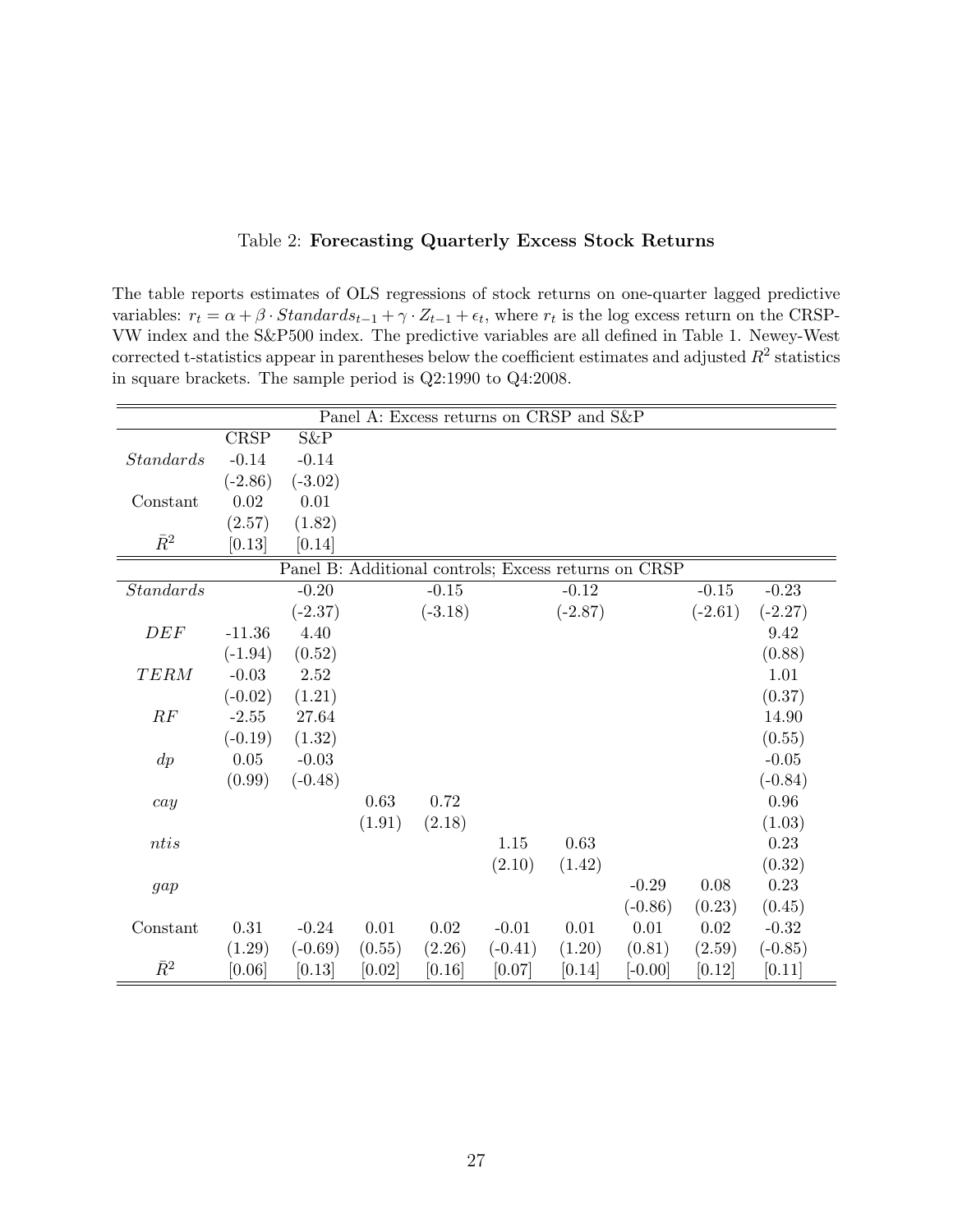| í<br>ׇ֚֘֡<br>ļ<br>(                                                                  |
|--------------------------------------------------------------------------------------|
| ֖֖֖֖֖֖ׅ֖ׅ֖֖֧ׅ֖ׅ֧ׅ֖֖֖֧ׅ֧ׅ֧ׅ֖֧֚֚֚֚֚֚֚֚֚֚֚֚֚֚֚֚֚֚֚֚֚֚֚֚֚֚֚֚֚֚֚֚֚֚֚֚֡֝֝֬֝֬֝֬֝֬<br>;<br>I |
| j                                                                                    |
| $\vdots$<br>i<br>$\mathbf{I}$<br>I                                                   |
| Ï<br>l<br>֚֚֚֬<br>i<br>֚֕֡<br>Ó                                                      |
| I                                                                                    |
|                                                                                      |
| I<br>l                                                                               |

The table reports the results of an out-of-sample forecast comparison of the log excess return on the CRSP-VW index. The comparisons  $\text{ENC} - \text{NEW}$  at the 90%, the 95%, and the 99% level are denoted by one, two, and three stars, respectively. The sample period is are of forecasts of excess returns based on a constant (unconditional forecast) and forecasts based on a constant and a 1-quarter lagged predictive variable (conditional forecast). The predictive variables are all defined in Table 1. We conduct the out-of-sample test in two ways. The recursive approach assumes the model is estimated with more data as the forecasting date moves forward in time. The rolling approach assumes the model is estimated with a moving window of the most recent 40 observations as the forecasting moves forward in time. The column  $\bar{R}_{oos}^2$  is the out-of-sample  $R^2$ .  $\Delta RMSE$  is the RMSE difference between the unconditional forecast and the conditional forecast.  $ENC - NEW$  provides the Clark and McCracken (2001) encompassing test statistic. Significance levels of  $MSE - F$  and ENC − NEW at the 90%, the 95%, and the 99% level are denoted by one, two, and three stars, respectively. The sample period is The table reports the results of an out-of-sample forecast comparison of the log excess return on the CRSP-VW index. The comparisons are of forecasts of excess returns based on a constant (unconditional forecast) and forecasts based on a constant and a 1-quarter lagged predictive variable (conditional forecast). The predictive variables are all defined in Table 1. We conduct the out-of-sample test in two ways. The recursive approach assumes the model is estimated with more data as the forecasting date moves forward in time. The rolling approach assumes the model is estimated with a moving window of the most recent 40 observations as the forecasting moves forward in time. The column  $\bar{R}_{cos}^2$  is the out-of-sample  $R^2$ .  $\Delta RMSE$  is the RMSE difference between the unconditional forecast and the conditional intervalsed and the conditional server of the state of the state of the state o forecast.  $MSE-F$  gives the F-test of McCracken (2007), which tests for an equal MSE of the unconditional forecast and the conditional forecast. MSE −F gives the F-test of McCracken (2007), which tests for an equal MSE of the unconditional forecast and the conditional forecast.  $ENC - NEW$  provides the Clark and McCracken (2001) encompassing test statistic. Significance levels of MSE − F and  $F_{NNC}$  and  $F_{NNC}$  are  $F_{NNC}$  and  $F_{NNC}$  are  $F_{NNC}$  and  $F_{NNC}$  are  $F_{NNC}$  and  $F_{NNC}$  and  $F_{$  $22:1990$  to  $Q4:2008$ .  $Q2:1990$  to  $Q4:2008$ .

|                                                                                                                                           |          | Recursive approach |           |          |              | Rolling approach |                   |
|-------------------------------------------------------------------------------------------------------------------------------------------|----------|--------------------|-----------|----------|--------------|------------------|-------------------|
|                                                                                                                                           | RMSE     | $MSE-F$            | $ENC-NEW$ |          | <b>ARMSE</b> |                  | $MSE-F$ $ENC-NEW$ |
|                                                                                                                                           | 0.009    | 7.146***           | $2.518**$ | 0.093    | 0.005        | 3.596**          | $2.220**$         |
|                                                                                                                                           | 0.004    | $2.618**$          | 0.787     | 0.036    | 1.002        | 1.288*           | 0.879             |
|                                                                                                                                           | 0.002    | $-1.101$           | $-0.242$  | 620.0    | 0.004        | $-2.547$         | $-0.540$          |
|                                                                                                                                           | $-0.002$ | $-1.214$           | $-0.187$  | $-0.118$ | $-0.006$     | $-3.688$         | $-0.652$          |
|                                                                                                                                           | 0.000    | 0.042              | 0.062     | $-0.124$ | 0.006        | -3.849           | 0.337             |
| $\begin{array}{rcl} Standards & 0.170 \ DEF & 0.070 \ TERM & -0.033 \ TERM & -0.036 \ RP & 0.001 \ dp & 0.001 \ nets & 0.001 \end{array}$ | 0.003    | $2.372**$          | 0.671     | 0.022    | 0.001        | $0.802*$         | 0.432             |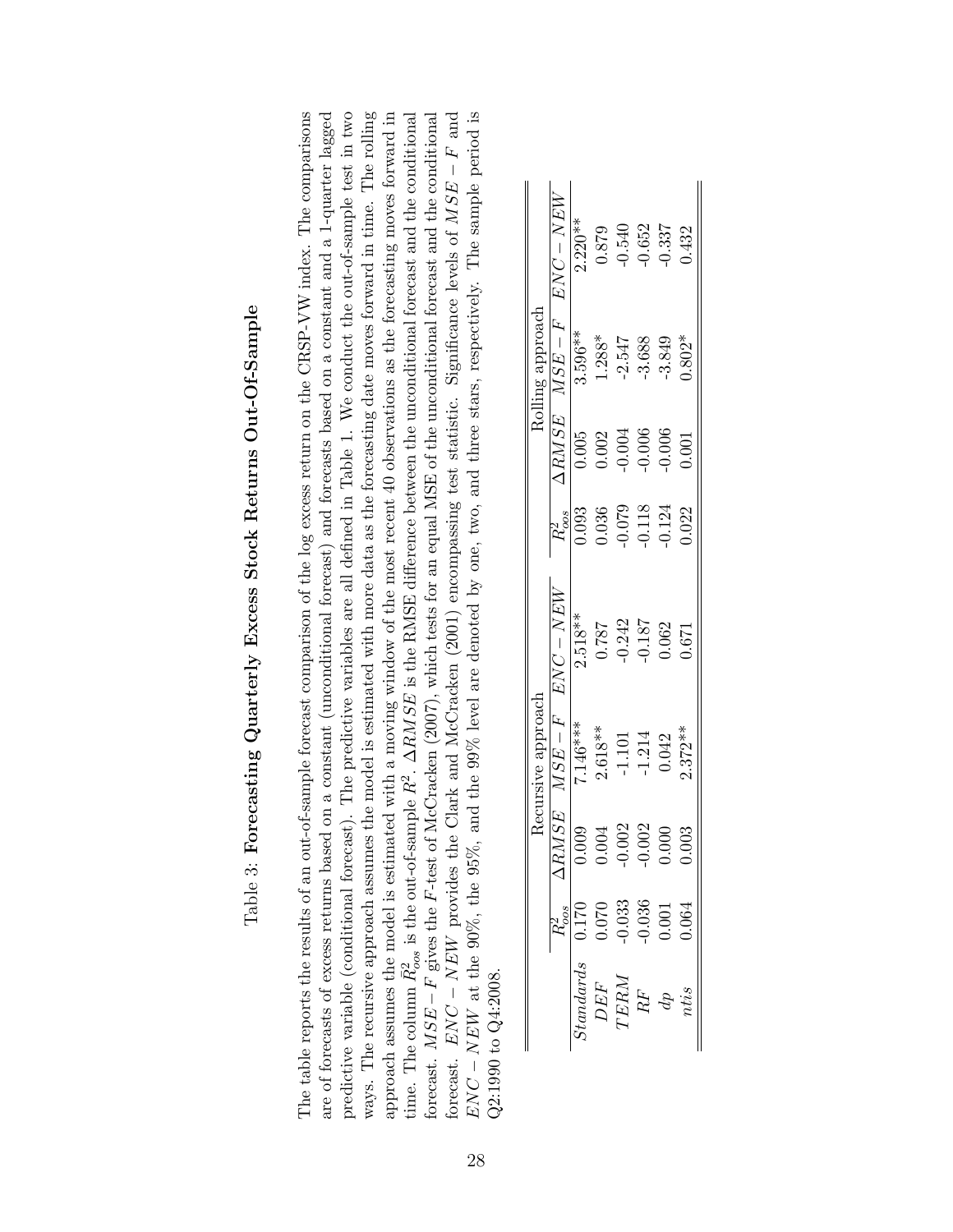|                  |              | Forecast Horizon H |                |           |           |
|------------------|--------------|--------------------|----------------|-----------|-----------|
| Regressors       | $\mathbf{1}$ | $\overline{2}$     | $\overline{4}$ | 8         | 12        |
| Standards        | $-0.14$      | $-0.23$            | $-0.28$        | $-0.39$   | $-0.32$   |
|                  | $(-2.86)$    | $(-2.67)$          | $(-2.05)$      | $(-1.91)$ | $(-1.59)$ |
| $\bar{R}^2$      | [0.13]       | [0.18]             | [0.11]         | [0.11]    | [0.04]    |
| Standards        | $-0.20$      | $-0.33$            | $-0.41$        | $-0.34$   | 0.06      |
|                  | $(-2.37)$    | $(-2.86)$          | $(-3.52)$      | $(-1.61)$ | (0.24)    |
| DEF              | 4.40         | 8.07               | 16.28          | 4.44      | $-30.38$  |
|                  | (0.52)       | (0.78)             | (1.40)         | (0.21)    | $(-1.21)$ |
| <b>TERM</b>      | 2.52         | 3.96               | 3.87           | 1.76      | 1.21      |
|                  | (1.21)       | (1.21)             | (0.81)         | (0.24)    | (0.11)    |
| RF               | 27.64        | 45.47              | 41.72          | $-19.88$  | $-68.73$  |
|                  | (1.32)       | (1.40)             | (0.92)         | $(-0.34)$ | $(-0.79)$ |
| $\,dp$           | $-0.03$      | $-0.01$            | 0.10           | 0.38      | 0.64      |
|                  | $(-0.48)$    | $(-0.10)$          | (0.82)         | (2.10)    | (2.48)    |
| $\bar{R}^2$      | [0.13]       | [0.24]             | [0.21]         | [0.36]    | [0.41]    |
| <b>Standards</b> | $-0.23$      | $-0.39$            | $-0.54$        | $-0.73$   | $-0.36$   |
|                  | $(-2.27)$    | $(-2.98)$          | $(-3.46)$      | $(-3.34)$ | $(-1.67)$ |
| DEF              | 9.42         | 21.79              | 48.04          | 56.82     | 21.54     |
|                  | (0.88)       | (1.51)             | (3.50)         | (3.50)    | (1.19)    |
| TERM             | 1.01         | $-0.61$            | $-6.37$        | $-7.43$   | $-2.51$   |
|                  | (0.37)       | $(-0.16)$          | $(-1.12)$      | $(-1.30)$ | $(-0.40)$ |
| RF               | 14.90        | 14.86              | $-14.93$       | $-88.49$  | $-79.98$  |
|                  | (0.55)       | (0.39)             | $(-0.30)$      | $(-1.65)$ | $(-1.27)$ |
| $\,dp$           | $-0.05$      | $-0.06$            | $-0.04$        | $-0.07$   | 0.01      |
|                  | $(-0.84)$    | $(-0.77)$          | $(-0.31)$      | $(-0.34)$ | (0.03)    |
| cay              | 0.96         | 2.31               | 4.92           | 11.20     | 12.57     |
|                  | (1.03)       | (1.79)             | (2.45)         | (4.17)    | (4.04)    |
| ntis             | 0.23         | 0.80               | 2.26           | $-3.03$   | $-8.44$   |
|                  | (0.32)       | (0.63)             | (0.63)         | $(-1.24)$ | $(-3.49)$ |
| gap              | 0.23         | 0.22               | 0.06           | $-0.54$   | $-3.58$   |
|                  | (0.45)       | (0.33)             | (0.05)         | $(-0.31)$ | $(-1.86)$ |
| $\bar{R}^2$      | [0.11]       | [0.28]             | [0.36]         | [0.60]    | [0.75]    |

Table 4: Long Horizon Regression: Quarterly Excess Stock Returns

The table reports results from long-horizon regressions of quarterly log returns on lagged variables. H denotes the return horizon in quarters. The dependent variable is the sum of  $H$  log returns on the CRSP Value-weighted stock market index,  $r_{t+1} + ... + r_{t+H}$ . The regressors are all defined in Table 1. Newey-West corrected t-statistics appear in parentheses below the coefficient estimate and

adjusted  $R^2$  statistics in square brackets. The sample period is  $Q2:1990$  to  $Q4:2008$ .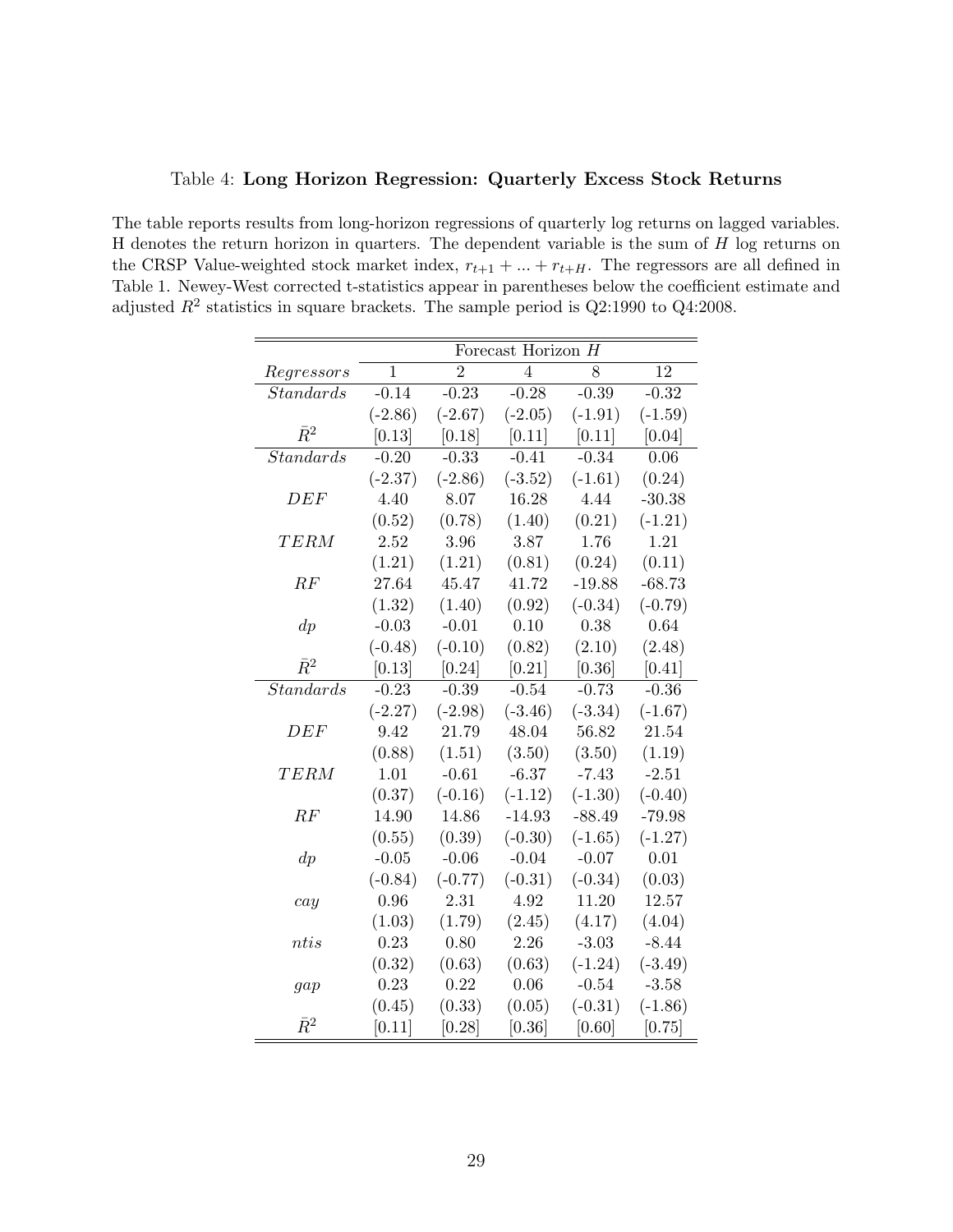#### Table 5: Robustness: Test of Small Sample Bias

This table reports tests of small sample bias. Panel A shows OLS estimates along with 90% Bonferroni confidence intervals following Campbell and Yogo (2006). The second and third columns report the t-statistics and the point estimate  $\beta$  from regressions of the log excess CRSP-VW return on a constant and on a one-quarter lagged predictive variable. The predictive variables are all defined in Table 1. The next two columns report the 90% Bonferroni confidence intervals for  $\beta$  using the t-test and Q-test, respectively. Panel B reports confidence intervals from a bootstrap procedure. We generate 100,000 artificial time series of the size of our data set under the null hypothesis of no predictability. The data generating process is  $r_t = \gamma + e_t$ ,  $Standards_t = \mu + \phi \cdot Standards_{t-1} + \nu_t$ where  $r_t$  is the log excess return on the CRSP-VW index and the S&P500 index. The parameters in the data-generating process are set to the sample estimates for the bootstrap. We then compute OLS regressions with a Newey-West standard error correction:  $r_t = \alpha + \beta \cdot Standards_{t-1} + \epsilon_t$  to compute the empirical distributions of the t-statistic of  $\hat{\beta}$  and the  $\bar{R}^2$  coefficient. We draw from the residuals of the system estimated under the null hypothesis. The sample period is from Q2:1990 to Q4:2008.

|                                      | Panel A: Campbell and Yogo (2006) Test |                 |                    |                    |                 |                 |  |  |  |  |
|--------------------------------------|----------------------------------------|-----------------|--------------------|--------------------|-----------------|-----------------|--|--|--|--|
| Variable                             | $t\text{-stat}(\beta)$                 |                 | 90% CI: $\beta$    |                    |                 |                 |  |  |  |  |
|                                      |                                        |                 | $t$ -test          | $Q$ -test          |                 |                 |  |  |  |  |
| <i>Standards</i>                     | $-3.446$                               | $-0.187$        | $[-0.282, -0.100]$ | $[-0.279,-0.099]$  |                 |                 |  |  |  |  |
| DEF                                  | $-2.517$                               | $-0.281$        | $[-0.516,-0.115]$  | $[-0.380, -0.025]$ |                 |                 |  |  |  |  |
| <b>TERM</b>                          | $-0.301$                               | $-0.012$        | $[-0.075, 0.053]$  | $[-0.075, 0.053]$  |                 |                 |  |  |  |  |
| RF                                   | 1.394                                  | 0.067           | $[-0.009, 0.153]$  | $[-0.002, 0.156]$  |                 |                 |  |  |  |  |
| $\,dp$                               | 1.069                                  | 0.034           | $[-0.059, 0.062]$  | $[-0.049, 0.074]$  |                 |                 |  |  |  |  |
| cay                                  | 1.512                                  | 0.062           | $[-0.039, 0.115]$  | $[-0.027, 0.136]$  |                 |                 |  |  |  |  |
| ntis                                 | 2.476                                  | 0.113           | [0.031, 0.186]     | [0.036, 0.191]     |                 |                 |  |  |  |  |
| gap                                  | $-0.211$                               | $-0.010$        | $[-0.083, 0.068]$  | $[-0.077, 0.072]$  |                 |                 |  |  |  |  |
| Panel B: Bootstrap Stock Return Test |                                        |                 |                    |                    |                 |                 |  |  |  |  |
| Variable                             | $t\text{-stat}(\hat{\beta})$           | 95% CI          | 99% CI             | $\bar{R}^2$        | 95% CI          | 99% CI          |  |  |  |  |
| <b>CRSP</b>                          | $-2.86$                                | $(-2.29\;2.29)$ | $(-3.10 \; 3.14)$  | 0.13               | $(-0.01\;0.05)$ | $(-0.01\ 0.09)$ |  |  |  |  |
| S&P                                  | $-3.02$                                | $(-2.282.29)$   | $(-3.12, 3.13)$    | 0.14               | $(-0.01\;0.05)$ | $(-0.01\ 0.09)$ |  |  |  |  |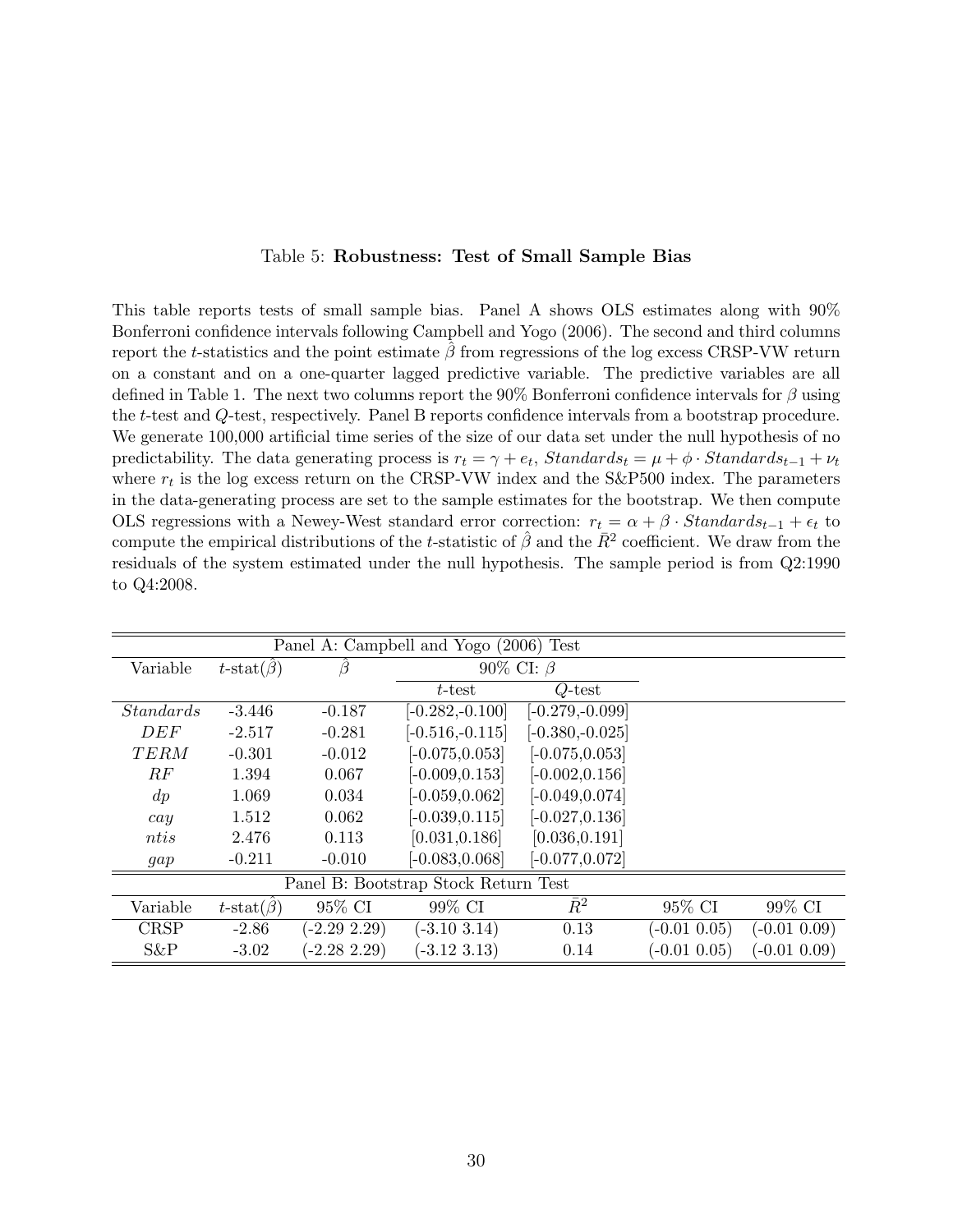#### Table 6: Robustness: Other Survey Variables

The table reports estimates from OLS regressions of stock returns on one-quarter lagged predictive variables with other survey variables:  $r_t = \alpha + \beta \cdot Standards_{t-1} + \gamma \cdot Z_{t-1} + \epsilon_t$ , where  $r_t$  is the log excess return on the CRSP-VW index and the S&P500 index. Standards is the tightening standards for C&I loans from the Senior Loan Officer Survey. Demands is the net percentage of banks reporting a stronger demand for C&I Loans. Consumer is the net percentage of banks reporting a stronger willingness to grant consumer installment loans. Newey-West corrected tstatistics appear in parentheses below the coefficient estimates. Adjusted  $R^2$  statistics are given in the square brackets. The sample period is Q2:1990 to Q4:2008.

|                  | CRSP      | S&P       |
|------------------|-----------|-----------|
| <i>Standards</i> | $-0.18$   | $-0.17$   |
|                  | $(-4.29)$ | $(-4.18)$ |
| Demands          | $-0.09$   | $-0.07$   |
|                  | $(-2.08)$ | $(-1.64)$ |
| Consumer         | 0.13      | 0.10      |
|                  | (1.13)    | (0.92)    |
| Constant         | 0.01      | 0.00      |
|                  | (0.71)    | (0.35)    |
| $R^2$            | [0.20]    | [0.19]    |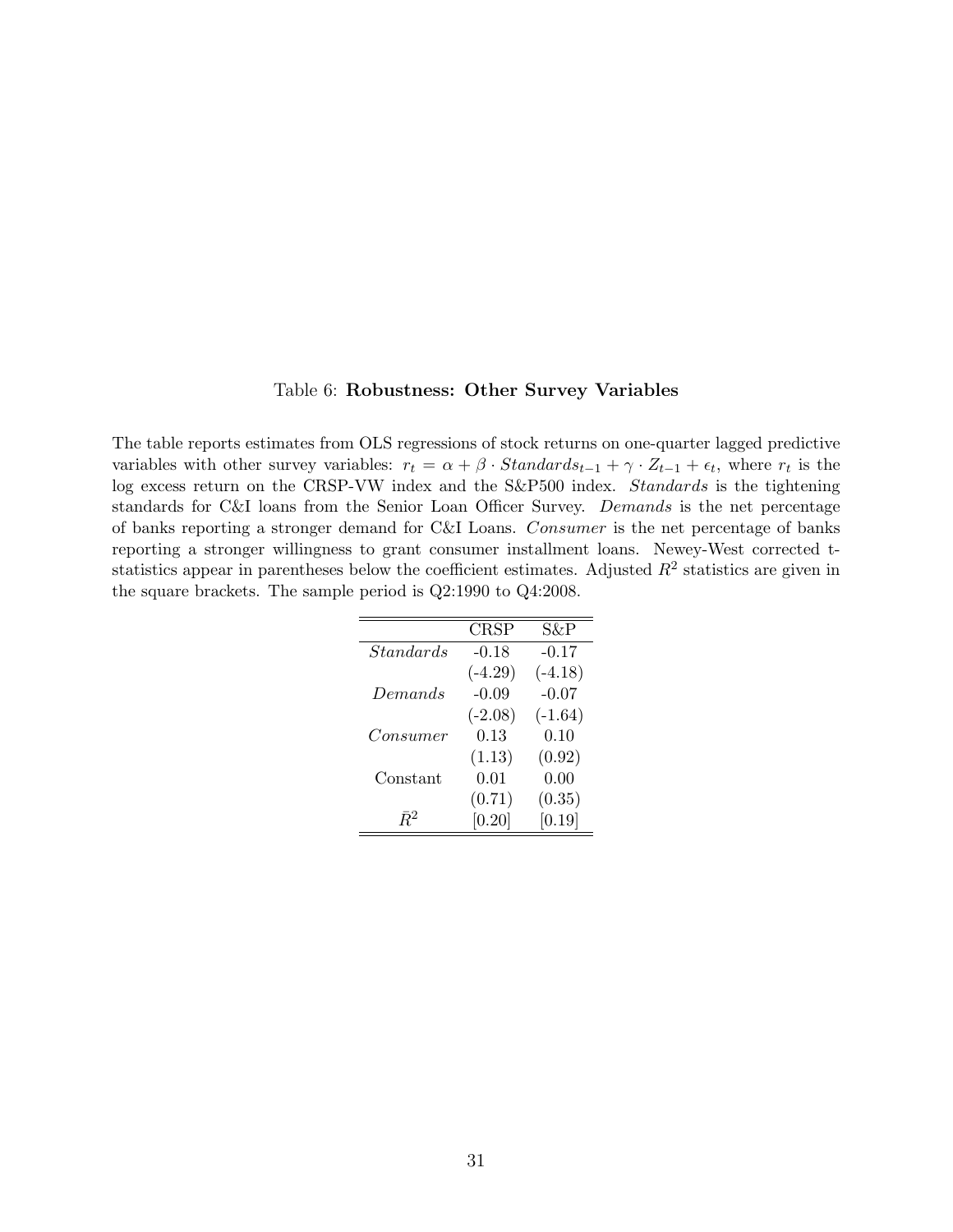#### Table 7: Robustness: Controlling for a Measure of Broker-Dealer Leverage

The table reports estimates from OLS regressions of stock returns on one-quarter lagged predictive variables with a measure of broker-dealer leverage  $ySBRDLR$ : levg as defined in Adrian et al. (2010):  $r_t = \alpha + \beta \cdot Standards_{t-1} + \gamma \cdot ySBRDLR : levg_{t-1} + \epsilon_t$ , where  $r_t$  is the log excess return on the CRSP-VW index. Standards is the tightening standards for C&I loans from the Senior Loan Officer Survey. Newey-West corrected t-statistics appear in parentheses below the coefficient estimates. Adjusted  $R^2$  statistics are given in the square brackets. The sample period is  $Q2:1990$ to Q4:2008.

| <i>Standards</i> | $-0.14$   |           | $-0.13$   |
|------------------|-----------|-----------|-----------|
|                  | $(-2.86)$ |           | $(-3.04)$ |
| ySBRDLR:levg     |           | $-0.10$   | $-0.08$   |
|                  |           | $(-2.38)$ | $(-2.62)$ |
| Constant         | 0.02      | 0.02      | 0.03      |
|                  | (2.57)    | (2.28)    | (4.06)    |
| $R^2$            | [0.13]    | [0.08]    | [0.19]    |
|                  |           |           |           |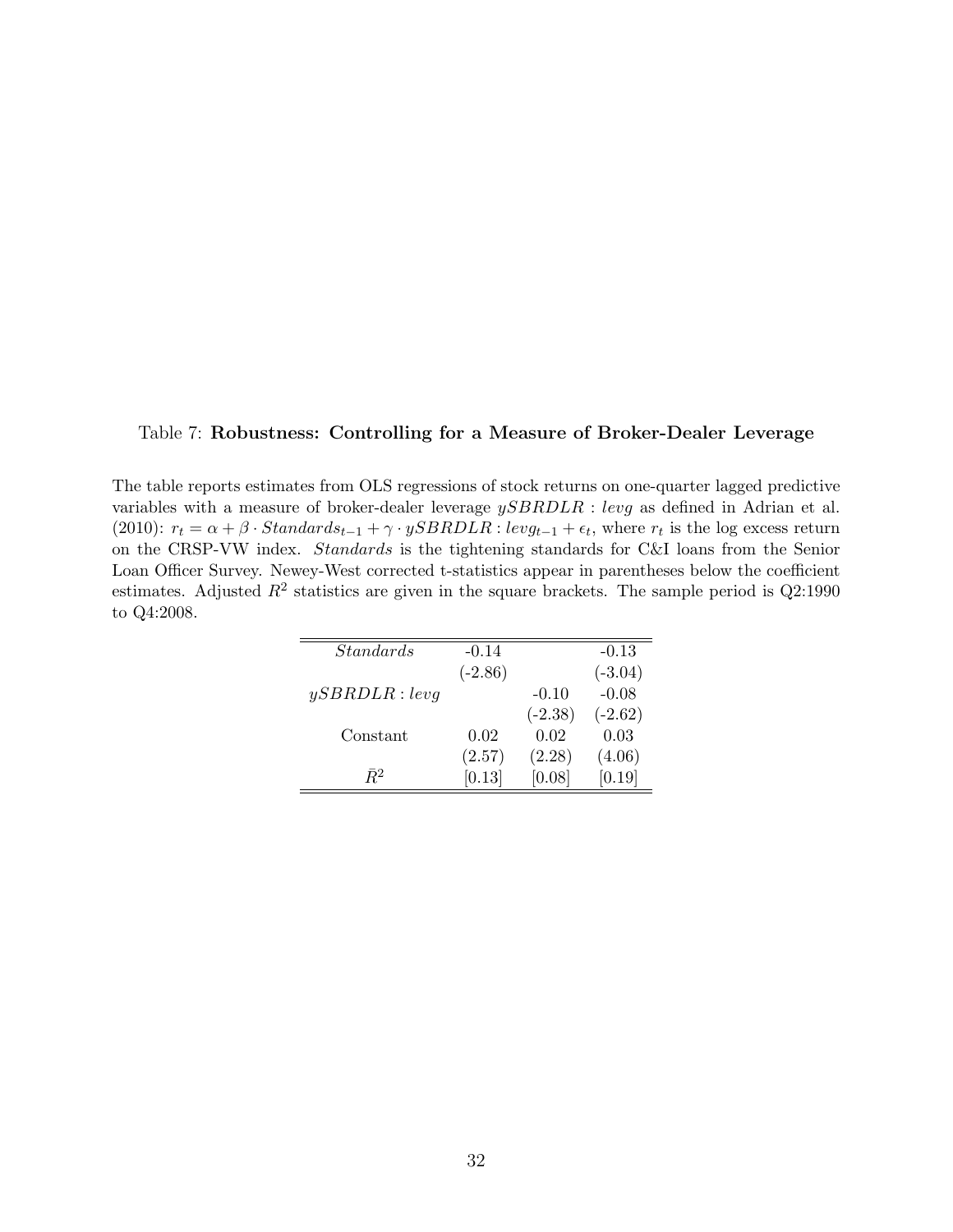|  |  | Table 8: Robustness: Extension of the Sample Period |  |  |  |
|--|--|-----------------------------------------------------|--|--|--|
|--|--|-----------------------------------------------------|--|--|--|

The table reports estimates from OLS regressions of stock returns on one-quarter lagged predictive variables with different sample periods:  $r_t = \alpha + \beta \cdot Standards_{t-1} + \gamma \cdot Z_{t-1} + \epsilon_t$ , where  $r_t$  is the log excess return on the CRSP-VW index or the S&P500 index. The regressors are all defined in Table 1. Newey-West corrected t-statistics appear in parentheses below the coefficient estimate and adjusted  $R^2$  statistics in square brackets.

|                  |           |           |          |          |           |           | Panel A: Excess returns on CRSP and S&P (1967:Q1-1983:Q4) |                                                                        |           |
|------------------|-----------|-----------|----------|----------|-----------|-----------|-----------------------------------------------------------|------------------------------------------------------------------------|-----------|
|                  | CRSP      | S&P       |          |          |           |           |                                                           |                                                                        |           |
| <i>Standards</i> | $-0.03$   | $-0.02$   |          |          |           |           |                                                           |                                                                        |           |
|                  | $(-0.36)$ | $(-0.27)$ |          |          |           |           |                                                           |                                                                        |           |
| Constant         | 0.01      | $-0.01$   |          |          |           |           |                                                           |                                                                        |           |
|                  | (0.49)    | $(-0.54)$ |          |          |           |           |                                                           |                                                                        |           |
| $\bar{R}^2$      | $[-0.01]$ | $[-0.01]$ |          |          |           |           |                                                           |                                                                        |           |
|                  |           |           |          |          |           |           |                                                           | Panel B: Additional controls; Excess returns on CRSP (1967:Q1-1983:Q4) |           |
| <i>Standards</i> |           | $-0.07$   |          | $0.00\,$ |           | $-0.02$   |                                                           | $-0.00$                                                                | $-0.09$   |
|                  |           | $(-1.09)$ |          | (0.03)   |           | $(-0.31)$ |                                                           | $(-0.08)$                                                              | $(-1.37)$ |
| DEF              | 6.74      | 7.47      |          |          |           |           |                                                           |                                                                        | 5.95      |
|                  | (2.39)    | (2.50)    |          |          |           |           |                                                           |                                                                        | (1.42)    |
| TERM             | $-1.69$   | $-2.87$   |          |          |           |           |                                                           |                                                                        | $-4.69$   |
|                  | $(-1.24)$ | $(-2.03)$ |          |          |           |           |                                                           |                                                                        | $(-3.49)$ |
| RF               | $-22.09$  | $-27.22$  |          |          |           |           |                                                           |                                                                        | $-28.87$  |
|                  | $(-5.24)$ | $(-4.81)$ |          |          |           |           |                                                           |                                                                        | $(-4.44)$ |
| $\,dp$           | 0.18      | 0.19      |          |          |           |           |                                                           |                                                                        | 0.17      |
|                  | (4.50)    | (4.51)    |          |          |           |           |                                                           |                                                                        | (2.03)    |
| cay              |           |           | 2.24     | $2.25\,$ |           |           |                                                           |                                                                        | 1.38      |
|                  |           |           | (2.22)   | (2.19)   |           |           |                                                           |                                                                        | (0.90)    |
| ntis             |           |           |          |          | $-1.38$   | $-1.36$   |                                                           |                                                                        | 0.43      |
|                  |           |           |          |          | $(-1.43)$ | $(-1.40)$ |                                                           |                                                                        | (0.41)    |
| gap              |           |           |          |          |           |           | $-0.69$                                                   | $-0.68$                                                                | $-0.43$   |
|                  |           |           |          |          |           |           | $(-2.76)$                                                 | $(-2.78)$                                                              | $(-1.02)$ |
| Constant         | 0.65      | 0.73      | $0.03\,$ | $0.03\,$ | $0.03\,$  | 0.04      | 0.00                                                      | 0.00                                                                   | 0.68      |
|                  | (4.32)    | (4.54)    | (1.59)   | (1.47)   | (1.24)    | (1.52)    | (0.25)                                                    | (0.26)                                                                 | (2.57)    |
| $\bar{R}^2$      | [0.18]    | [0.18]    | [0.07]   | [0.05]   | [0.01]    | [0.00]    | [0.10]                                                    | [0.09]                                                                 | [0.17]    |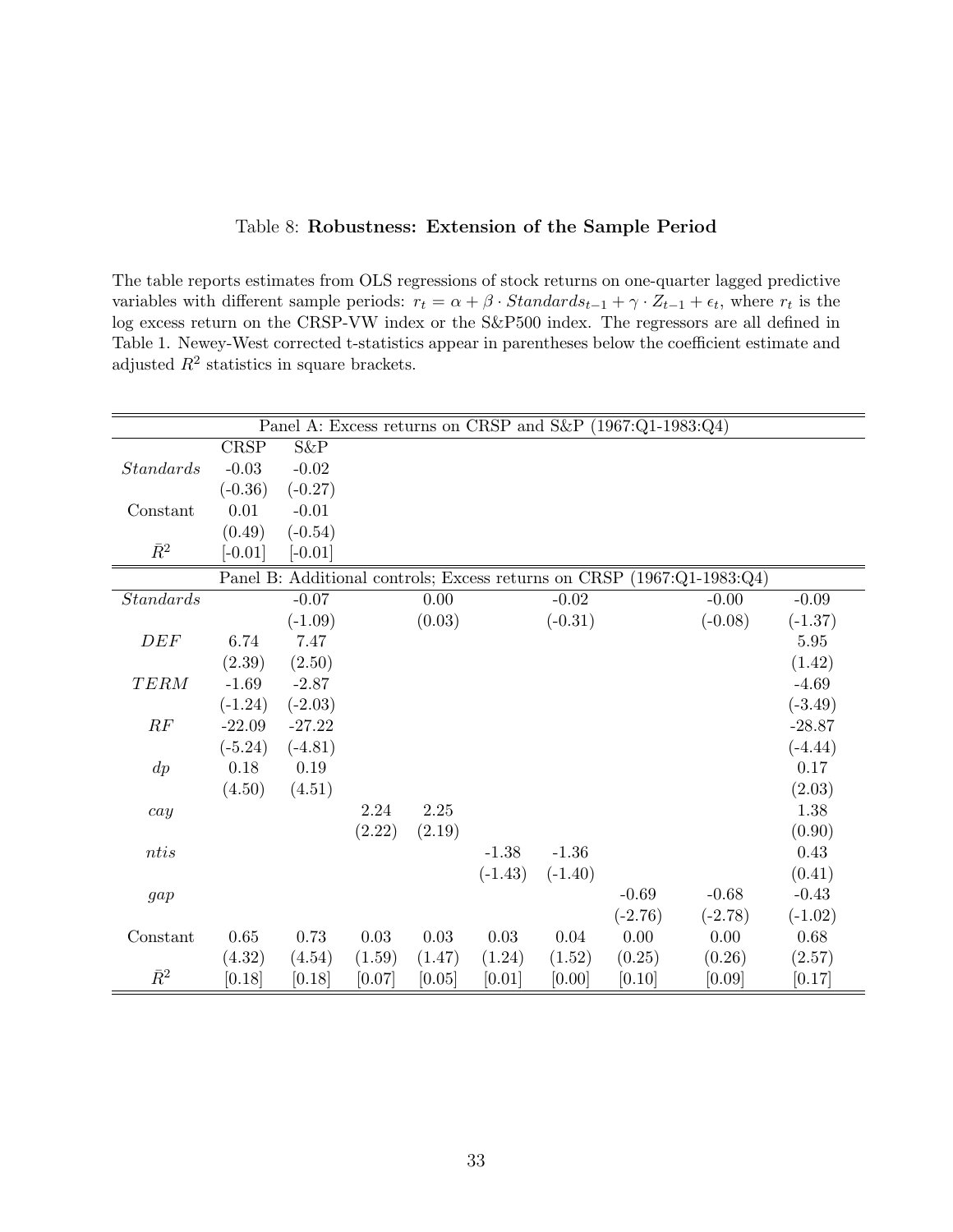| Panel C: Excess returns on CRSP and S&P (1967:Q1-2008:Q4)              |           |           |          |           |           |           |           |           |           |
|------------------------------------------------------------------------|-----------|-----------|----------|-----------|-----------|-----------|-----------|-----------|-----------|
|                                                                        | CRSP      | S&P       |          |           |           |           |           |           |           |
| <i>Standards</i>                                                       | $-0.10$   | $-0.10$   |          |           |           |           |           |           |           |
|                                                                        | $(-2.29)$ | $(-2.35)$ |          |           |           |           |           |           |           |
| Constant                                                               | 0.02      | 0.01      |          |           |           |           |           |           |           |
|                                                                        | (2.69)    | (1.35)    |          |           |           |           |           |           |           |
| $\bar{R}^2$                                                            | [0.04]    | [0.04]    |          |           |           |           |           |           |           |
| Panel D: Additional controls; Excess returns on CRSP (1967:Q1-2008:Q4) |           |           |          |           |           |           |           |           |           |
| Standards                                                              |           | $-0.11$   |          | $-0.09$   |           | $-0.10$   |           | $-0.09$   | $-0.14$   |
|                                                                        |           | $(-2.73)$ |          | $(-2.24)$ |           | $(-2.43)$ |           | $(-1.90)$ | $(-3.61)$ |
| DEF                                                                    | 0.49      | 1.74      |          |           |           |           |           |           | 7.79      |
|                                                                        | (0.15)    | (0.65)    |          |           |           |           |           |           | (2.57)    |
| <b>TERM</b>                                                            | 0.51      | $-0.31$   |          |           |           |           |           |           | $-2.87$   |
|                                                                        | (0.53)    | $(-0.39)$ |          |           |           |           |           |           | $(-2.43)$ |
| RF                                                                     | $-3.88$   | $-8.12$   |          |           |           |           |           |           | $-23.33$  |
|                                                                        | $(-0.59)$ | $(-1.40)$ |          |           |           |           |           |           | $(-3.70)$ |
| $\,dp$                                                                 | 0.04      | 0.04      |          |           |           |           |           |           | $0.05\,$  |
|                                                                        | (1.53)    | (1.95)    |          |           |           |           |           |           | (2.49)    |
| cay                                                                    |           |           | 0.86     | $0.80\,$  |           |           |           |           | 1.66      |
|                                                                        |           |           | (2.96)   | (3.04)    |           |           |           |           | (3.82)    |
| $ntis$                                                                 |           |           |          |           | 0.05      | $-0.09$   |           |           | 0.04      |
|                                                                        |           |           |          |           | (0.11)    | $(-0.22)$ |           |           | (0.08)    |
| gap                                                                    |           |           |          |           |           |           | $-0.25$   | $-0.19$   | $0.28\,$  |
|                                                                        |           |           |          |           |           |           | $(-1.31)$ | $(-1.02)$ | (1.35)    |
| Constant                                                               | 0.15      | $0.19\,$  | $0.01\,$ | 0.02      | $0.01\,$  | $0.02\,$  | $0.01\,$  | 0.02      | 0.26      |
|                                                                        | (1.37)    | (1.93)    | (1.16)   | (2.58)    | (0.62)    | (2.23)    | (1.13)    | (2.50)    | (2.76)    |
| $\bar{R}^2$                                                            | [0.01]    | [0.05]    | [0.03]   | [0.07]    | $[-0.01]$ | [0.03]    | [0.01]    | [0.04]    | [0.10]    |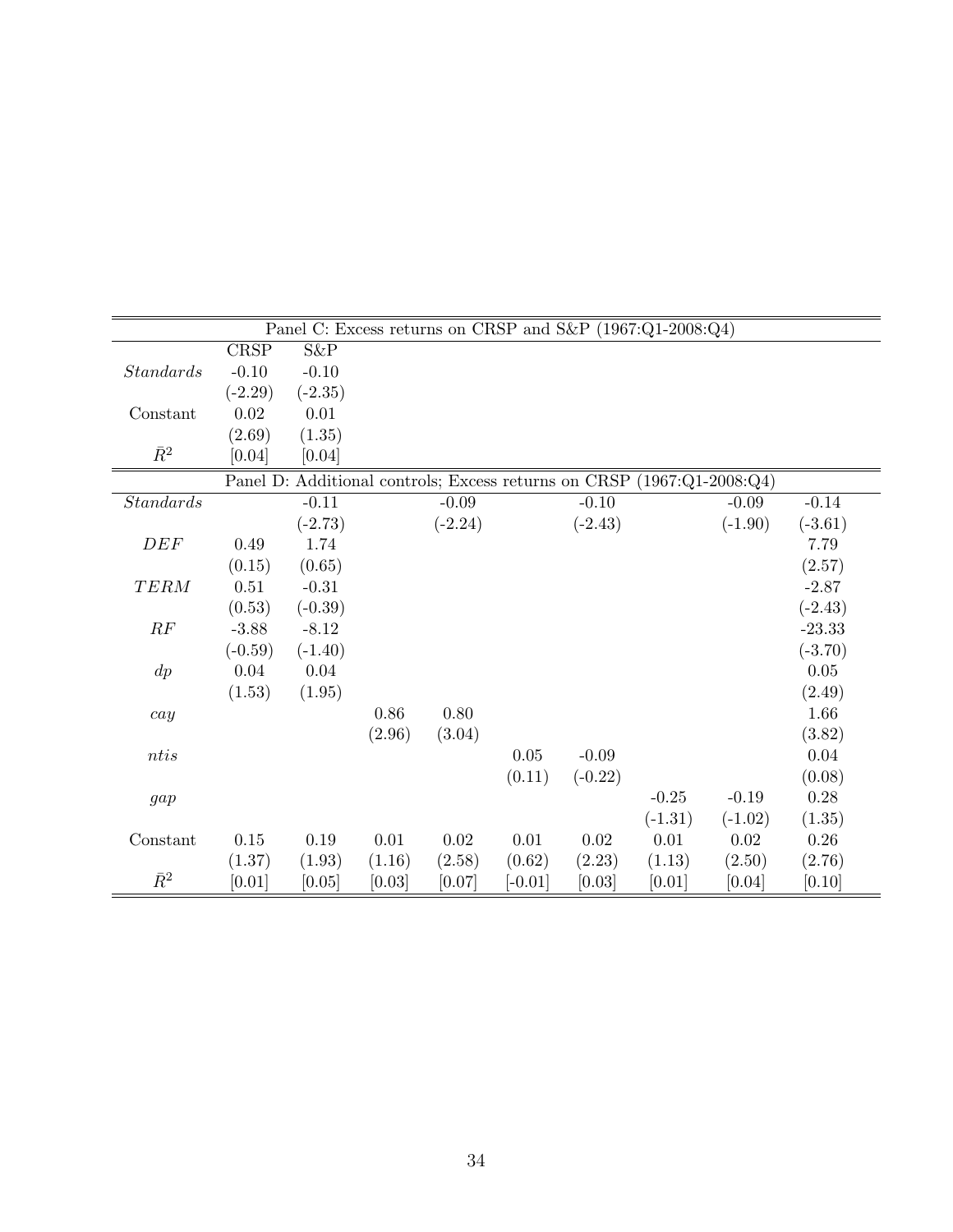#### Table 9: Robustness: Canadian Stock Return Predictability

The table reports estimates of OLS regressions of Canadian stock market returns on a one-quarter lagged Canadian Standards variable:  $r_t = \alpha + \beta \cdot Standards_{t-1} + \epsilon_t$ , where  $r_t$  is the log excess return on the S&P/TSX Composite index. To calculate excess stock returns, we use the continuously compounded 30 day Canadian T-bill rate as the risk-free rate. We use the overall business-lending conditions of the Canadian Senior Loan Officer Survey as the measure of Standards. Newey-West corrected t-statistics appear in parentheses below the coefficient estimates. Adjusted  $R^2$  statistics are given in the square brackets. The values 95% (90%) CI (Bootstrap) are confidence intervals from a bootstrap procedure and the values 95% (90%) CI (MC) are confidence intervals from a Monte Carlo simulation. The sample period is Q2:1999 to Q4:2008.

|                       | Excess returns on $S\&P/TSX$ Composite Index |             |                 |  |  |  |
|-----------------------|----------------------------------------------|-------------|-----------------|--|--|--|
| <i>Standards</i>      | $-0.07$                                      |             |                 |  |  |  |
| <i>t</i> -statistics  | $(-2.63)$                                    |             |                 |  |  |  |
| $95\%$ CI (Bootstrap) | $(-2.572.60)$                                | 95% CI (MC) | $(-2.59\;2.59)$ |  |  |  |
| Constant              | 0.00                                         |             |                 |  |  |  |
| t-statistics          | (0.15)                                       |             |                 |  |  |  |
| $R^2$                 | [0.12]                                       |             |                 |  |  |  |
| 95\% CI (Bootstrap)   | $(-0.03\; 0.11)$                             | 95% CI (MC) | $(-0.03\;0.11)$ |  |  |  |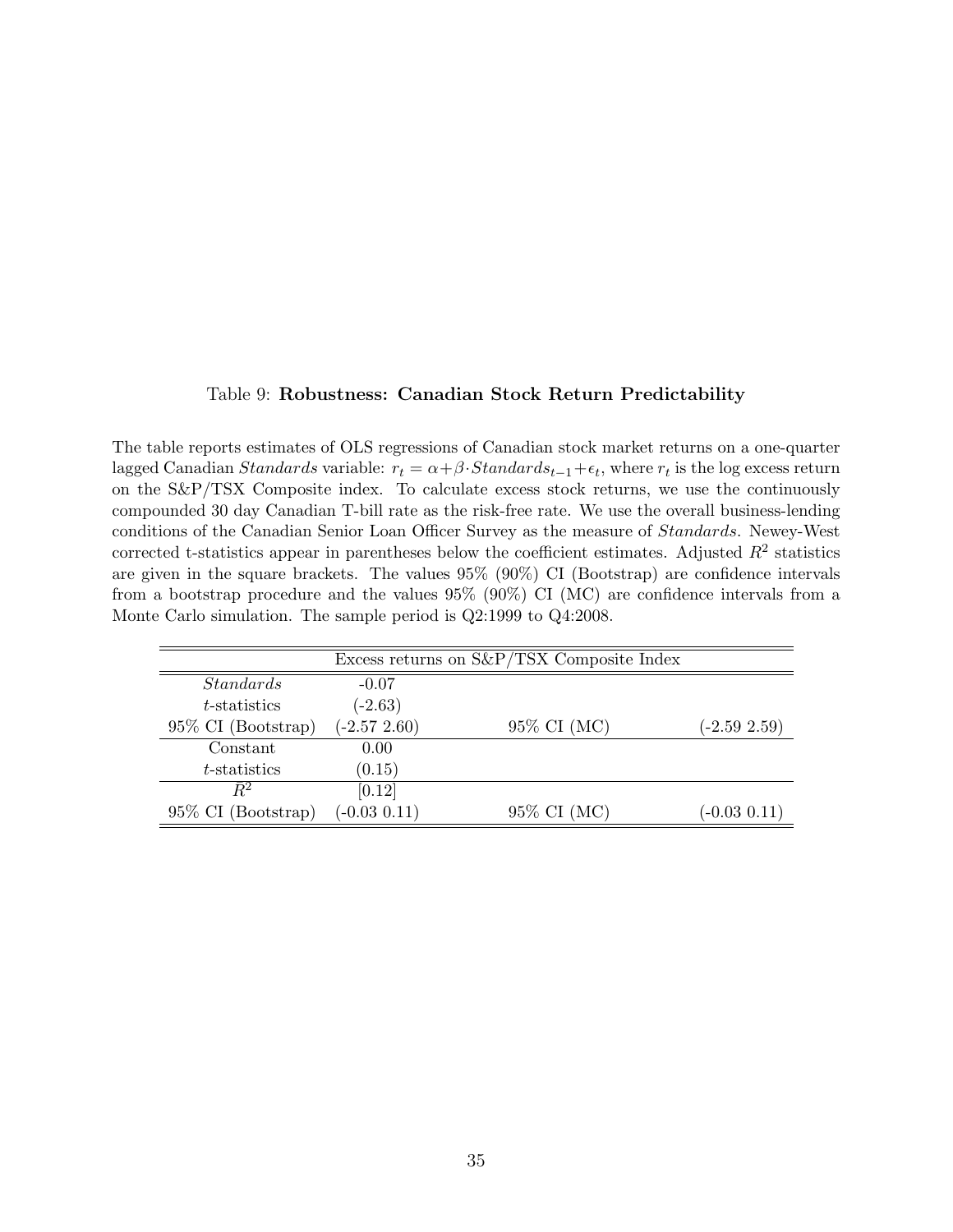## References

- Adrian, T., E. Moench, and H. S. Shin, 2010, "Financial Intermediation, Asset Prices, and Macroeconomic Dynamics," working paper, Federal Reserve Bank of New York Staff Report No. 422, September.
- Ang, A., G. Bekaert, and M. Wei, 2007, "Do Macro Variables, Asset Markets, or Surveys Forecast Inflation Better?" Journal of Monetary Economics, 54(4), May, 1163–1212.
- Asea, P. K., and B. Blomberg, 1998, "Lending Cycles," Journal of Econometrics, 83(1-2), 89–128.
- Backus, D. K., B. R. Routledge, and S. E. Zin, 2010, "The Cyclical Component of U.S. Asset Returns," working paper, Stern School of Business, New York University, April.
- Bansal, R., and A. Yaron, 2006, "The Asset Pricing-Macro Nexus and Return-Cash Flow Predictability," working paper, Duke University, May.
- Bekaert, G., and R. J. Hodrick, 1992, "Characterizing Predictable Components in Excess Returns on Equity and Foreign Exchange Markets," Journal of Finance, 47(2), June, 467–509.
- Berlin, M., 2009, "Bank Credit Standards," Business Review, (Q2), 1–10.
- Bernanke, B., and M. Gertler, 1989, "Agency Costs, Net Worth, and Business Fluctuations," American Economic Review, 79(1), March, 14–31.
- Bernanke, B. S., 2007, "The Financial Accelerator and the Credit Channel," June, Speech at The Credit Channel of Monetary Policy in the Twenty-First Century Conference, Federal Reserve Bank of Atlanta.
- Bernanke, B. S., and A. S. Blinder, 1992, "The Federal Funds Rate and the Channels of Monetary Transmission," American Economic Review, 82(4), September, 901–21.
- Bernanke, B. S., and M. Gertler, 1995, "Inside the Black Box: The Credit Channel of Monetary Policy Transmission," *Journal of Economic Perspectives*, 9(4), Fall, 27–48.
- Bernanke, B. S., and K. N. Kuttner, 2005, "What Explains the Stock Market's Reaction to Federal Reserve Policy?" Journal of Finance, 60(3), 06, 1221–1257.
- Boudoukh, J., R. Michaely, M. Richardson, and M. R. Roberts, 2007, "On the Importance of Measuring Payout Yield: Implications for Empirical Asset Pricing," Journal of Finance, 62(39), April, 877–915.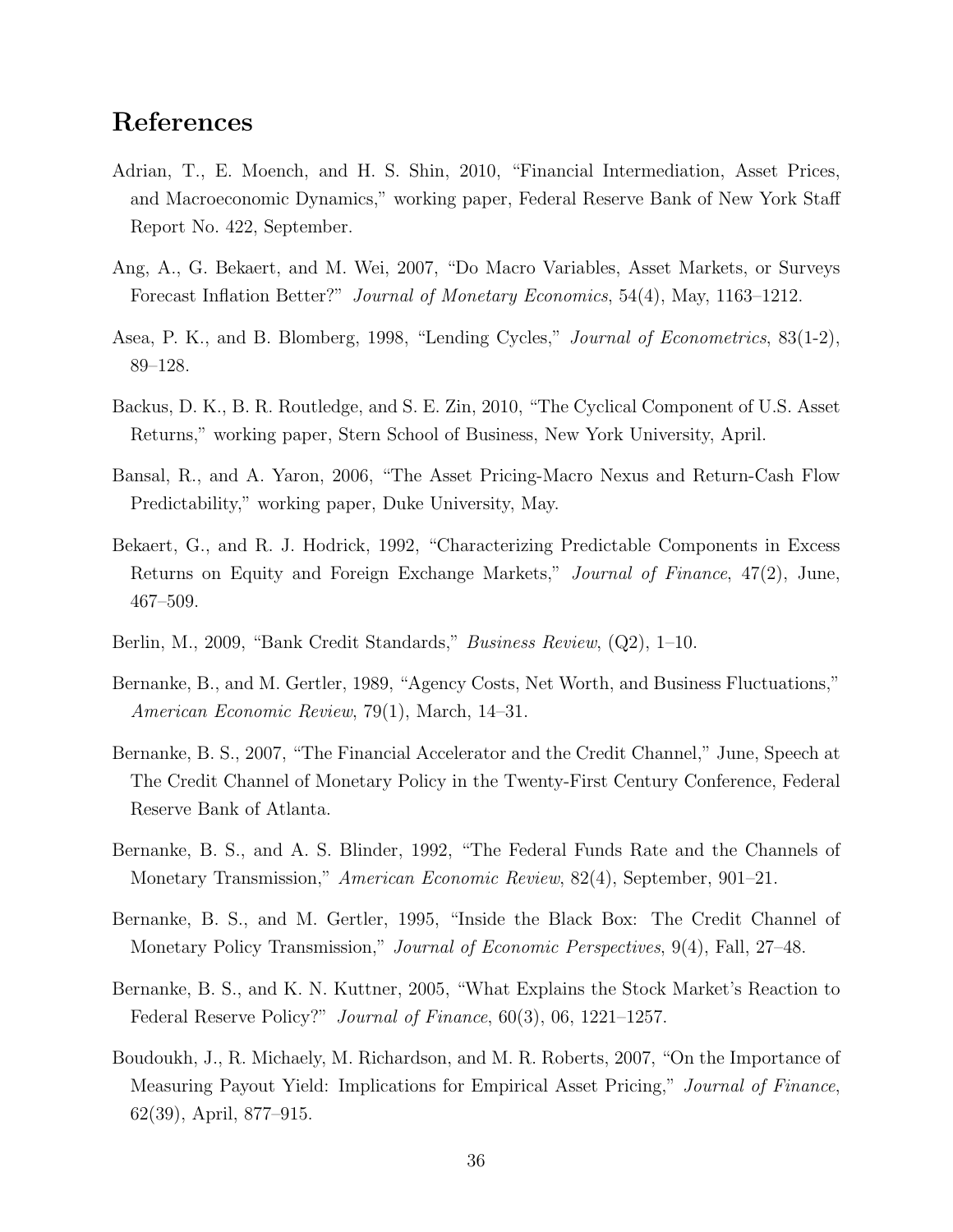- Brady, T. F., 1985, "The Role of the Prime Rate in Pricing of Business Loans by Commercial Banks, 1977-84," Staff Studies 146, Board of Governors of the U.S. Federal Reserve System.
- Campbell, J. Y., 1987, "Stock Returns and the Term Structure," Journal of Financial Economics, 18(2), June, 373–399.
- Campbell, J. Y., A. W. Lo, and C. A. MacKinlay, 1997, The Econometrics of Financial Markets (1st ed.), Princeton University Press.
- Campbell, J. Y., and R. J. Shiller, 1988, "The Dividend-Price Ratio and Expectations of Future Dividends and Discount Factors," Review of Financial Studies, 1(3), 195–228.
- Campbell, J. Y., and S. B. Thompson, 2008, "Predicting Excess Stock Returns Out of Sample: Can Anything Beat the Historical Average?" Review of Financial Studies, 21(4), July, 1509–1531.
- Campbell, J. Y., and M. Yogo, 2006, "Efficient Tests of Stock Return Predictability," Journal of Financial Economics, 81(1), July, 27–60.
- Campbell, S. D., and F. X. Diebold, 2009, "Stock Returns and Expected Business Conditions: Half a Century of Direct Evidence," Journal of Business and Economics Statistics, forthcoming.
- Christiano, L. J., M. Eichenbaum, and C. Evans, 1996, "The Effects of Monetary Policy Shocks: Evidence from the Flow of Funds," The Review of Economics and Statistics, 78(1), February, 16–34.
- Christiano, L. J., M. Eichenbaum, and C. L. Evans, 1999, "Monetary Policy Shocks: What Have We Learned and To What End?" in J. B. Taylor, and M. Woodford (eds.), *Handbook* of Macroeconomics, Handbook of Macroeconomics (vol. 1), chap. 2, pp. 65–148, Elsevier, April.
- Clark, T. E., and M. W. McCracken, 2001, "Tests of Equal Forecast Accuracy and Encompassing for Nested Models," Journal of Econometrics, 105(1), November, 85–110.
- Clark, T. E., and M. W. McCracken, 2005, "Evaluating Direct Multistep Forecasts," Econometric Reviews, 24, 369–404.
- Cochrane, J. H., 2001, Asset Pricing, Princeton University Press.
- Cooper, I., and R. Priestley, 2009, "Time-Varying Risk Premiums and the Output Gap," Review of Financial Studies, 22(7), July, 2601–2633.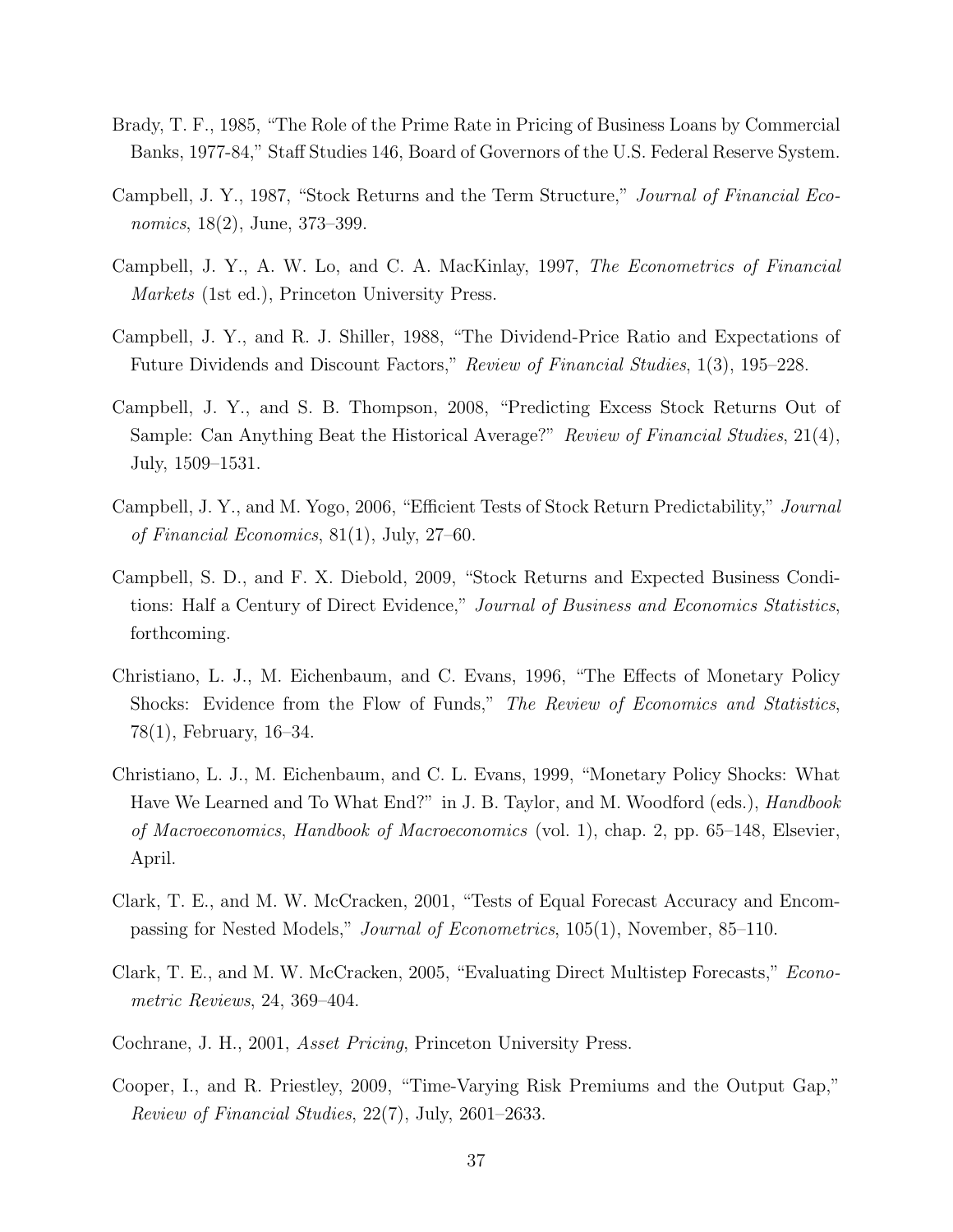- Elliott, G., and J. H. Stock, 1994, "Inference in Time Series Regression When the Order of Integration of a Regressor is Unknown," Econometric Theory, 10(3-4), August, 672–700.
- Engel, C., N. C. Mark, and K. D. West, 2007, "Exchange Rate Models Are Not as Bad as You Think," NBER Working Papers 13318, National Bureau of Economic Research, Inc, August.
- Engel, C., and J. H. Rogers, 2006, "The U.S. Current Account Deficit and the Expected Share of World Output," Journal of Monetary Economics, 53(5), July, 1063–1093.
- Engel, C., and J. H. Rogers, 2009, "Expected Consumption Growth from Cross-Country Surveys: Implications for Assessing International Capital Markets," IMF Staff Papers, 56(3), August, 543–573.
- Fama, E. F., and K. R. French, 1988, "Dividend Yields and Expected Stock Returns," Journal of Financial Economics, 22(1), October, 3–25.
- Fama, E. F., and K. R. French, 1989, "Business Conditions and Expected Returns on Stocks and Bonds," Journal of Financial Economics, 25(1), November, 23–49.
- Fazzari, S. M., R. G. Hubbard, and B. C. Petersen, 1988, "Financing Constraints and Corporate Investment," Brookings Papers on Economic Activity, 19(1988-1), 141–206.
- Ghysels, E., and J. H. Wright, 2009, "Forecasting Professional Forecasters," Journal of Business and Economics Statistics, forthcoming.
- Gorton, G., and P. He, 2008, "Bank Credit Cycles," Review of Economic Studies, 75(4), October, 1181–1214.
- Goyal, A., and I. Welch, 2008, "A Comprehensive Look at The Empirical Performance of Equity Premium Prediction," Review of Financial Studies, 21(4), 1455–1508.
- Henkel, S. J., J. S. Martin, and F. Nardari, 2010, "Time-Varying Short-Horizon Predictability," Journal of Financial Economics, forthcoming.
- Hodrick, R. J., 1992, "Dividend Yields and Expected Stock Returns: Alternative Procedures for Inference and Measurement," Review of Financial Studies, 5(3), 357–86.
- Jensen, G. R., R. R. Johnson, and J. M. Mercer, 1996, "Business Conditions, Monetary Policy, and Expected Security Returns," *Journal of Financial Economics*, 40(2), February, 213–237.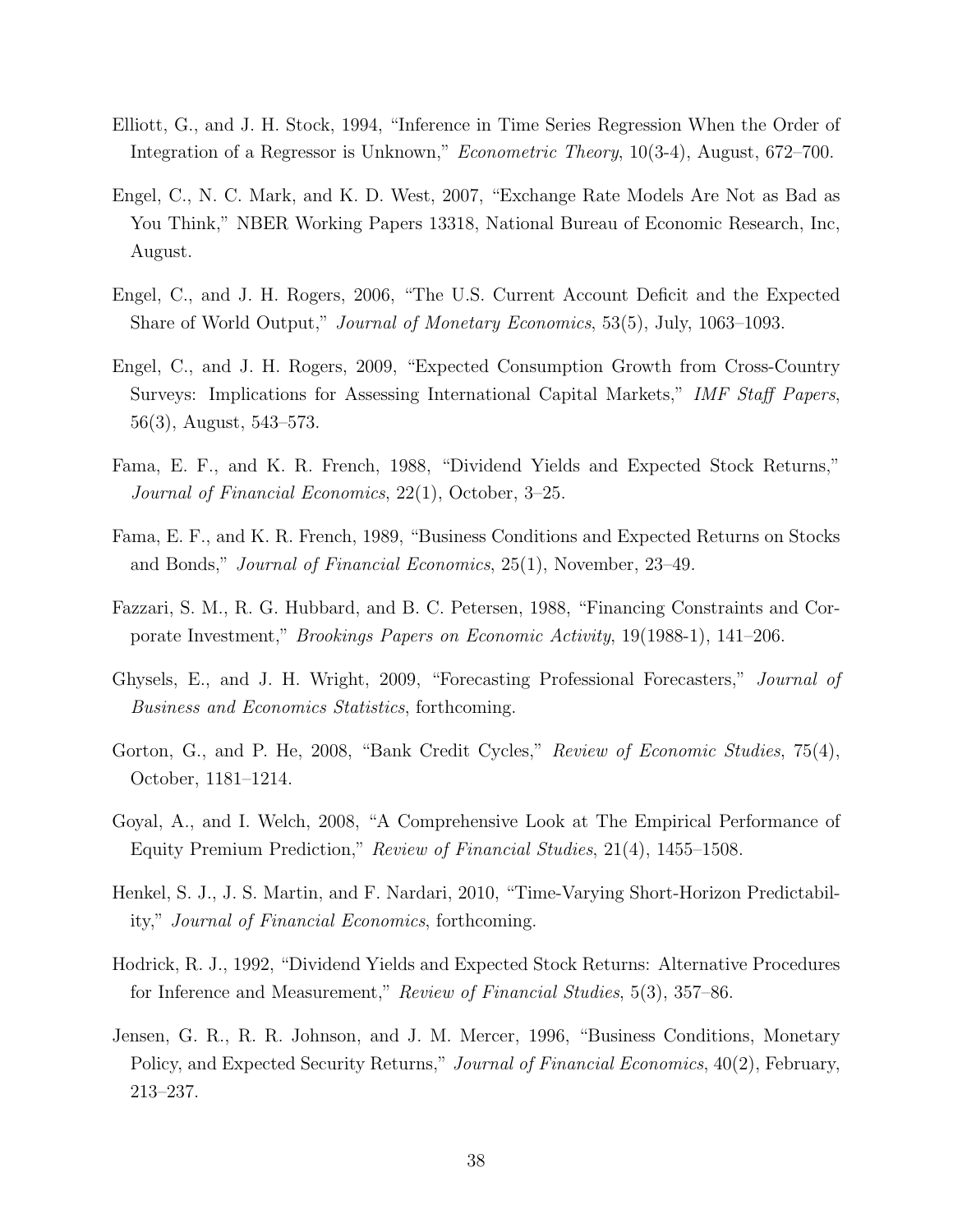- Keim, D. B., and R. F. Stambaugh, 1986, "Predicting Returns in the Stock and Bond Markets," Journal of Financial Economics, 17(2), December, 357–390.
- Larrain, B., and M. Yogo, 2008, "Does Firm Value Move Too Much to be Justified by Subsequent Changes in Cash Flow," Journal of Financial Economics, 87(1), January, 200–226.
- Leary, M. T., 2009, "Bank Loan Supply, Lender Choice, and Corporate Capital Structure," Journal of Finance, forthcoming.
- Lettau, M., and S. Ludvigson, 2001, "Consumption, Aggregate Wealth, and Expected Stock Returns," Journal of Finance, 56(3), 06, 815–849.
- Lown, C., and D. P. Morgan, 2006, "The Credit Cycle and the Business Cycle: New Findings Using the Loan Officer Opinion Survey," Journal of Money, Credit and Banking, 38(6), September, 1575–1597.
- Lown, C. S., and D. P. Morgan, 2002, "Credit Effects in the Monetary Mechanism," Federal Reserve Bank of New York Economic Policy Review, May, 217–235.
- Lown, C. S., D. P. Morgan, and S. Rohatgi, 2000, "Listening to Loan Officers: the Impact of Commercial Credit Standards on Lending and Output," Federal Reserve Bank of New York Economic Policy Review, July, 1–16.
- Mankiw, N. G., and M. D. Shapiro, 1986, "Do We Reject Too Often?: Small Sample Properties of Tests of Rational Expectations Models," Economics Letters, 20(2), 139–145.
- McCracken, M. W., 2007, "Asymptotics for Out of Sample Tests of Granger Causality," Journal of Econometrics, 140(2), October, 719–752.
- Nelson, C. R., and M. J. Kim, 1993, "Predictable Stock Returns: the Role of Small Sample Bias," Journal of Finance, 48, 641–661.
- Newey, W. K., and K. D. West, 1987, "A Simple, Positive Semi-definite, Heteroskedasticity and Autocorrelation Consistent Covariance Matrix," Econometrica, 55(3), May, 703–08.
- Patelis, A. D., 1997, "Stock Return Predictability and the Role of Monetary Policy," Journal of Finance, 52, 1951–1972.
- Robertson, D., and S. Wright, 2006, "Dividends, Total Cash Flow to Shareholders, and Predictive Return Regressions," The Review of Economics and Statistics, 88(1), March, 91–99.